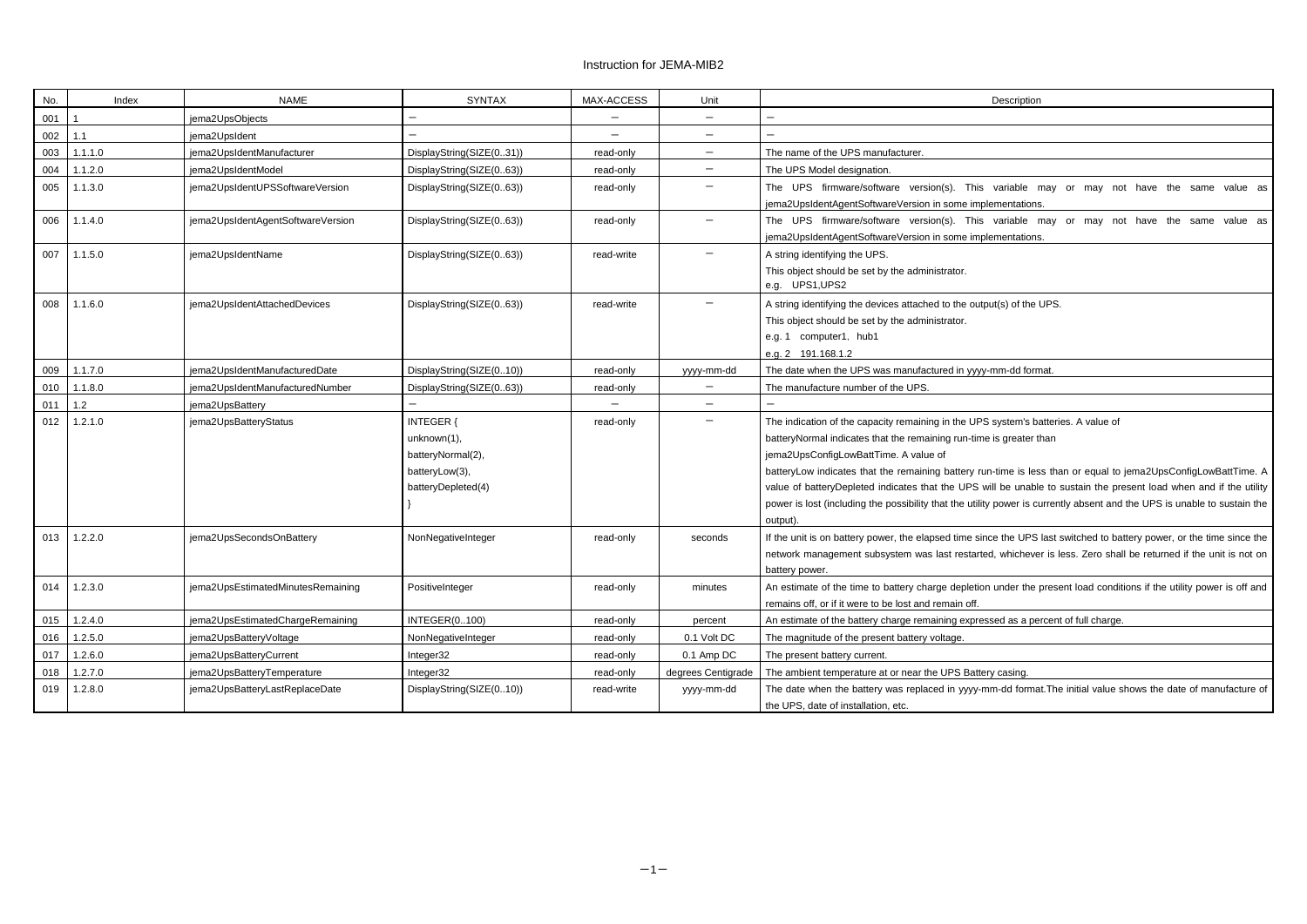| No. | Index             | <b>NAME</b>                      | <b>SYNTAX</b>               | MAX-ACCESS     | Unit                     | Description                                                            |
|-----|-------------------|----------------------------------|-----------------------------|----------------|--------------------------|------------------------------------------------------------------------|
| 020 | 1.2.9.0           | jema2UpsBatteryReplaceIndicator  | INTEGER{                    | read-only      |                          | Battery replacement warning.                                           |
|     |                   |                                  | unknown(1),                 |                |                          | unknown(1),                                                            |
|     |                   |                                  | noBatteryNeedsReplacing(2), |                |                          | no Battery Needs Replacing(2),                                         |
|     |                   |                                  | batteryNeedsReplacing(3)    |                |                          | battery Needs Replacing(3)                                             |
|     |                   |                                  |                             |                |                          | Replacement remaining period recommended by the manufacturer           |
|     |                   |                                  |                             |                |                          | (When the period specified by                                          |
|     |                   |                                  |                             |                |                          | jema2UpsBatteryLifeTimeRemaining is                                    |
|     |                   |                                  |                             |                |                          | reached, "battery Needs Replacing(3)" is                               |
|     |                   |                                  |                             |                |                          | displayed.)                                                            |
| 021 | 1.2.10.0          | jema2UpsBatteryLifeTimeRemaining | NonNegativeInteger          | read-only      | month                    | Forecast the replacement remainder period.                             |
| 022 | 1.2.11.0          | jema2UpsBatteryChargeCurrent     | NonNegativeInteger          | read-only      | 0.1 Amp DC               | The present battery charge current.                                    |
| 023 | 1.2.12.0          | jema2UpsBatteryDischargeCurrent  | NonNegativeInteger          | read-only      | 0.1 Amp DC               | The present battery discharge current.                                 |
| 024 | 1.2.13.0          | jema2UpsBatteryType              | INTEGER{                    | read-only      |                          | A kind of battery                                                      |
|     |                   |                                  | other(1),                   |                |                          | other(1): except below items                                           |
|     |                   |                                  | unknown(2),                 |                |                          | unknown(2): unknown                                                    |
|     |                   |                                  | lead-acid(3),               |                |                          | lead-acid(3): Lead acid                                                |
|     |                   |                                  | lithium-ion(4),             |                |                          | lithium-ion(4): Lithium ion                                            |
|     |                   |                                  | alkaline(5)                 |                |                          | alkaline(5): Allaline                                                  |
|     |                   |                                  |                             |                |                          |                                                                        |
| 025 | 1.3               | jema2UpsInput                    |                             |                | $\qquad \qquad -$        |                                                                        |
| 026 | 1.3.1.0           | jema2UpsInputLineBads            | Counter32                   | read-only      | $\qquad \qquad -$        | A count of the number of times the input entered an out-of-tolerand    |
|     |                   |                                  |                             |                |                          | count is incremented by one each time the input transitions from       |
|     |                   |                                  |                             |                |                          | lines out-of-tolerance.                                                |
| 027 | 1.3.2.0           | jema2UpsInputNumLines            | NonNegativeInteger          | read-only      | —                        | The number of input lines utilized in this device.                     |
|     |                   |                                  |                             |                |                          | This variable indicates the entry number in the input table.           |
| 028 | 1.3.3             | jema2UpsInputTable               | SEQUENCE OF                 | not-accessible | $\overline{\phantom{m}}$ | A list of input table entries.                                         |
|     |                   |                                  | Jema2UpsInputEntry          |                |                          | The number of entries is given by the value of jema2UpsInputNum        |
| 029 | 1.3.3.1           | jema2UpsInputEntry               | Jema2UpsInputEntry          | not-accessible | $\qquad \qquad -$        | An entry containing information applicable to a particular input line. |
| 030 | 1.3.3.1.1.(index) | jema2UpsInputLineIndex           | PositiveInteger             | not-accessible |                          | The input line identifier.                                             |
| 031 | 1.3.3.1.2.(index) | jema2UpsInputFrequency           | NonNegativeInteger          | read-only      | 0.1 Hertz                | The present input frequency.                                           |
| 032 | 1.3.3.1.3.(index) | jema2UpsInputVoltage             | NonNegativeInteger          | read-only      | 0.1 RMS Volts            | The magnitude of the present input voltage.                            |
|     |                   |                                  |                             |                |                          | If input is singlePhase2Wire at                                        |
|     |                   |                                  |                             |                |                          | jema2UpsInputPhase, the value indicates the effective (RMS) volta      |
|     |                   |                                  |                             |                |                          | If not, it defined by manufacturer, for example, particular phase RM   |
| 033 | 1.3.3.1.4.(index) | jema2UpsInputCurrent             | NonNegativeInteger          | read-only      | 0.1 RMS Amp              | The magnitude of the present input current.                            |
|     |                   |                                  |                             |                |                          | If input is singlePhase2Wire at                                        |
|     |                   |                                  |                             |                |                          | jema2UpsInputPhase, the value indicates the effective (RMS) curre      |
|     |                   |                                  |                             |                |                          | If not, it defined by manufacturer, for example, particular phase RM   |
| 034 | 1.3.3.1.5.(index) | jema2UpsInputTruePower           | NonNegativeInteger          | read-only      | Watts                    | The magnitude of the present input true power.                         |
| 035 | 1.3.3.1.6(index)  | jema2UpsInputWattHours           | NonNegativeInteger          | read-write     | 0.1 kWh                  | The magnitude of the input electorical energy.                         |

the manufacturer.

an out-of-tolerance condition as defined by the manufacturer. This transitions from zero out-of-tolerance lines to one or more input

na 2UpsInputNumLines.

ective (RMS) voltage.

rticular phase RMS/average/typical voltage.

ctive (RMS) current.

If it it defined a hos/average/typical current.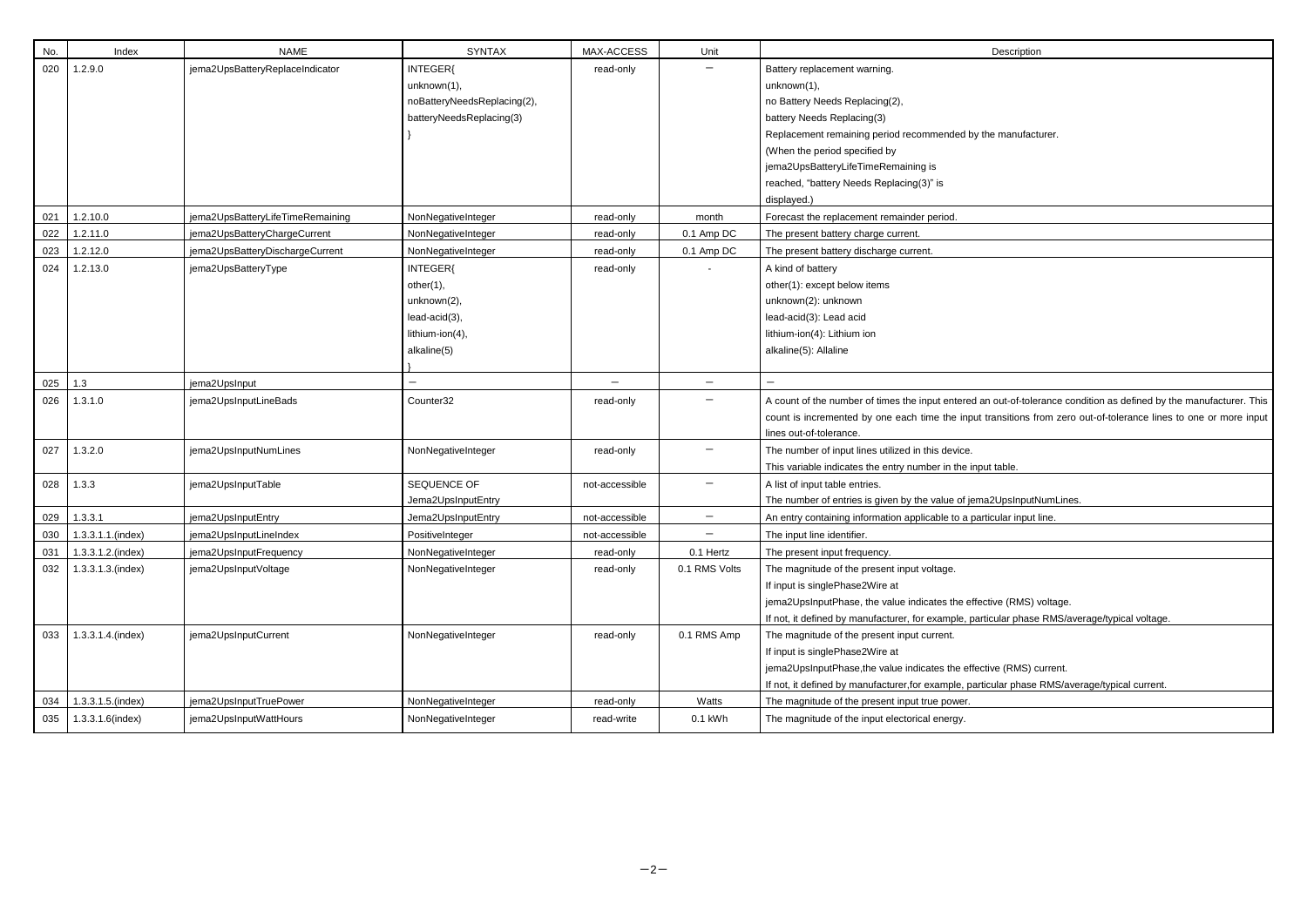| No.     | Index                    | <b>NAME</b>           | <b>SYNTAX</b>        | MAX-ACCESS | Unit          | Description                                                     |
|---------|--------------------------|-----------------------|----------------------|------------|---------------|-----------------------------------------------------------------|
| 036     | 1.3.3.1.7(index)         | jema2UpsInputPhase    | <b>INTEGER {</b>     | read-only  |               | The number of input phase.                                      |
|         |                          |                       | unknown(1),          |            |               | unknown(1): unknown                                             |
|         |                          |                       | singlePhase2Wire(2), |            |               |                                                                 |
|         |                          |                       | singlePhase3Wire(3), |            |               | singlePhase2Wrire(2): single phase 2 wire                       |
|         |                          |                       | threePhase3Wire(4),  |            |               | system                                                          |
|         |                          |                       | threePhase4Wire(5)   |            |               | jema2UpsInputVoltage1; This value indicates the voltage betwe   |
|         |                          |                       |                      |            |               | jema2UpsInputCurrent1; This value indicates the current of L.   |
|         |                          |                       |                      |            |               | singlePhase3Wire(3): single phase 3 wire                        |
|         |                          |                       |                      |            |               | system                                                          |
|         |                          |                       |                      |            |               | jema2UpsInputVoltage1, 2, 3; These value indicate the voltage   |
|         |                          |                       |                      |            |               | jema2UpsInputCurrent1, 2; These value indicate the currents o   |
|         |                          |                       |                      |            |               |                                                                 |
|         |                          |                       |                      |            |               | threePhase3Wire(4): three phase 3 wire                          |
|         |                          |                       |                      |            |               | system                                                          |
|         |                          |                       |                      |            |               | jema2UpsInputVoltage1, 2, 3; These value indicate the voltage   |
|         |                          |                       |                      |            |               | jema2UpsInputCurrent1, 2, 3; These value indicate the currents  |
|         |                          |                       |                      |            |               | threePhase4Wire(5): three phase 4 wire                          |
|         |                          |                       |                      |            |               | system                                                          |
|         |                          |                       |                      |            |               | jema2UpsInputVoltage 1, 2, 3, 4, 5, 6; These value indicate the |
|         |                          |                       |                      |            |               | L3-N.                                                           |
|         |                          |                       |                      |            |               | jema2UpsInputCurrent1, 2, 3, 4; These value indicate the curre  |
| 037     | 1.3.3.1.8.(index)        | jema2UpsInputVoltage1 | INTEGER32            | read-only  | 0.1 RMS Volts | This value indicates the input voltagedefined by jema2UpsInpu   |
| 038     | 1.3.3.1.9.(index)        | jema2UpsInputVoltage2 | INTEGER32            | read-only  | 0.1 RMS Volts | This value indicates the input voltage defined by jema2UpsInpu  |
| 039     | 1.3.3.1.10.(index)       | jema2UpsInputVoltage3 | INTEGER32            | read-only  | 0.1 RMS Volts | This value indicates the input voltage defined by jema2UpsInpu  |
| 040     | 1.3.3.1.11.(index)       | jema2UpsInputVoltage4 | INTEGER32            | read-only  | 0.1 RMS Volts | This value indicates the input voltage defined by jema2UpsInpu  |
|         | 041   1.3.3.1.12.(index) | jema2UpsInputVoltage5 | INTEGER32            | read-only  | 0.1 RMS Volts | This value indicates the input voltage defined by jema2UpsInpu  |
| 042     | 1.3.3.1.13.(index)       | jema2UpsInputVoltage6 | INTEGER32            | read-only  | 0.1 RMS Volts | This value indicates the input voltage defined by jema2UpsInpu  |
|         | 043   1.3.3.1.14.(index) | jema2UpsInputCurrent1 | INTEGER32            | read-only  | 0.1 RMS Amp   | This value indicates the input currentdefined by jema2UpsInput  |
| 044     | 1.3.3.1.15.(index)       | jema2UpsInputCurrent2 | INTEGER32            | read-only  | 0.1 RMS Amp   | This value indicates the input current defined by jema2UpsInpu  |
| 045     | 1.3.3.1.16.(index)       | jema2UpsInputCurrent3 | INTEGER32            | read-only  | 0.1 RMS Amp   | This value indicates the input current defined by jema2UpsInpu  |
| 046     | 1.3.3.1.4817.(index)     | jema2UpsInputCurrent4 | INTEGER32            | read-only  | 0.1 RMS Amp   | This value indicates the input currentdefined by jema2UpsInput  |
| 047 1.4 |                          | jema2UpsOutput        |                      |            |               |                                                                 |

voltage between L-N. current of L.

the voltages between L1-N, L2-N, L1-L2. he currents of L1, L2.

the voltages between L1-L2, L2-L3, L3-L1.

the currents of L1, L2, L3.

indicate the voltages between L1-L2, L2-L3, L3-L1, L1-N, L2-N,

ate the currents of L1, L2, L3, N. ma2UpsInputPhase.The value -1 means unknown. ma2UpsInputPhase.The value -1 means unknown. ma2UpsInputPhase.The value -1 means unknown. ma2UpsInputPhase.The value -1 means unknown. ema2UpsInputPhase.The value -1 means unknown. ma2UpsInputPhase.The value -1 means unknown. ma2UpsInputPhase.The value -1 means unknown. ma2UpsInputPhase. The value -1 means unknown. ma2UpsInputPhase. The value -1 means unknown. ma2UpsInputPhase.The value -1 means unknown.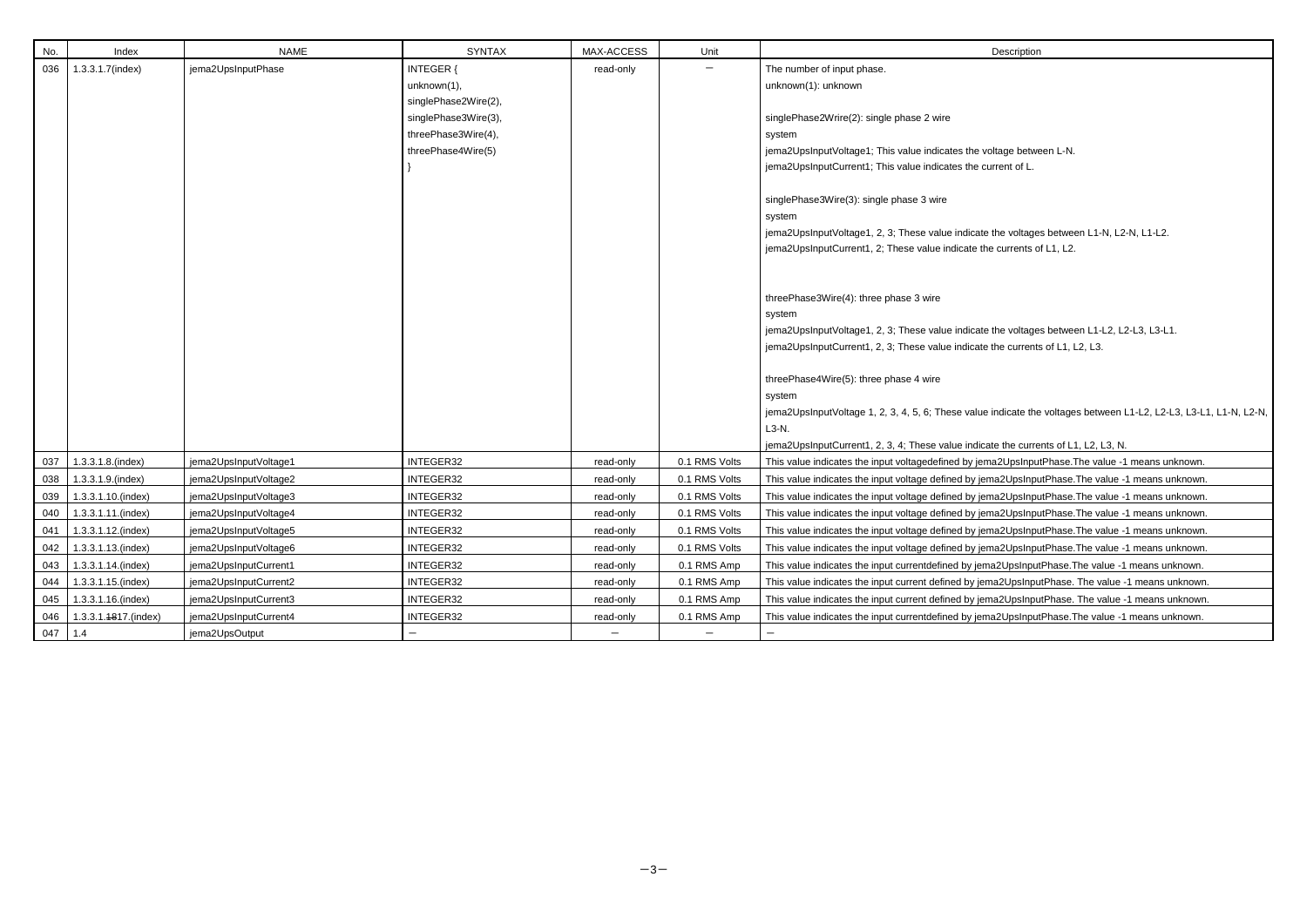| No. | Index                   | <b>NAME</b>                  | <b>SYNTAX</b>        | MAX-ACCESS     | Unit              | Description                                                              |
|-----|-------------------------|------------------------------|----------------------|----------------|-------------------|--------------------------------------------------------------------------|
| 048 | 1.4.1.0                 | jema2UpsOutputSource         | <b>INTEGER {</b>     | read-only      |                   | Status of power supply for output                                        |
|     |                         |                              | other(1),            |                |                   | other(1): except below items                                             |
|     |                         |                              | none(2),             |                |                   | none(2) : no output                                                      |
|     |                         |                              | normal(3),           |                |                   | There is no source of output power (and therefore no output power),      |
|     |                         |                              | bypass(4),           |                |                   | breaker.                                                                 |
|     |                         |                              | battery(5),          |                |                   | normal(3) : normal running                                               |
|     |                         |                              | booster(6),          |                |                   | There is normal output when input is normal.                             |
|     |                         |                              | reducer(7)           |                |                   | bypass(4): output with bypass                                            |
|     |                         |                              |                      |                |                   | There is bypass output when input is normal.                             |
|     |                         |                              |                      |                |                   | battery(5): running on battery                                           |
|     |                         |                              |                      |                |                   | There is on-battery operation.                                           |
|     |                         |                              |                      |                |                   | booster(6): running on booster                                           |
|     |                         |                              |                      |                |                   | here is boosted output voltage when input voltage is low.                |
|     |                         |                              |                      |                |                   | reducer(7): running on reducer                                           |
|     |                         |                              |                      |                |                   | There is reduced output voltage when input voltage is high.              |
| 049 | 1.4.2.0                 | jema2UpsOutputFrequency      | NonNegativeInteger   | read-only      | 0.1 Hertz         | The present output frequency.                                            |
| 050 | 1.4.3.0                 | jema2UpsOutputNumLines       | NonNegativeInteger   | read-only      |                   | The number of output lines utilized in this device.                      |
|     |                         |                              |                      |                |                   | This variable indicates the entry number in the output table(jema2U)     |
| 051 | 1.4.4                   | jema2UpsOutputTable          | SEQUENCE OF          | not-accessible | $\qquad \qquad -$ | A list of output table entries. The number of entries is given by the va |
|     |                         |                              | Jema2UpsOutputEntry  |                |                   | jema2UpsOutputNumLines.                                                  |
| 052 | 1.4.4.1                 | jema2UpsOutputEntry          | Jema2UpsOutputEntry  | not-accessible | $\qquad \qquad -$ | An entry containing information applicable to a particular output line.  |
| 053 | 1.4.4.1.1.(index)       | jema2UpsOutputLineIndex      | PositiveInteger      | not-accessible |                   | The output line identifier.                                              |
| 054 | 1.4.4.1.2.(index)       | jema2UpsOutputVoltage        | NonNegativeInteger   | read-only      | 0.1 RMS Volts     | The magnitude of the present output voltage.                             |
|     |                         |                              |                      |                |                   | f output is singlePhase2Wire at                                          |
|     |                         |                              |                      |                |                   | jema2UpsOutputPhase, the voltage indicates the effective (RMS) vo        |
|     |                         |                              |                      |                |                   | If not, it defined by manufacturer, for                                  |
|     |                         |                              |                      |                |                   | example, particular phase                                                |
|     |                         |                              |                      |                |                   | RMS/average/typical voltage.                                             |
|     | 055   1.4.4.1.3.(index) | jema2UpsOutputCurrent        | NonNegativeInteger   | read-only      | 0.1 RMS Amp       | The magnitude of the present output current.                             |
|     |                         |                              |                      |                |                   | f output is singlePhase2Wire at                                          |
|     |                         |                              |                      |                |                   | jema2UpsOutputPhase, the value indicates the effective (RMS) curre       |
|     |                         |                              |                      |                |                   | If not, it defined by manufacturer, for                                  |
|     |                         |                              |                      |                |                   | example, particular phase                                                |
|     |                         |                              |                      |                |                   | RMS/average/typical current.                                             |
| 056 | 1.4.4.1.4.(index)       | jema2UpsOutputPower          | NonNegativeInteger   | read-only      | Watts             | The magnitude of the present output true power.                          |
| 057 | 1.4.4.1.5.(index)       | jema2UpsOutputPercentLoad    | <b>INTEGER(0200)</b> | read-only      | percent           | The percentage of the UPS power capacity presently being used on         |
| 058 | 1.4.4.1.6               | jema2UpsOutputOutWattHours   | NonNegativeInteger   | read-write     | $0.1$ kWh         | The magnitude of the output electorical energy.                          |
| 059 | 1.4.4.1.7.(index)       | jema2UpsOutputOutPowerfactor | <b>INTEGER(0100)</b> | read-only      | 0.01              | Output power factor of the UPS.                                          |
| 060 | 1.4.4.1.8.(index)       | jema2UpsOutputStatus         | <b>INTEGER {</b>     | read-only      |                   | The state of output lines utilized in this device.                       |
|     |                         |                              | unknown(1),          |                |                   | unknown(1): unknown state                                                |
|     |                         |                              | none(2),             |                |                   | none(2): no output                                                       |
|     |                         |                              | normal(3),           |                |                   | There is no output power in the line.                                    |
|     |                         |                              |                      |                |                   | none(2): no output                                                       |
|     |                         |                              |                      |                |                   | There is normal output in the line.                                      |

| Description |  |
|-------------|--|
|             |  |

the output power), for example, the system has opened the output is low. The is high. itput table (jema2UpsOutputTable). es is given by the value of effective (RMS) voltage. ffective (RMS) current.

ntly being used on this output line.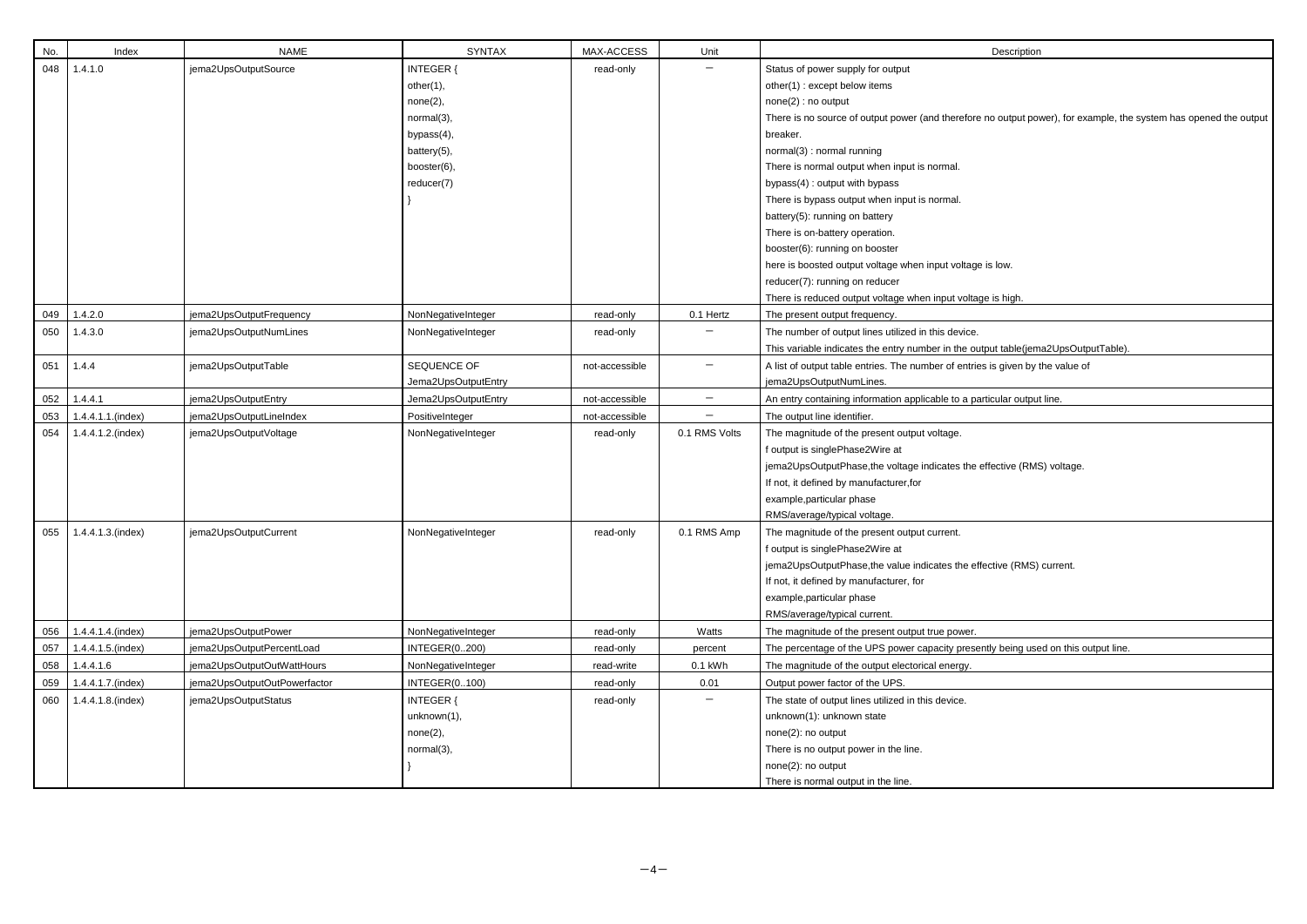| No. | Index              | <b>NAME</b>                | <b>SYNTAX</b>         | MAX-ACCESS     | Unit              | Description                                                                                            |
|-----|--------------------|----------------------------|-----------------------|----------------|-------------------|--------------------------------------------------------------------------------------------------------|
| 061 | 1.4.4.1.9.(index)  | jema2UpsOutputPhase        | INTEGER {             | read-only      |                   | The number of output phase.                                                                            |
|     |                    |                            | unknown(1),           |                |                   | unknown(1): unknown                                                                                    |
|     |                    |                            | singlePhase2Wire(2),  |                |                   | singlePhase2Wrire(2): single phase 2 wire                                                              |
|     |                    |                            | singlePhase3Wire(3),  |                |                   | system                                                                                                 |
|     |                    |                            | threePhase3Wire(4),   |                |                   |                                                                                                        |
|     |                    |                            | threePhase4Wire(5)    |                |                   | singlePhase3Wire(3): single phase 3 wire                                                               |
|     |                    |                            |                       |                |                   | system                                                                                                 |
|     |                    |                            |                       |                |                   |                                                                                                        |
|     |                    |                            |                       |                |                   | threePhase3Wire(4): three phase 3 wire                                                                 |
|     |                    |                            |                       |                |                   | system                                                                                                 |
|     |                    |                            |                       |                |                   |                                                                                                        |
|     |                    |                            |                       |                |                   | threePhase4Wire(5): three phase 4 wire                                                                 |
|     |                    |                            |                       |                |                   | system                                                                                                 |
| 062 | 1.4.4.1.10.(index) | jema2UpsOutputVoltage1     | INTEGER32             | read-only      | 0.1 RMS Volts     | This value indicates the output voltage defined by jema2UpsOutputPhase.                                |
|     |                    |                            |                       |                |                   | The value -1 means unknown.                                                                            |
| 063 | 1.4.4.1.11.(index) | jema2UpsOutputVoltage2     | INTEGER32             | read-only      | 0.1 RMS Volts     | This value indicates the output voltage defined by jema2UpsOutputPhase.                                |
|     |                    |                            |                       |                |                   | The value -1 means unknown.                                                                            |
| 064 | 1.4.4.1.12.(index) | jema2UpsOutputVoltage3     | INTEGER32             | read-only      | 0.1 RMS Volts     | This value indicates the output voltage defined by jema2UpsOutputPhase.                                |
|     |                    |                            |                       |                |                   | The value -1 means unknown.                                                                            |
| 065 |                    |                            | INTEGER32             |                | 0.1 RMS Volts     |                                                                                                        |
|     | 1.4.4.1.13.(index) | jema2UpsOutputVoltage4     |                       | read-only      |                   | This value indicates the output voltage defined by jema2UpsOutputPhase.<br>The value -1 means unknown. |
|     |                    |                            |                       |                |                   |                                                                                                        |
| 066 | 1.4.4.1.14.(index) | jema2UpsOutputVoltage5     | INTEGER32             | read-only      | 0.1 RMS Volts     | This value indicates the output voltage defined by jema2UpsOutputPhase.                                |
|     |                    |                            |                       |                |                   | The value -1 means unknown.                                                                            |
| 067 | 1.4.4.1.15.(index) | jema2UpsOutputVoltage6     | INTEGER32             | read-only      | 0.1 RMS Volts     | This value indicates the output voltage defined by jema2UpsOutputPhase.                                |
|     |                    |                            |                       |                |                   | The value -1 means unknown.                                                                            |
| 068 | 1.4.4.1.16.(index) | jema2UpsOutputCurrent1     | INTEGER32             | read-only      | 0.1 RMS Amp       | This value indicates the output current defined by jema2UpsOutputPhase.                                |
|     |                    |                            |                       |                |                   | The value -1 means unknown.                                                                            |
| 069 | 1.4.4.1.17.(index) | jema2UpsOutputCurrent2     | INTEGER32             | read-only      | 0.1 RMS Amp       | This value indicates the output current defined by jema2UpsOutputPhase.                                |
|     |                    |                            |                       |                |                   | The value -1 means unknown.                                                                            |
| 070 | 1.4.4.1.18.(index) | jema2UpsOutputCurrent3     | INTEGER32             | read-only      | 0.1 RMS Amp       | This value indicates the output current defined by jema2UpsOutputPhase.                                |
|     |                    |                            |                       |                |                   | The value -1 means unknown.                                                                            |
| 071 | 1.4.4.1.19.(index) | jema2UpsOutputCurrent4     | INTEGER32             | read-only      | 0.1 RMS Amp       | This value indicates the output current defined by jema2UpsOutputPhase.                                |
|     |                    |                            |                       |                |                   | The value -1 means unknown.                                                                            |
| 072 | 1.4.4.1.20.(index) | jema2UpsOutputPercentLoad1 | <b>INTEGER(-1200)</b> | read-only      | percent           | This value indicates the present load defined by jema2UpsOutputPhase.                                  |
|     |                    |                            |                       |                |                   | The value -1 means unknown.                                                                            |
| 073 | 1.4.4.1.21.(index) | jema2UpsOutputPercentLoad2 | <b>INTEGER(-1200)</b> | read-only      | percent           | This value indicates the present load defined by jema2UpsOutputPhase.                                  |
|     |                    |                            |                       |                |                   | The value -1 means unknown.                                                                            |
| 074 | 1.4.4.1.22.(index) | jema2UpsOutputPercentLoad3 | <b>INTEGER(-1200)</b> | read-only      | percent           | This value indicates the present load defined by jema2UpsOutputPhase.                                  |
|     |                    |                            |                       |                |                   | The value -1 means unknown.                                                                            |
| 075 | 1.5                | jema2UpsBypass             |                       | $-$            |                   |                                                                                                        |
| 076 | 1.5.1.0            | jema2UpsBypassFrequency    | NonNegativeInteger    | read-only      | 0.1 Hertz         | The present bypass frequency.                                                                          |
| 077 | 1.5.2.0            | jema2UpsBypassNumLines     | NonNegativeInteger    | read-only      |                   | The number of bypass lines utilized in this device.                                                    |
|     |                    |                            |                       |                |                   | This variable indicates the entry number in the bypass table(jema2UpsBypassTable).                     |
| 078 | 1.5.3              | jema2UpsBypassTable        | SEQUENCE OF           | not-accessible |                   | A list of bypass table entries. The number of entries is given by the value of                         |
|     |                    |                            | Jema2UpsBypassEntry   |                |                   | Jema2UpsBypassNumLines.                                                                                |
| 079 | 1.5.3.1            | jema2UpsBypassEntry        | Jema2UpsBypassEntry   | not-accessible |                   | An entry containing information applicable to a particular bypass line.                                |
|     |                    |                            |                       |                | $\qquad \qquad -$ |                                                                                                        |
| 080 | 1.5.3.1.1.(index)  | jema2UpsBypassLineIndex    | PositiveInteger       | not-accessible |                   | The bypass line identifier.                                                                            |

| jema2UpsOutputPhase.                                            |
|-----------------------------------------------------------------|
| ema2UpsOutputPhase.                                             |
| ema2UpsOutputPhase.                                             |
| ema2UpsOutputPhase.                                             |
| ema2UpsOutputPhase.                                             |
| ema2UpsOutputPhase.                                             |
| ema2UpsOutputPhase.                                             |
| ema2UpsOutputPhase.                                             |
| ema2UpsOutputPhase.                                             |
| ema2UpsOutputPhase.                                             |
| na2UpsOutputPhase.                                              |
| na2UpsOutputPhase.                                              |
| na2UpsOutputPhase.                                              |
|                                                                 |
|                                                                 |
| ass table( jema2UpsBypassTable).<br>es is given by the value of |
| icular bypass line.                                             |
|                                                                 |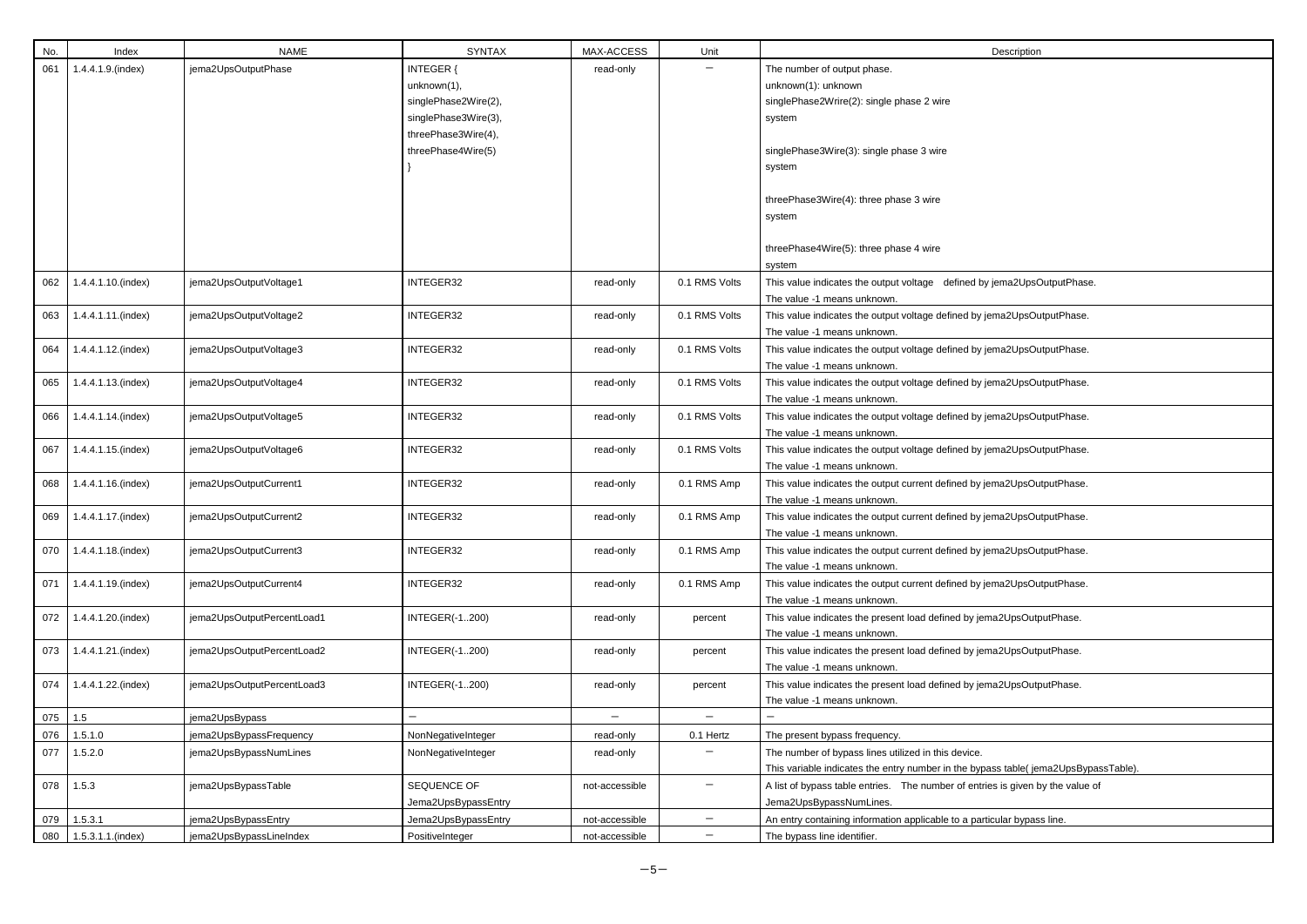| No.     | Index                   | <b>NAME</b>                | <b>SYNTAX</b>            | MAX-ACCESS               | Unit              | Description                                                               |
|---------|-------------------------|----------------------------|--------------------------|--------------------------|-------------------|---------------------------------------------------------------------------|
| 081     | $1.5.3.1.2$ .(index)    | jema2UpsBypassVoltage      | NonNegativeInteger       | read-only                | 0.1 RMS Volts     | The magnitude of the present bypass voltage.                              |
|         |                         |                            |                          |                          |                   | If bypass is singlePhase2Wire at                                          |
|         |                         |                            |                          |                          |                   | Jema2UpsBypassPhase, the voltage indicates the effective (RMS) voltag     |
|         |                         |                            |                          |                          |                   | If not, it defined by manufacturer, for example, particular phase RMS/ave |
| 082     | 1.5.3.1.3.(index)       | jema2UpsBypassCurrent      | NonNegativeInteger       | read-only                | 0.1 RMS Amp       | The magnitude of the present bypass current.                              |
|         |                         |                            |                          |                          |                   | If bypass is singlePhase2Wire at                                          |
|         |                         |                            |                          |                          |                   | Jema2UpsBypassPhase, the value indicates the effective (RMS) current.     |
|         |                         |                            |                          |                          |                   | If not, it defined by manufacturer, for example, particular phase RMS/ave |
| 083     | 1.5.3.1.4.(index)       | jema2UpsBypassPower        | NonNegativeInteger       | read-only                | Watts             | The magnitude of the present bypass true power.                           |
| 084     | 1.5.3.1.5.(index)       | jema2UpsBypassPhase        | <b>INTEGER {</b>         | read-only                |                   | The number of input phase.                                                |
|         |                         |                            | unknown(1),              |                          |                   | unknown(1): unknown                                                       |
|         |                         |                            | singlePhase2Wire(2),     |                          |                   | singlePhase2Wire(2): single phase 2 wire                                  |
|         |                         |                            | singlePhase3Wire(3),     |                          |                   | system                                                                    |
|         |                         |                            | threePhase3Wire(4),      |                          |                   |                                                                           |
|         |                         |                            | threePhase4Wire(5),      |                          |                   | singlePhase3Wire(3): single phase 3 wire                                  |
|         |                         |                            | noBypass(6)              |                          |                   | system                                                                    |
|         |                         |                            |                          |                          |                   |                                                                           |
|         |                         |                            |                          |                          |                   | threePhase3Wire(4): three phase 3 wire                                    |
|         |                         |                            |                          |                          |                   | system                                                                    |
|         |                         |                            |                          |                          |                   |                                                                           |
|         |                         |                            |                          |                          |                   | threePhase4Wire(5): three phase 4 wire                                    |
|         |                         |                            |                          |                          |                   | system                                                                    |
|         |                         |                            |                          |                          |                   | no Bypass(6)                                                              |
| 085     | 1.5.3.1.6.(index)       | jema2UpsBypassVoltage1     | INTEGER32                | read-only                | 0.1 RMS Volts     | This value indicates the bypass voltage defined by jema2UpsBypassPha      |
| 086     | 1.5.3.1.7.(index)       | jema2UpsBypassVoltage2     | INTEGER32                | read-only                | 0.1 RMS Volts     | This value indicates the bypass voltage defined by jema2UpsBypassPha      |
|         |                         |                            |                          |                          |                   | The value -1 means unknown.                                               |
| 087     | 1.5.3.1.8.(index)       | jema2UpsBypassVoltage3     | INTEGER32                | read-only                | 0.1 RMS Volts     | This value indicates the bypass voltage defined by jema2UpsBypassPha      |
|         |                         |                            |                          |                          |                   | The value -1 means unknown.                                               |
|         | 088   1.5.3.1.9.(index) | jema2UpsBypassVoltage4     | INTEGER32                | read-only                | 0.1 RMS Volts     | This value indicates the bypass voltage defined by jema2UpsBypassPha      |
| 089     | 1.5.3.1.10.(index)      | jema2UpsBypassVoltage5     | INTEGER32                | read-only                | 0.1 RMS Volts     | This value indicates the bypass voltage defined by jema2UpsBypassPha      |
| 090     | 1.5.3.1.11.(index)      | jema2UpsBypassVoltage6     | INTEGER32                | read-only                | 0.1 RMS Volts     | This value indicates the bypass voltage defined by jema2UpsBypassPha      |
| 091     | 1.5.3.1.12.(index)      | jema2UpsBypassCurrent1     | INTEGER32                | read-only                | 0.1 RMS Amp       | This value indicates the bypass current defined by jema2UpsBypassPhas     |
|         |                         |                            | INTEGER32                |                          | 0.1 RMS Amp       | The value -1 means unknown.                                               |
| 092     | 1.5.3.1.13.(index)      | jema2UpsBypassCurrent2     |                          | read-only                |                   | This value indicates the bypass current defined by jema2UpsBypassPhas     |
| 093     | 1.5.3.1.14.(index)      | jema2UpsBypassCurrent3     | INTEGER32                | read-only                | 0.1 RMS Amp       | This value indicates the bypass current defined by jema2UpsBypassPhas     |
| 094     | 1.5.3.1.15.(index)      | jema2UpsBypassCurrent4     | INTEGER32                | read-only                | 0.1 RMS Amp       | This value indicates the bypass current defined by jema2UpsBypassPhas     |
| 095     | 1.5.3.1.16.(index)      | jema2UpsBypassPercentLoad1 | <b>INTEGER(-1200)</b>    | read-only                | percent           | This value indicates the present load defined by jema2UpsBypassPhase.     |
|         |                         |                            |                          |                          |                   | The value -1 means unknown.                                               |
| 096     | 1.5.3.1.17.(index)      | jema2UpsBypassPercentLoad2 | <b>INTEGER(-1200)</b>    | read-only                | percent           | This value indicates the present load defined by jema2UpsBypassPhase.     |
|         |                         |                            |                          |                          |                   | The value -1 means unknown.                                               |
| 097     | 1.5.3.1.18.(index)      | jema2UpsBypassPercentLoad3 | <b>INTEGER(-1200)</b>    | read-only                | percent           | This value indicates the present load defined by jema2UpsBypassPhase.     |
|         |                         |                            | $\overline{\phantom{0}}$ |                          |                   | The value -1 means unknown.                                               |
| 098 1.6 |                         | jema2UpsAlarm              |                          | $\overline{\phantom{m}}$ | $\qquad \qquad -$ | —                                                                         |

| Description |
|-------------|
|             |

effective (RMS) voltage. rticular phase RMS/average/typical voltage.

ffective (RMS) current. rticular phase RMS/average/typical current.

y jema2UpsBypassPhase. The value -1 means unknown.

y jema2UpsBypassPhase.

y jema2UpsBypassPhase.

oficma2UpsBypassPhase. The value -1 means unknown. ofithexologies index) yemazes integer<br>y jema2UpsBypassPhase. The value -1 means unknown. y jema2UpsBypassPhase. The value -1 means unknown.

<sub>i</sub>ema2UpsBypassPhase.

burentigal index) jema2UpsBypassPhase. The value -1 means unknown. boods is andex Dex) jema2UpsBypassPhase. The value -1 means unknown. burenty iema2UpsBypassPhase. The value -1 means unknown.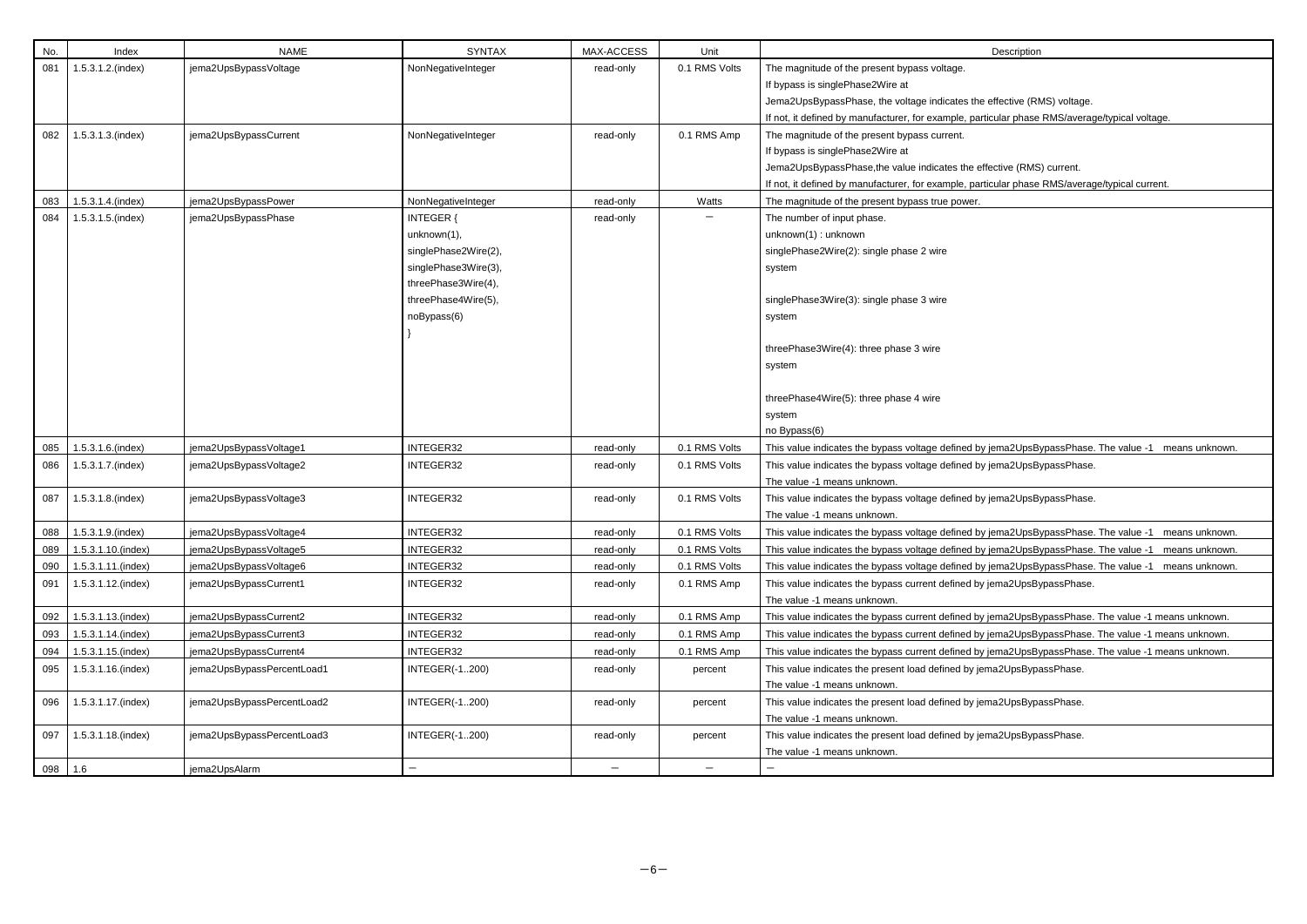| No. | Index    | <b>NAME</b>                       | <b>SYNTAX</b>                                  | MAX-ACCESS | Unit              | Description                                                                                                                                                                                                                                                                                                                                              |
|-----|----------|-----------------------------------|------------------------------------------------|------------|-------------------|----------------------------------------------------------------------------------------------------------------------------------------------------------------------------------------------------------------------------------------------------------------------------------------------------------------------------------------------------------|
| 099 | 1.6.1.0  | jema2UpsAlarmFatalFaultStatus     | INTEGER(-12147483648)                          | read-only  |                   | The fatal fault in the UPS has been detected.<br>Detailed information is obtained by referring to jema2UpsAlarm<br>-1: Fatal fault none<br>1: Abnormal output<br>2: Main circuit failure<br>3: Fuse blown<br>4: Fan fault<br>5: Abnormal control<br>6: Abnormal battery<br>7-999: Reservation<br>1000-: Others(The content is defined by manufacturers.) |
| 100 | 1.6.2.0  | jema2UpsAlarmFatalFaultDetail     | DisplayString(SIZE(0511))                      | read-only  |                   | Detailed information on<br>Jema2UpsAlarmFatalFaultStatus is given by the character strir<br>manufacturers.                                                                                                                                                                                                                                               |
| 101 | 1.6.3.0  | jema2UpsAlarmFaultStatus          | INTEGER(-165535)                               | read-only  | $\qquad \qquad -$ | The fault in the UPS has been detected.<br>Detailed information is obtained by referring to jemaUpsAlarmF<br>-1: Fault none<br>1: Abnormal input<br>2: Abnormal bypass<br>3: Abnormal battery<br>4-999: Reservation<br>1000-: Others(The content is defined by manufacturers.)                                                                           |
| 102 | 1.6.4.0  | jema2UpsAlarmFaultDetail          | DisplayString(SIZE(0511))                      | read-only  |                   | Detailed information on<br>Jema2UpsAlarmFaultStatus is given by the character string.<br>manufacturers.                                                                                                                                                                                                                                                  |
| 103 | 1.6.5.0  | jema2UpsAlarmWarningStatus        | <b>INTEGER {</b><br>$none(-1),$<br>occurred(1) | read-only  | $\qquad \qquad -$ | The warning in the UPS has been detected.<br>Detailed information is obtained by referring to jemaUps2Alarm<br>$none(-1),$<br>occurred(1)                                                                                                                                                                                                                |
| 104 | 1.6.6.0  | jema2UpsAlarmWarningDetail        | DisplayString(SIZE(0511))                      | read-only  |                   | Detailed information on<br>jema2UpsAlarmWarningStatus is given by the character string<br>manufacturers.                                                                                                                                                                                                                                                 |
| 105 | 1.6.7.0  | jema2UpsAlarmCautionDetail        | DisplayString(SIZE(0511))                      | read-only  | $\qquad \qquad -$ | Caution detailed information from UPS is given by the character<br>by manufacturers.                                                                                                                                                                                                                                                                     |
| 106 | 1.6.8.0  | jema2UpsAlarmInputBadStatus       | INTEGER {<br>$none(-1),$<br>occurred(1)        | read-only  | —                 | An abnormal condition of input in the UPS has been detected.<br>Detailed information is obtained by referring to jema2UpsAlarm<br>$none(-1),$<br>occurred(1)                                                                                                                                                                                             |
| 107 | 1.6.9.0  | jema2UpsAlarmInputBadDetail       | DisplayString(SIZE(0511))                      | read-only  | $\qquad \qquad -$ | Detailed information on<br>jema2UpsAlarmInputBadStatus is given by the character strin<br>manufacturers.                                                                                                                                                                                                                                                 |
| 108 | 1.6.10.0 | jema2UpsAlarmOutputOverloadStatus | <b>INTEGER {</b><br>$none(-1),$<br>occurred(1) | read-only  |                   | The output overload in the UPS has been detected.<br>$none(-1),$<br>occurred(1)                                                                                                                                                                                                                                                                          |

na2UpsAlarmFatalFaultDetail.

character string. The content of detailed information is defined by

naUpsAlarmFaultDetail.

racter string. The content of detailed information is defined by

naUps2AlarmWarningDetail.

haracter string. The content of detailed information is defined by

the character string. The content of detailed information is defined

na2UpsAlarm InputBadDetail.

haracter string. The content of detailed information is defined by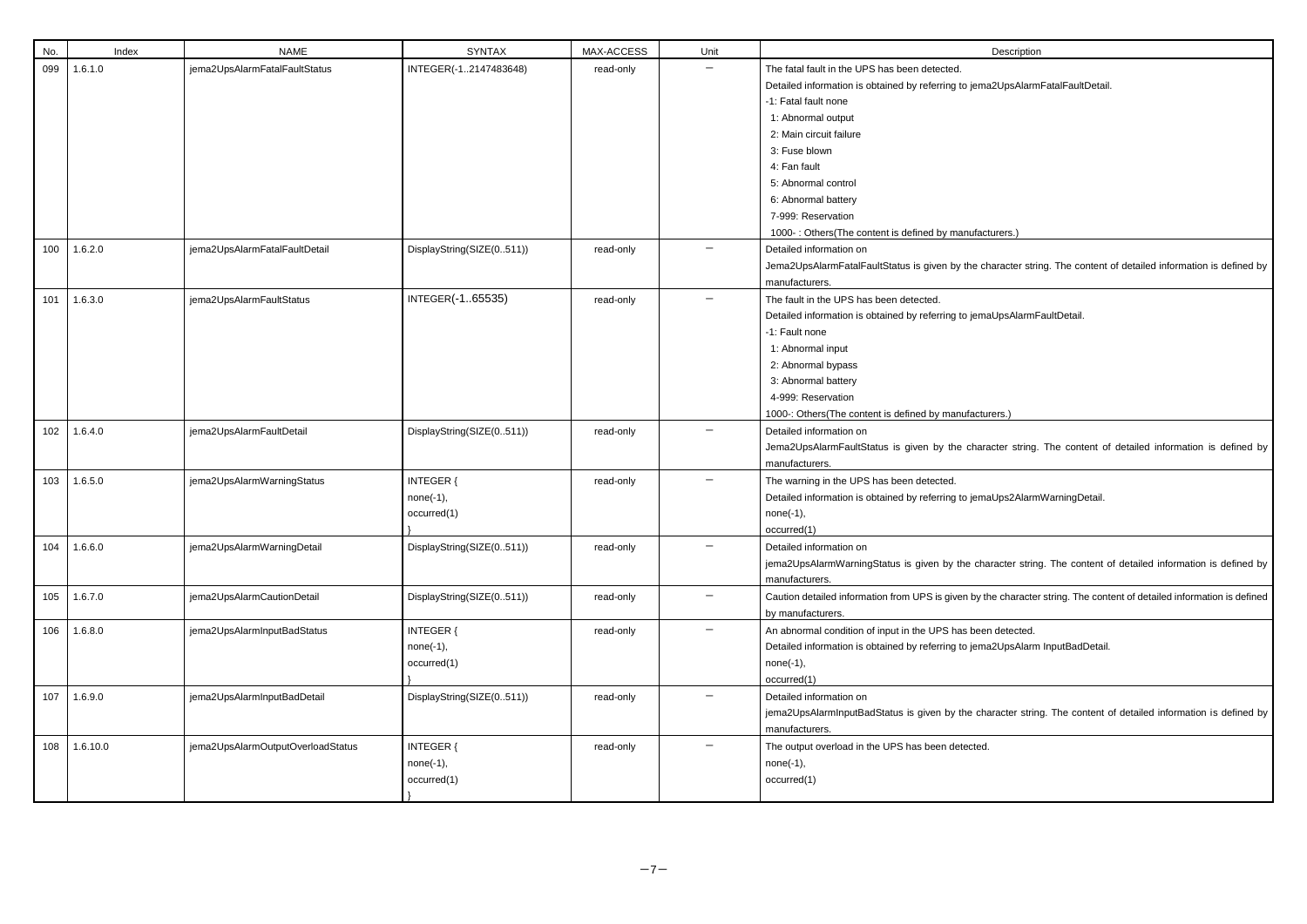| Description<br>An abnormal condition of the battery in the UPS has been detected. The battery needs to be replaced.<br>If jema2UpsBatteryReplaceIndicator is 3, this abnormal condition of the battery is detected in either of the following<br>cases:<br>jema2UpsTestQuickBatteryTest<br>The<br>replacement<br>needed<br>battery<br>at<br>is.<br>-<br>jema2UpsTestDeepBatteryCalibration.<br>The battery replacement is determined by the self-diagnosis function of other UPS's.<br>$\overline{\phantom{0}}$<br>Detailed information is obtained by referring to jema2UpsAlarmBatteryBadDetail.<br>none(-1), |             |  |  |  |  |  |  |    |  |  |
|-----------------------------------------------------------------------------------------------------------------------------------------------------------------------------------------------------------------------------------------------------------------------------------------------------------------------------------------------------------------------------------------------------------------------------------------------------------------------------------------------------------------------------------------------------------------------------------------------------------------|-------------|--|--|--|--|--|--|----|--|--|
|                                                                                                                                                                                                                                                                                                                                                                                                                                                                                                                                                                                                                 |             |  |  |  |  |  |  |    |  |  |
|                                                                                                                                                                                                                                                                                                                                                                                                                                                                                                                                                                                                                 |             |  |  |  |  |  |  |    |  |  |
|                                                                                                                                                                                                                                                                                                                                                                                                                                                                                                                                                                                                                 |             |  |  |  |  |  |  |    |  |  |
|                                                                                                                                                                                                                                                                                                                                                                                                                                                                                                                                                                                                                 |             |  |  |  |  |  |  |    |  |  |
|                                                                                                                                                                                                                                                                                                                                                                                                                                                                                                                                                                                                                 |             |  |  |  |  |  |  | or |  |  |
|                                                                                                                                                                                                                                                                                                                                                                                                                                                                                                                                                                                                                 |             |  |  |  |  |  |  |    |  |  |
|                                                                                                                                                                                                                                                                                                                                                                                                                                                                                                                                                                                                                 |             |  |  |  |  |  |  |    |  |  |
|                                                                                                                                                                                                                                                                                                                                                                                                                                                                                                                                                                                                                 |             |  |  |  |  |  |  |    |  |  |
|                                                                                                                                                                                                                                                                                                                                                                                                                                                                                                                                                                                                                 |             |  |  |  |  |  |  |    |  |  |
|                                                                                                                                                                                                                                                                                                                                                                                                                                                                                                                                                                                                                 | occurred(1) |  |  |  |  |  |  |    |  |  |
| Detailed information on jema2UpsAlarmBatteryBadStatus is given by the character string. The content of detailed                                                                                                                                                                                                                                                                                                                                                                                                                                                                                                 |             |  |  |  |  |  |  |    |  |  |

- years.
- 

| No.   | Index    | <b>NAME</b>                           | <b>SYNTAX</b>                                  | MAX-ACCESS | Unit              | Description                                                                                                                                                                                                                                                                                                                                                                                                                                                                                                                                                                                                                                                                                                                                                                                                                                                                                                                                 |
|-------|----------|---------------------------------------|------------------------------------------------|------------|-------------------|---------------------------------------------------------------------------------------------------------------------------------------------------------------------------------------------------------------------------------------------------------------------------------------------------------------------------------------------------------------------------------------------------------------------------------------------------------------------------------------------------------------------------------------------------------------------------------------------------------------------------------------------------------------------------------------------------------------------------------------------------------------------------------------------------------------------------------------------------------------------------------------------------------------------------------------------|
| 109   | 1.6.11.0 | jema2UpsAlarmBatteryBadStatus         | <b>INTEGER {</b><br>$none(-1),$<br>occurred(1) | read-only  |                   | An abnormal condition of the battery in the UPS has been detected. The battery needs to be replaced.<br>If jema2UpsBatteryReplaceIndicator is 3, this abnormal condition of the battery is detected in either of the following<br>cases:<br>The<br>jema2UpsTestQuickBatteryTest<br>battery<br>replacement<br>is<br>needed<br>or<br>at<br>jema2UpsTestDeepBatteryCalibration.<br>The battery replacement is determined by the self-diagnosis function of other UPS's.<br>Detailed information is obtained by referring to jema2UpsAlarmBatteryBadDetail.<br>$none(-1),$<br>occurred(1)                                                                                                                                                                                                                                                                                                                                                       |
| $110$ | 1.6.12.0 | jema2UpsAlarmBatteryBadDetail         | DisplayString(SIZE(0511))                      | read-only  |                   | Detailed information on jema2UpsAlarmBatteryBadStatus is given by the character string. The content of detailed<br>information is defined by manufacturers.<br>e.g. [Battery life end] Battery run time exceeded 5 years.                                                                                                                                                                                                                                                                                                                                                                                                                                                                                                                                                                                                                                                                                                                   |
| 111   | 1.6.13.0 | jema2UpsAlarmTempBadStatus            | <b>INTEGER {</b><br>$none(-1),$<br>occurred(1) | read-only  | $\qquad \qquad -$ | An abnormal temperature of the UPS has been detected.<br>Detailed information is obtained by referring to jema2UpsAlarmTempBadDetail.<br>$none(-1),$<br>occurred(1)                                                                                                                                                                                                                                                                                                                                                                                                                                                                                                                                                                                                                                                                                                                                                                         |
| 112   | 1.6.14.0 | jema2UpsAlarmTempBadDetail            | DisplayString(SIZE(0511))                      | read_only  |                   | Detailed information on jema2UpsAlarmTempBadStatus is given by the character string. The content of detailed<br>information is defined by manufacturers.<br>e.g. [Over-heated] Tmeparature is Fin temperature exceeded 100 degrees (C).                                                                                                                                                                                                                                                                                                                                                                                                                                                                                                                                                                                                                                                                                                     |
| 113   | 1.6.15.0 | jema2UpsAlarmCommunicationsLostStatus | <b>INTEGER {</b><br>$none(-1),$<br>occurred(1) | read-only  |                   | A communication status of the UPS and SNMP agent has been detected.<br>$none(-1)$<br>occurred(1)                                                                                                                                                                                                                                                                                                                                                                                                                                                                                                                                                                                                                                                                                                                                                                                                                                            |
| 114   | 1.7      | jema2UpsTest                          |                                                |            | $\qquad \qquad -$ |                                                                                                                                                                                                                                                                                                                                                                                                                                                                                                                                                                                                                                                                                                                                                                                                                                                                                                                                             |
| 115   | 1.7.1.0  | jema2UpsTestId                        | <b>OBJECT IDENTIFIER</b>                       | read-write |                   | The test is named by an OBJECT IDENTIFIER, which allows a standard mechanism for the initiation of tests,<br>including the well known tests identified in this document as well as those introduced by a particular implementation.<br>Setting this variable initiates the named test.<br>Sets to this variable require the presence of jema2UpsTesId and jema2UpsTestSpinLock in the same SNMP<br>message.<br>The set request will be rejected with an appropriate error message if the requested test cannot be performed,<br>including attempts to start a test when another test is already in progress.<br>The status of the current or last test is maintained in jema2UpsTestResultsSummary.<br>Tests in progress may be aborted by setting the jema2UpsTestId variable to jema2UpsTestAbortTestInProgress.<br>Read operations return the value of the name of the test in progress if a test is in progress or the name of the last |
|       |          |                                       |                                                |            |                   | test performed. If no test is in progress, unless no test has been run, in which case the well known value<br>jema2UpsTestNoTestsInitiated is returned.                                                                                                                                                                                                                                                                                                                                                                                                                                                                                                                                                                                                                                                                                                                                                                                     |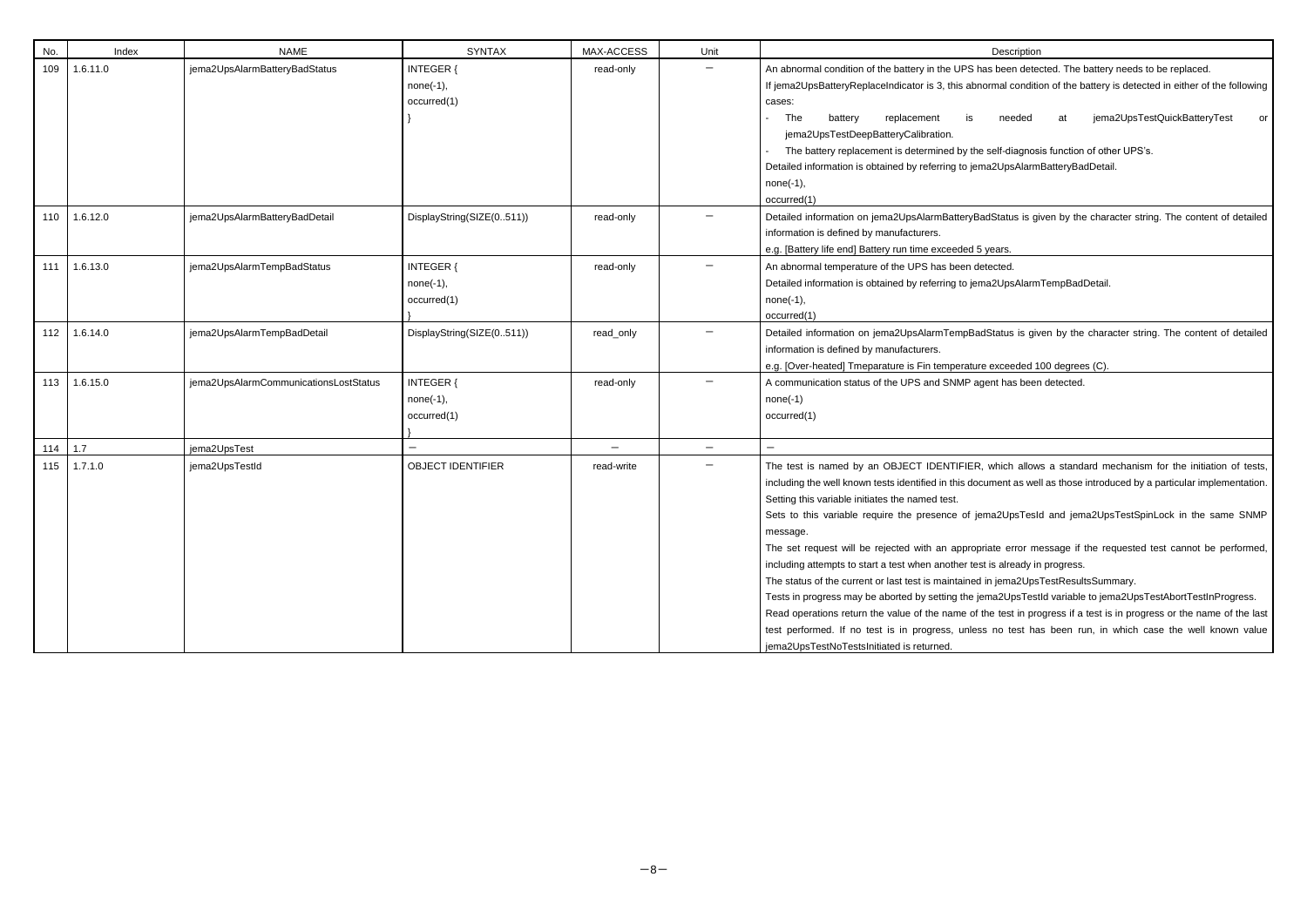| No. | Index   | <b>NAME</b>                | <b>SYNTAX</b>                                                                                                                | MAX-ACCESS        | Unit              | Description                                                                                                                                                                                                                                                                                                                                                                                                                                                                                                                                                                                                                                                                                                                                                                                                                                                                                                                                                                                                                                                                                                                                |
|-----|---------|----------------------------|------------------------------------------------------------------------------------------------------------------------------|-------------------|-------------------|--------------------------------------------------------------------------------------------------------------------------------------------------------------------------------------------------------------------------------------------------------------------------------------------------------------------------------------------------------------------------------------------------------------------------------------------------------------------------------------------------------------------------------------------------------------------------------------------------------------------------------------------------------------------------------------------------------------------------------------------------------------------------------------------------------------------------------------------------------------------------------------------------------------------------------------------------------------------------------------------------------------------------------------------------------------------------------------------------------------------------------------------|
| 116 | 1.7.2.0 | jema2UpsTestSpinLock       | <b>TestAndIncr</b>                                                                                                           | read-write        |                   | The jema2UpsTestSpinLock is used in the exclusion conti<br>jema2UpsTestId at a time.<br>Sets to jema2UpsTestSpinLock require the presence of jema2l<br>Usage:<br>Set (jema2UpsTestSpinLock = lock_value, jema2UpsTestId = t<br>To set jema2UpsTestSpinLock and jema2UpsTestId, follow the<br>1. Fetch jema2UpsTestSpinLock.<br>Fetch jema2UpsTestResultSummary.<br>2.<br>While jema2UpsTestResultSummary is being tested (inPro<br>cannot be set. Therefore, jema2UpsTestSpinLock and jer<br>until the status is no longer being in progress.<br>Set jema2UpsTestSpinLock and jema2UpsTestId by one m<br>fetched to jema2UpsTestSpinLock.)<br>If the set request becomes an error (inconsistentValue), it<br>5.<br>set request was sent. Return to Step 1.<br>Completion of the test is determined according to the value<br>6.<br>when a test is completed (jema2UpsTrapTestCompleted)<br>cannot be fetched.)<br>If the current value of jema2UpsTestSpinLock equals 21474836<br>of jema2UpsTestSpinLock at agent initialization shall be 1.<br>Refer to RFC1903 for more information on the semantics of c<br><b>TEXTUAL CONVENTION)</b> |
| 117 | 1.7.3.0 | jema2UpsTestResultsSummary | <b>INTEGER {</b><br>donePass(1),<br>doneWarning(2),<br>doneError(3),<br>aborted(4),<br>inProgress(5),<br>noTestsInitiated(6) | read-only         |                   | The results of the current or last UPS diagnostics test performe<br>The values for donePass(1), doneWarning(2), and doneError(3<br>The value aborted(4) is returned for tests whicl<br>jema2UpsTestAbortTestInProgress to jema2UpsTestId. Tests<br>inProgress(5). The value noTestsInitiated(6) indicates that no p<br>when no tests have been run since the last reinitialization of th<br>has no provision for non-volatile storage of test results.<br>donePass(1): Normal<br>doneWarning(2): Warning<br>doneError(3): Error<br>aborted(4): Aborted<br>inProgress(5): In progress<br>noTestsInitiated(6): No tests initiated"<br>In the case of a warning or an error, the detailed information is                                                                                                                                                                                                                                                                                                                                                                                                                                      |
| 118 | 1.7.4.0 | jema2UpsTestResultsDetail  | DisplayString(SIZE(0255))                                                                                                    | read-only         |                   | Additional information about jema2UpsTestResultsSummary.<br>The content of detailed information is defined by manufactures<br>If no additional information available, a zero length string is retu<br>e.g. Battery voltage dropped below 35 V during UPS self diagn                                                                                                                                                                                                                                                                                                                                                                                                                                                                                                                                                                                                                                                                                                                                                                                                                                                                        |
| 119 | 1.7.5.0 | jema2UpsTestStartTime      | TimeStamp                                                                                                                    | read-only         |                   | The value of sysUpTime at the time the test in progress was initia<br>test was initiated.<br>If the value of jema2UpsTestResultsSummary is noTestsInitiate                                                                                                                                                                                                                                                                                                                                                                                                                                                                                                                                                                                                                                                                                                                                                                                                                                                                                                                                                                                 |
| 120 | 1.7.6.0 | jema2UpsTestElapsedTime    | TimeInterval                                                                                                                 | read-only         |                   | The amount of time, in TimeTicks, since the test in progress w<br>test took to complete.<br>If the value of jema2UpsTestResultsSummary is noTestsInitiate<br>jema2UpsTestElapsedTime has the value 0.                                                                                                                                                                                                                                                                                                                                                                                                                                                                                                                                                                                                                                                                                                                                                                                                                                                                                                                                      |
| 121 | 1.7.7   | jema2UpsWellKnownTests     | $\qquad \qquad -$                                                                                                            | $\qquad \qquad -$ | $\qquad \qquad -$ |                                                                                                                                                                                                                                                                                                                                                                                                                                                                                                                                                                                                                                                                                                                                                                                                                                                                                                                                                                                                                                                                                                                                            |

clusion control when plural manager stations request to set

ice of jema2UpsTestId in the same SNMP message.

JpsTestId = test\_id) tld, follow the steps below:

ested (inProgress), jema2UpsTestSpinLock and jema2UpsTestId Lock and jema2UpsTestResultSummary are repeatedly fetched

stId by one message. (Assign the latest value that was previously

tentValue), it may have been set by another manager before the

fo the value of jema2UpsTestResultSummary. (Since the trap of tCompleted) is not repeatedly output, there is a possibility that it

als 2147483647, then the varialble is set to zero. The initial value nall be 1.

mantics of objects with SYNTAX of TestAndIncr. (SNMPv2-TC:

## rest performed

doneError(3) indicate that the test completed either successfully. tests which are aborted by setting the value of TestId. Tests which have not yet concluded are indicated by tes that no previous test results are available, such as is the case alization of the network management subsystem and the system

formation is available from jema2UpsTestResultsDetail.

anufactures as necessary.

string is returned.

<sup>2</sup>S self diagnosis.

ress was initiated, or, if no test is in progress, the time the previous

If the value of the value of semazupsTestStartTime has the value 0.

progress was initiated, or, if no test is in progress, the previous

**I**oTestsInitiated(6),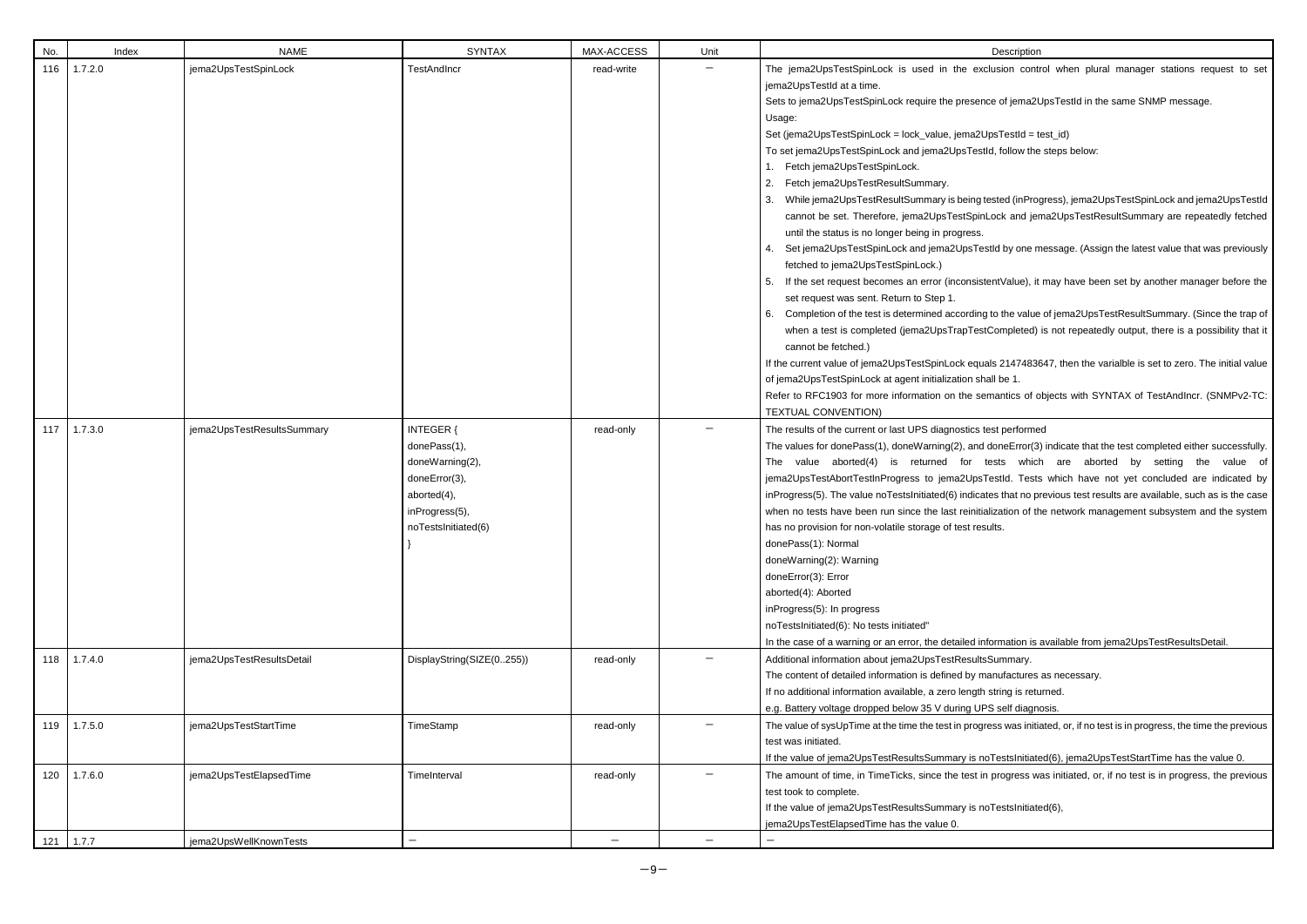| No.     | Index                 | <b>NAME</b>                        | <b>SYNTAX</b>              | MAX-ACCESS               | Unit                     | Description                                                                    |
|---------|-----------------------|------------------------------------|----------------------------|--------------------------|--------------------------|--------------------------------------------------------------------------------|
| 122     | 1.7.7.1               | jema2UpsTestNoTestsInitiated       | —                          | $\qquad \qquad -$        | $-$                      | No tests have been initiated and no test is in progress.                       |
| 123     | 1.7.7.2               | jema2UpsTestAbortTestInProgress    |                            | $\qquad \qquad -$        | —                        | The test in progress is to be aborted / the test in progress was aborted.      |
| 124     | 1.7.7.3               | jema2UpsTestGeneralSystemsTest     | —                          | $\qquad \qquad -$        | —                        | The manufacturer's standard test of UPS device systems.                        |
| 125     | 1.7.7.4               | jema2UpsTestQuickBatteryTest       | $\qquad \qquad -$          | $\qquad \qquad -$        | —                        | A test that is sufficient to determine if the battery needs replacement.       |
| 126     | 1.7.7.5               | jema2UpsTestDeepBatteryCalibration | -                          |                          | -                        | The system is placed on battery to a discharge level, set by the manu          |
|         |                       |                                    |                            |                          |                          | replacement and battery run-time with a high degree of confidence.             |
|         |                       |                                    |                            |                          |                          | WARNING: This test will leave the battery in a low charge state and will requ  |
|         |                       |                                    |                            |                          |                          | to provide normal battery duration for the protected load.                     |
| 127     | 1.8                   | jema2UpsControl                    |                            | $\overline{\phantom{0}}$ | $\qquad \qquad -$        |                                                                                |
| 128     | 1.8.1.0               | jema2UpsShutdownType               | <b>INTEGER {</b>           | read-write               | —                        | Shutdown type of UPS when the all outputs turn off.                            |
|         |                       |                                    | output(1),                 |                          |                          | output(1): Output off                                                          |
|         |                       |                                    | system(2)                  |                          |                          | system(2): System off                                                          |
|         |                       |                                    |                            |                          |                          | All output decides an action when it was being off.                            |
|         |                       |                                    |                            |                          |                          | Setting this object to output(1) indicates that shutdown requests should cau   |
|         |                       |                                    |                            |                          |                          | Setting this object to system(2) indicates that shutdown requests will cause   |
| 129     | 1.8.2.0               | jema2UpsOutputControlNumLines      | NonNegativeInteger         | read-only                |                          | The number of output lines are used as the object of output control.           |
|         |                       |                                    |                            |                          |                          | This variable indicates the entry number in the output control table.          |
| 130     | 1.8.3                 | jema2UpsOutputControlTable         | SEQUENCE OF                | not-accessible           |                          | A list of output control table entries                                         |
|         |                       |                                    | Jema2UpsOutputControlEntry |                          |                          |                                                                                |
| 131     | 1.8.3.1               | jema2UpsOutputControlEntry         | Jema2UpsOutputControlEntry | not-accessible           | $\qquad \qquad -$        | An entry containing information applicable to a particular output control line |
| 132     | 1.8.3.1.1.(Index)     | jema2UpsOutputControlLineIndex     | PositiveInteger            | not-accessible           | $\overline{\phantom{0}}$ | The output control line identifier                                             |
| 133     | 1.8.3.1.2.(Index)     | jema2UpsShutdownAfterDelay         | INTEGER(-12147483648)      | read-write               | seconds                  | Setting this object will shutdown the UPS output specified by index.           |
|         |                       |                                    |                            |                          |                          | Each output line turns off after the indicated number of seconds.              |
|         |                       |                                    |                            |                          |                          | Setting this object to 0 will cause the shutdown to occur immediately.         |
|         |                       |                                    |                            |                          |                          | Setting this object to -1 will abort the countdown.                            |
|         |                       |                                    |                            |                          |                          | If the output is already in the off state at the time the countdown reaches 0, |
|         |                       |                                    |                            |                          |                          | When read, jema2UpsShutdownAfterDelay will return the number of secol          |
|         |                       |                                    |                            |                          |                          | shutdown countdown is in effect.                                               |
| 134     | $1.8.3.1.3$ . (Index) | jema2UpsStartupAfterDelay          | INTEGER(-12147483648)      | read-write               | seconds                  | Setting this object will start the UPS output specified by index after the     |
|         |                       |                                    |                            |                          |                          | starting the UPS, if necessary.                                                |
|         |                       |                                    |                            |                          |                          | Setting this object to 0 will cause the startup to occur immediately.          |
|         |                       |                                    |                            |                          |                          | Setting this object to -1 will abort the countdown.                            |
|         |                       |                                    |                            |                          |                          | If the output is already on at the time the coutdown reaches 0, then noting    |
|         |                       |                                    |                            |                          |                          | When read, jema2UpsStartupAfterDelay will return the number of seconds of      |
|         |                       |                                    |                            |                          |                          | is in effect.                                                                  |
| 135     | 1.8.3.1.4.(Index)     | jema2UpsRebootWithDuration         | <b>INTEGER(-1300)</b>      | read-write               | seconds                  | Setting this object will immediately shutdown the UPS output specified by      |
|         |                       |                                    |                            |                          |                          | number of seconds, after which time the output will be started, including sta  |
|         |                       |                                    |                            |                          |                          | When read, jema2UpsRebootWithDuration shall return the numbet of seco          |
|         |                       |                                    |                            |                          |                          | no countdown is in progress.                                                   |
| 136     | 1.8.3.1.5.(Index)     | jema2UpsAutoRestart                | <b>INTEGER {</b>           | read-write               |                          | jemaUpsAutoRestart                                                             |
|         |                       |                                    | on(1),                     |                          |                          | on $(1)$                                                                       |
|         |                       |                                    | off(2)                     |                          |                          | off(2)                                                                         |
|         |                       |                                    |                            |                          |                          | Setting this object to 'on' will cause the UPS system to restart after a shu   |
|         |                       |                                    |                            |                          |                          | power loss as a result of either a jemaUpsShutdownAfterDelay or an intern      |
|         |                       |                                    |                            |                          |                          | Setting this object to 'off' will prevent the UPS system from restarting after |
|         |                       |                                    |                            |                          |                          | remotely explicitly restarts it.                                               |
|         |                       |                                    |                            |                          |                          | If the UPS is in a startup or reboot countdown, then the UPS will not restar   |
| 137 1.9 |                       | jema2UpsConfig                     | $\qquad \qquad -$          |                          |                          | $\overline{\phantom{m}}$                                                       |

| Description |  |
|-------------|--|
|             |  |

level, set by the manufacturer, sufficient to determine battery ree of confidence.

charge state and will require time for recharging to a level sufficient d load.

fown requests should cause only the output of the UPS to turn off. down requests will cause the entire UPS system to turn off.

he countdown reaches 0, then nothing will happen. turn the number of seconds remaining until shutdown, or -1 if no

cified by index after the indicated number of seconds, including

n reaches 0, then noting will happen. If the number of seconds until satrtup, or -1 if no startup countdown

UPS output specified by index for a period equal to the indicated ill be started, including starting the UPS, if necessary. eturn the numbet of seconds remaining in the countdown, or -1 if

tem to restart after a shutdown if the shutdown occured during a wnAfterDelay or an internal battery depleted condition.

tem from restarting after a shudown until an operator menually or

In the UPS will not restart until that delay has been satisfied.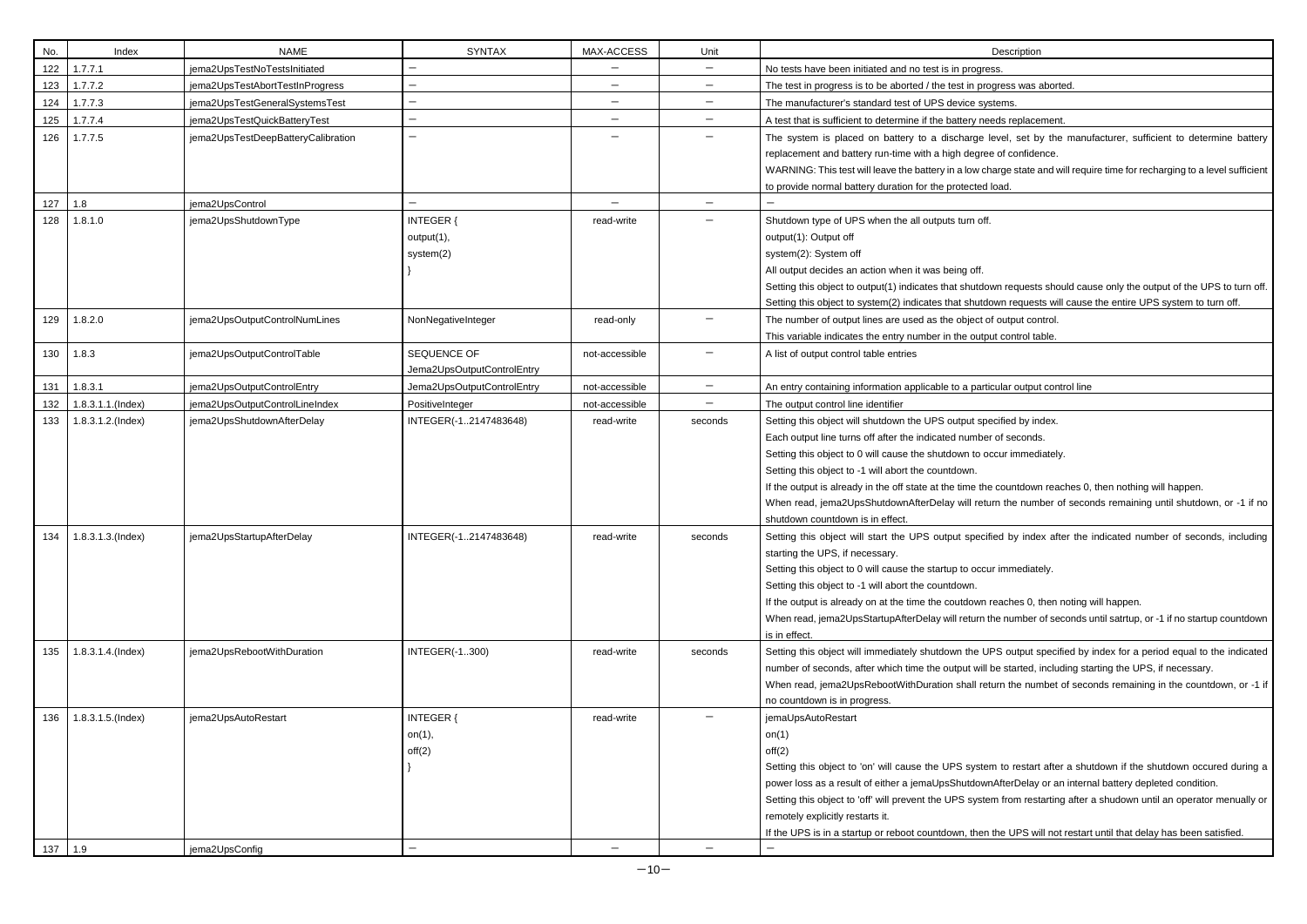| No. | Index           | <b>NAME</b>                            | <b>SYNTAX</b>                                        | MAX-ACCESS | Unit          | Description                                                                                                                                                                                                                                                                                                                                                                                                                                                                                                                                                                                                              |
|-----|-----------------|----------------------------------------|------------------------------------------------------|------------|---------------|--------------------------------------------------------------------------------------------------------------------------------------------------------------------------------------------------------------------------------------------------------------------------------------------------------------------------------------------------------------------------------------------------------------------------------------------------------------------------------------------------------------------------------------------------------------------------------------------------------------------------|
| 138 | 1.9.1.0         | jema2UpsConfigInputVoltage             | NonNegativeInteger                                   | read-write | 0.1 RMS Volts | The magnitude of the nominal input voltage. On those system                                                                                                                                                                                                                                                                                                                                                                                                                                                                                                                                                              |
|     |                 |                                        |                                                      |            |               | there is an attempt to set this variable to a value that is not sup                                                                                                                                                                                                                                                                                                                                                                                                                                                                                                                                                      |
|     |                 |                                        |                                                      |            |               | shall respond with an appropriate error message, i.e., badValue                                                                                                                                                                                                                                                                                                                                                                                                                                                                                                                                                          |
| 139 | 1.9.2.0         | jema2UpsConfigInputFreq                | NonNegativeInteger                                   | read-write | 0.1 Hertz     | The nominal input frequency. On those systems which support<br>to set this variable to a value that is not supported, the reques<br>an appropriate error message, i.e., badValue for SNMPv1,or<br>inconsistentValue for SNMPv2.<br>In case that the UPS distinguishes the frequency of utility powe<br>of the frequency that the UPS detects.                                                                                                                                                                                                                                                                            |
| 140 | 1.9.3.0         | jema2UpsConfigOutputVoltage            | NonNegativeInteger                                   | read-write | 0.1 RMS Volts | The magnitude of the nominal output voltage. On those syster<br>there is an attempt to set this variable to a value that is not sup<br>shall respond with an appropriate error message, i.e., badValue                                                                                                                                                                                                                                                                                                                                                                                                                   |
| 141 | 1.9.4.0         | jema2UpsConfigOutputFreq               | NonNegativeInteger                                   | read-write | 0.1 Hertz     | The nominal output frequency. On those systems which support<br>to set this variable to a value that is not supported, the request r<br>appropriate error message, i.e., badValue for SNMPv1, or<br>inconsistent Value for SNMPv2.<br>In case that the UPS distinguishes the frequency of utility powe<br>of the frequency that the UPS detects. In case that the output<br>respond with the fixed value regardless of the frequency of utilit                                                                                                                                                                           |
| 142 | 1.9.5.0         | jema2UpsConfigOutputVA                 | NonNegativeInteger                                   | read-only  | Volt-Amps     | The magnitude of the nominal Volt-Amp rating.                                                                                                                                                                                                                                                                                                                                                                                                                                                                                                                                                                            |
| 143 | 1.9.6.0         | jema2UpsConfigOutputPower              | NonNegativeInteger                                   | read-only  | Watts         | The magnitude of the nominal true power rating.                                                                                                                                                                                                                                                                                                                                                                                                                                                                                                                                                                          |
| 144 | 1.9.7.0         | jema2UpsConfigLowBattTime              | NonNegativeInteger                                   | read-write | minutes       | The value of<br>jemaUpsEstimatedMinutesRemaining for<br>declaring batteryLow(3) of<br>jemaUpsBatteryStatus<br>For agents which support only discrete (discontinuous) values,<br>value. If the requested value is larger than the largest suppor<br>selected.                                                                                                                                                                                                                                                                                                                                                             |
|     | $145$   1.9.8.0 | jema2UpsConfigAudibleStatus            | INTEGER {<br>disabled(1),<br>enabled(2),<br>muted(3) | read-write |               | buzzer ON/OFF<br>disabled(1) :Disabled buzzer operation.<br>enabled(2) : Enabled buzzer operation.<br>muted(3) : Silence alarm temporarily.<br>To be enabled or disabled for buzzer operation is specified.<br>When in the disabled state, the audible alarm should never sou<br>When in the enabled state, the audible alarm is sounding during<br>Setting this object to muted(3) when the audible alarm is sound<br>muted until the next abnormal condition would occur and the v<br>shall equal muted(3). At the end of this period, the value sha<br>when the audible alarm is not sounding shall be accepted but o |
| 146 | 1.9.9.0         | jema2UpsConfigLowVoltageTransferPoint  | NonNegativeInteger                                   | read-write | 0.1 RMS Volts | The minimum input line voltage allowed before the UPS system                                                                                                                                                                                                                                                                                                                                                                                                                                                                                                                                                             |
| 147 | 1.9.10.0        | jema2UpsConfigHighVoltageTransferPoint | NonNegativeInteger                                   | read-write | 0.1 RMS Volts | he maximum line voltage allowed before the UPS system trans                                                                                                                                                                                                                                                                                                                                                                                                                                                                                                                                                              |

those systems which support read-write access to this object, if that is not supported, the request must be rejected and the agent i.e., badValue for SNMPv1,or inconsistentValue for SNMPv2.

hich support read-write access to this object, if there is an attempt ed, the request must be rejected and the agent shall respond with SNMPv1,or

of utility power automatically, the agent shall respond with a value

Ithose systems which support read-write access to this object, if that is not supported, the request must be rejected and the agent i.e., badValue for SNMPv1, or inconsistentValue for SNMPv2.

which support read-write access to this object, if there is an attempt the request must be rejected and the agent shall respond with an  $APv1$ , or

of utility power automatically, the agent shall respond with a value nat the output frequency is fixed to 50Hz or 60Hz,the agent shall uency of utility power.

uous) values, then the agent shall round up to the next supported argest supported value, then the largest supported value shall be

uld never sound regardless of abnormal condition.

unding during abnormal condition.

larm is sounding shall temporarily silence the alarm. It will remain cur and the value returned for read operations during this period the value shall revert to enabled(2). Writes of the value muted(3) ccepted but otherwise shall have no effect.

B UPS system transfers to battery backup.

system transfers to battery backup.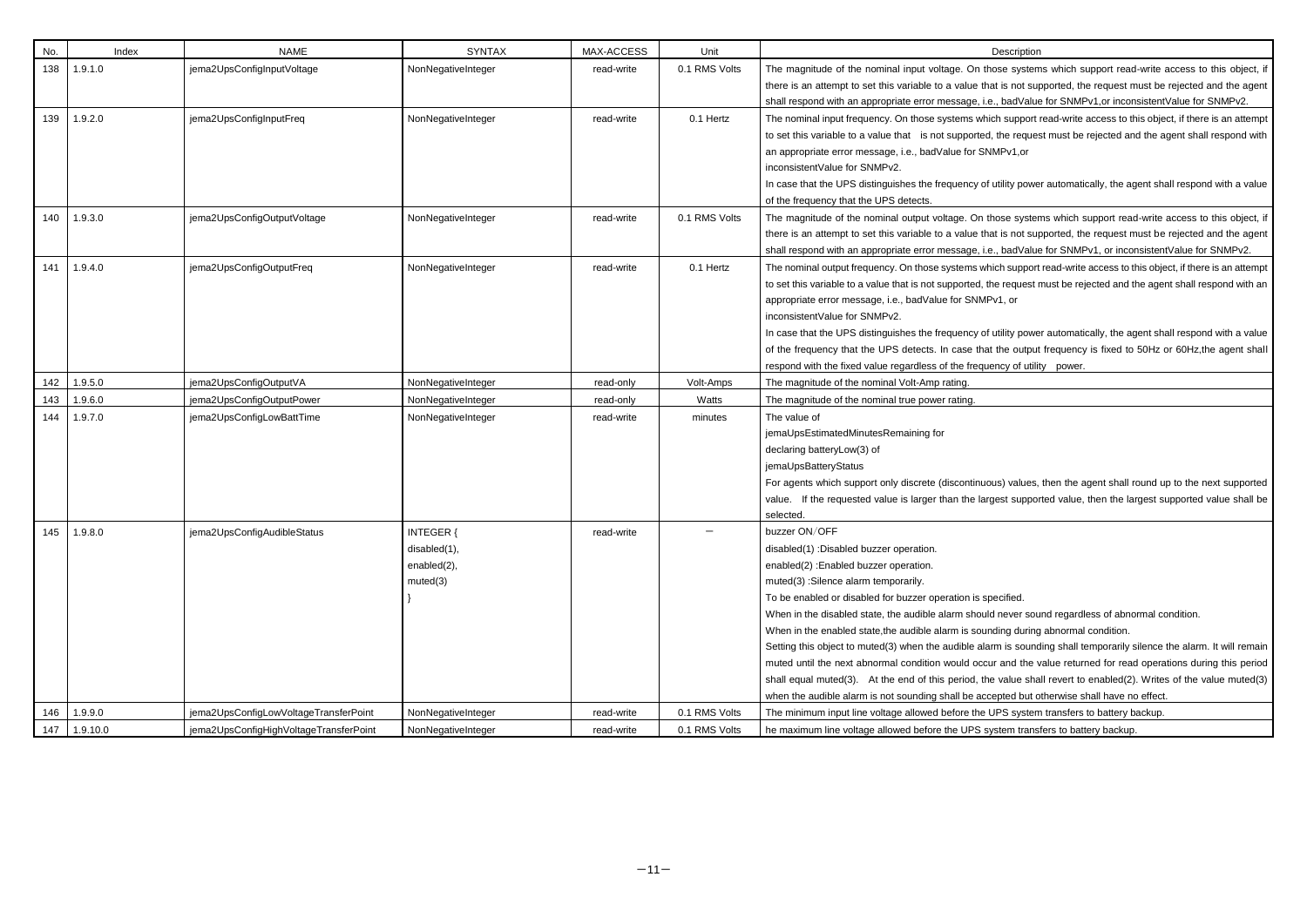| No. | Index    | <b>NAME</b>                       | <b>SYNTAX</b>                                                      | MAX-ACCESS               | Unit              | Description                                                                                                                                                                                                                                                                                                                                                                                                                                                                                                                        |
|-----|----------|-----------------------------------|--------------------------------------------------------------------|--------------------------|-------------------|------------------------------------------------------------------------------------------------------------------------------------------------------------------------------------------------------------------------------------------------------------------------------------------------------------------------------------------------------------------------------------------------------------------------------------------------------------------------------------------------------------------------------------|
| 148 | 1.9.11.0 | jema2UpsConfigTransferTrapControl | INTEGER {<br>fatalFault (1),<br>fault(2),<br>warning(3),<br>all(4) | read-write               |                   | The 4 levels of sending traps to the manager.<br>To be enabled/disabled to send the following 6 kinds of traps is sper<br>jemaUpsTrapFatalFault<br>jemaUpsTrapFault<br>jemaUpsTrapFaultRemoved<br>jemaUpsTrapWarning<br>jemaUpsTrapWarningRemoved<br>jemaUpsTrapCaution<br>fatalFault(1):Send jemaUpsTrapFatalFault.<br>fault(2):Send jemaUpsTrapFatalFault,jemaUpsTrapFault,jemaUpsT<br>warning(3):Send jemaUpsTrapFatalFault,jemaUpsTrapFault,jemaU<br>jemaUpsTrapWarning,jemaUpsTrapWarningRemoved.<br>all(4):Send all 6 traps. |
| 149 | 1.9.12.0 | jema2UpsConfigIntervalTrapControl | <b>INTEGER {</b><br>disabled (1),<br>enabled (2),<br>muted $(3)$ , | read-write               |                   | The jemaUpsTrapAny control.<br>Trap transfer is controlled.<br>disabled(1):Disable to send jemaUpsTrapAny<br>enabled(2) : Enable to send jemaUpsTrapAny<br>muted(3) :Muted to send jemaUpsTrapAny<br>When in the muted(3), it will remain muted until at least, one of the f<br>At the end of this period, the value shall revert to enabled(2) from m<br>jemaUpsAlarmFatalFaultStatus,<br>jemaUpsAla<br>jemaUpsAlarmInputBadStatus jemaUpsAlarmOutputOverloadSta<br>jemaUpsAlarmTempBadStatus                                     |
| 150 | 1.9.13.0 | jema2UpsConfigIntervalTrapTime    | INTEGER(52147483648)                                               | read-write               | seconds           | The interval time of traps to be sent.<br>jemaUpsTrapBatteryLow and jemaUpsTrapAny are resent at this in                                                                                                                                                                                                                                                                                                                                                                                                                           |
| 151 | 1.10     | jema2UpsBit                       |                                                                    | $\overline{\phantom{m}}$ | $\qquad \qquad -$ |                                                                                                                                                                                                                                                                                                                                                                                                                                                                                                                                    |
| 152 | 1.10.1.0 | jema2UpsBitFatalFault             | OCTSTR(256)                                                        | read-only                |                   | Detailed fatal fault which occurs as bit strings.<br>Each bit means will be determined by manufacturer.<br>e.g. In case of No.1 and No.3 is occurred,<br>000000000000005                                                                                                                                                                                                                                                                                                                                                           |
| 153 | 1.10.2.0 | jema2UpsBltFatalFaultDetail       | DisplayString(SIZE(0511))                                          | read-only                |                   | Detailed information on fatal fault which occurs as character strings.<br>In case of multiple faults occurred at the same time, write them<br>separate them with comma.<br>If character strings is more than 512 bytes, it will omit the following.<br>Detail information of contents and format is determined by manufac<br>e.g. In case of No.1 fatal fault (fan abnormal),<br>No.3 fatal fault(DC overvoltage) is occured,<br>{Cooling fan abnormal, DC overvoltage}                                                            |
| 154 | 1.10.3.0 | jema2UpsBitFault                  | OCTSTR(256)                                                        | read-only                |                   | Detailed fault which occurs as bit strings.<br>Each bit means will be determined by manufacurer.<br>e.g. In case of No.1 and No.3 fault is occurred,<br>0000000000000005                                                                                                                                                                                                                                                                                                                                                           |

| Description |
|-------------|
|             |

nds of traps is specified, according to degree of importance.

apFault,jemaUpsTrapFaultRemoved. sTrapFault,jemaUpsTrapFaultRemoved,

I least, one of the following 7 Statuses would change.  $t$  enabled(2) from muted(3). jemaUpsAlarmFaultStatus jemaUpsAlarmWarningStatus,

utputOverloadStatus, jemaUpsAlarmBatteryBadStatus

re resent at this interval time.

time, write them in bit sequence of jema2UpsBitFatalFault and

omit the following. nined by manufacturer.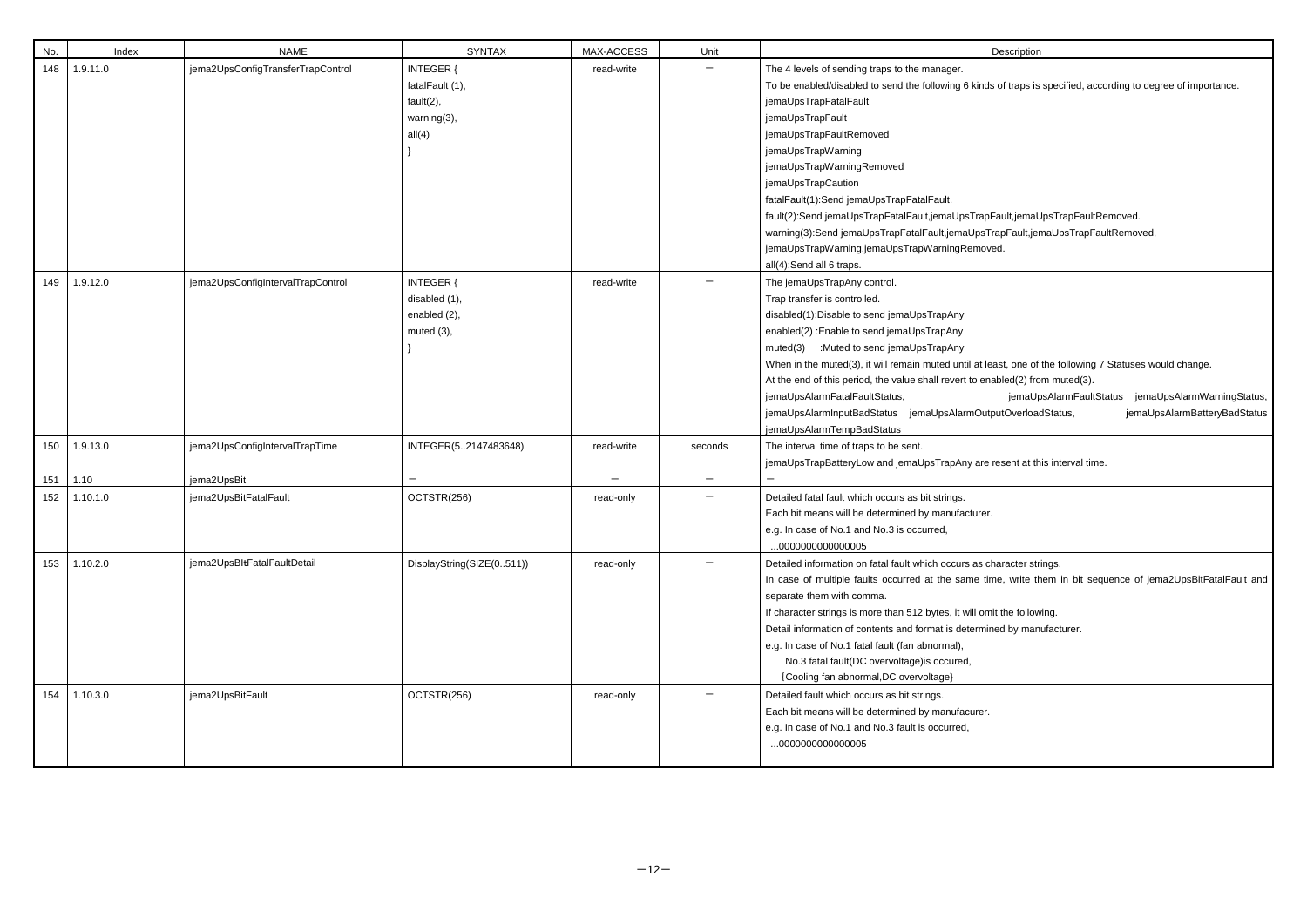| No. | Index              | <b>NAME</b>                          | <b>SYNTAX</b>                         | MAX-ACCESS        | Unit              | Description                                                                                                                                                                                                                                                                                                                                                                                                                                                                                                |
|-----|--------------------|--------------------------------------|---------------------------------------|-------------------|-------------------|------------------------------------------------------------------------------------------------------------------------------------------------------------------------------------------------------------------------------------------------------------------------------------------------------------------------------------------------------------------------------------------------------------------------------------------------------------------------------------------------------------|
| 155 | 1.10.4.0           | jema2UpsBitFaultDetail               | DisplayString(SIZE(0511))             | read-only         |                   | Detailed information on fault which occurs as character strings.<br>In case of multiple fault is occurred at same time, write them in b<br>with comma.<br>Detail information of contents and format is determined by man<br>e.g. In case of No.1 fault (battery over temperature), No.3 fata<br>{Battery Over Temperature, DC Control power supply abnot                                                                                                                                                   |
| 156 | 1.10.5.0           | jema2UpsBitWarning                   | OCTSTR(256)                           | read-only         |                   | Detailed warning which occurs as bit strings.<br>Meaning of each bit is determined by manufacturer.<br>e.g. In case of No.1 and No.3 is occurred,<br>000000000000005                                                                                                                                                                                                                                                                                                                                       |
| 157 | 1.10.6.0           | jema2UpsBitWarningDetail             | DisplayString(SIZE(0511))             | read-only         |                   | Detailed information warning which occurs as charactor strings.<br>In case of maltiple warining occurred at the same time, write<br>separate them with comma.<br>If charactor strings is more than 512 bytes, omit the following<br>Detail information of contents and format is determined by man<br>e.g. In case of No.1 warning (converter overload), No.3 warning<br>{Converter Overload, Input power failure}                                                                                         |
| 158 | 1.10.7.0           | jema2UpsBitStatus                    | OCTSTR(256)                           | read-only         |                   | Detailed condition of UPS as bit strings.<br>Each bit means will be determined by manufacturer.<br>e.g. In case of Condition1 ON, Condition2 ON, Condition3 ON,<br>0000000000000027                                                                                                                                                                                                                                                                                                                        |
| 159 | 1.10.8.0           | jema2UpsBitStatusDetail              | DisplayString(SIZE(0511))             | read-only         |                   | Detailed information condition of UPS as charactor strings.<br>In case of multiple fault occurred at the same time, write them i<br>them with comma.<br>Detail infortmation of contents and format is determined by mar<br>e.g. In case of Condition 1 (Inverter operation: ON)<br>Condition 2(Converter operation: ON)<br>Condition 3(Load on Inverter: ON)<br>Condition 4(Load on BYP OFF) is occurred,<br>{Inverter Operation:ON, Converter Operation:ON,<br>Load On inverter: ON, Load on bypass: OFF} |
| 160 | 1.11               | jema2UpsUnit                         |                                       | $\qquad \qquad -$ | $\qquad \qquad -$ |                                                                                                                                                                                                                                                                                                                                                                                                                                                                                                            |
| 161 | 1.11.1.0           | jema2UpsNumUnits                     | NonNegativeInteger                    | read-only         |                   | The number of unit utilized in this device.<br>This variable indicates the entry number in the<br>identification(jema2UpsUnitIdentTable),<br>battery(jema2Upsl<br>output(jema2UpsUnitOutputTable), bypass(jema2UpsUnitBypa<br>each unit.                                                                                                                                                                                                                                                                   |
| 162 | 1.11.2             | jema2UpsUnitIdentTable               | SEQUENCE OF<br>Jema2UpsUnitIdentEntry | not-accessible    |                   | A list of unit table entries.<br>The number of entries is given by the value of jema2UpsNumU                                                                                                                                                                                                                                                                                                                                                                                                               |
| 163 | 1.11.2.1           | jema2UpsUnitIdentEntry               | Jema2UpsUnitIdentEntry                | not-accessible    | —                 | An entry containing information applicable to a particular unit.                                                                                                                                                                                                                                                                                                                                                                                                                                           |
| 164 | 1.11.2.1.1.(index) | jema2UpsUnitIndex                    | PositiveInteger                       | not-accessible    | $\qquad \qquad -$ | The UPS Unit idenrifier.                                                                                                                                                                                                                                                                                                                                                                                                                                                                                   |
| 165 | 1.11.2.1.2.(index) | jema2UpsUnitIdentModel               | DisplayString(SIZE(063))              | read-only         | $\qquad \qquad -$ | The Unit Model designation.                                                                                                                                                                                                                                                                                                                                                                                                                                                                                |
| 166 | 1.11.2.1.3.(index) | jema2UpsUnitIdentUnitSoftwareVersion | DisplayString(SIZE(063))              | read-only         | —                 | The unit firmware/software version(s). This variable m<br>jema2UpsUnitIdentAgentSoftwareVersion in some implementat                                                                                                                                                                                                                                                                                                                                                                                        |
| 167 | 1.11.2.1.4.(index) | jema2UpsUnitIdentName                | DisplayString(SIZE(063))              | read-write        | $\qquad \qquad -$ | A string identifying the unit. This object should be set by the ad                                                                                                                                                                                                                                                                                                                                                                                                                                         |
| 168 | 1.11.2.1.5.(index) | jema2UpsUnitIdentManufacturedNumber  | DisplayString(SIZE(063))              | read-only         | $\qquad \qquad -$ | The manufacture number of the unit.                                                                                                                                                                                                                                                                                                                                                                                                                                                                        |
| 169 | 1.11.3             | jema2UpsUnitBatteryTable             | SEQUENCE OF                           | not-accessible    | —                 | A list of unit battery table entries.                                                                                                                                                                                                                                                                                                                                                                                                                                                                      |
|     |                    |                                      | Jema2UpsUnitBatteryEntry              |                   |                   | The number of entries is given by the value of jema2UpsNumU                                                                                                                                                                                                                                                                                                                                                                                                                                                |

write them in bit sequence of jema2UpsBitFault and separate them

nined by manufacturer.

e), No.3 fatal fault(back up power abnormal)is oocured, supply abnormal}

e time, write therm in bit sequence of jema2UpsBitWarning and

nined by manufacturer.

No.3 warning (commercial power supply abnormal) is occured,

e.g. Indition3 ON, Condition4 ON, Condition 5 off, Condition 6 is ON,

e, write them in bit sequence of Jema2UpsBitStatus and separate

mined by manufacturer.

ry(jema2UpsUnitBatteryTable), input(jema2UpsUnitInputTable), 2UpsUnitBypassTable), and alarm(jema2UpsUnitAlarmTable) of

na 2UpsNumUnits.

variable may or may not have the same value as e implementations.

set by the administrator.

na 2UpsNumUnits.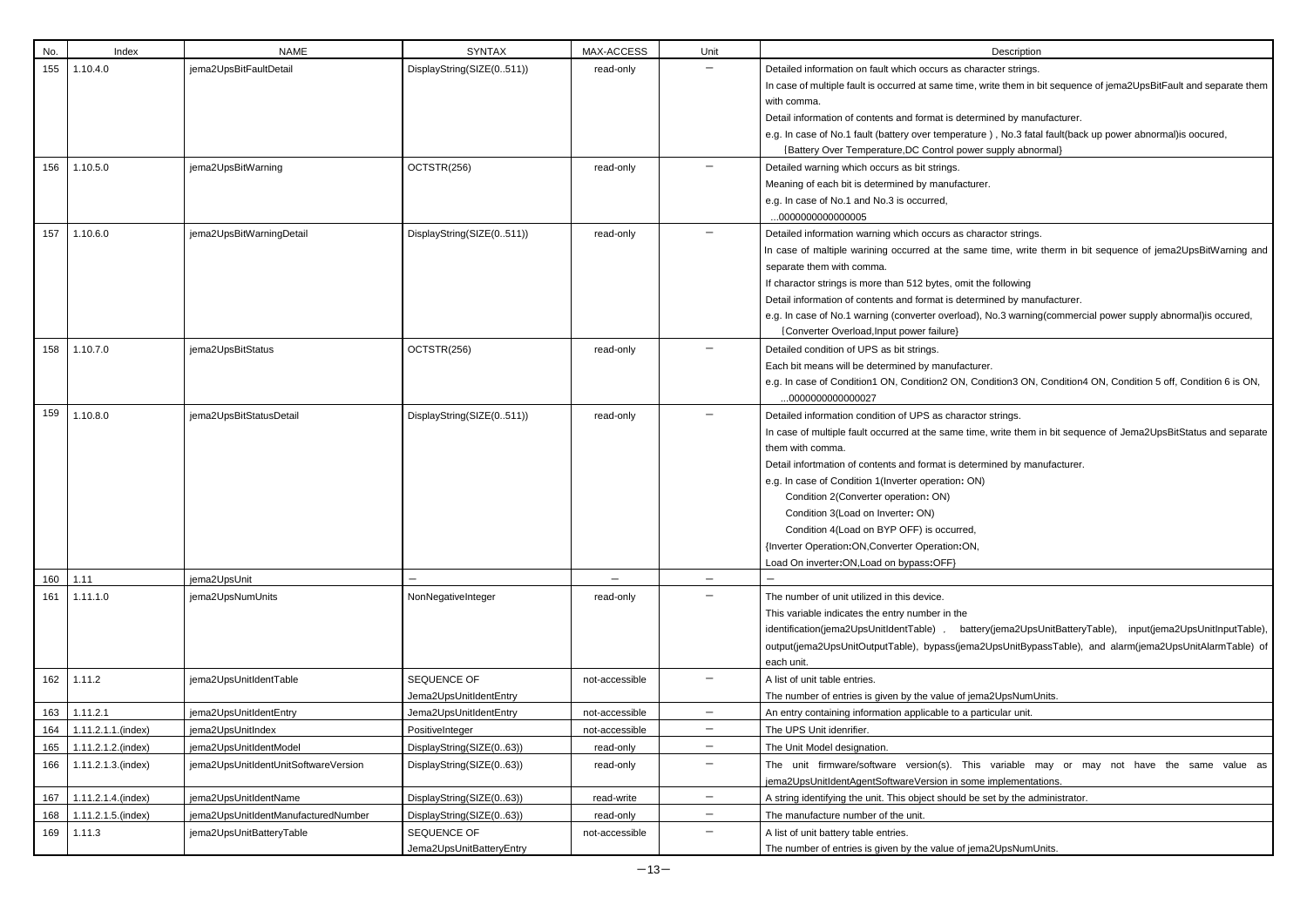| No. | Index               | <b>NAME</b>                           | <b>SYNTAX</b>                                                                         | MAX-ACCESS     | Unit               | Description                                                                                                                                                                                                                                                                                                     |
|-----|---------------------|---------------------------------------|---------------------------------------------------------------------------------------|----------------|--------------------|-----------------------------------------------------------------------------------------------------------------------------------------------------------------------------------------------------------------------------------------------------------------------------------------------------------------|
| 170 | 1.11.3.1            | jema2UpsUnitBatteryEntry              | Jema2UpsUnitBatteryEntry                                                              | not-accessible | —                  | An entry containing information applicable to a particular unit.                                                                                                                                                                                                                                                |
| 171 | 1.11.3.1.1.(index)  | Jema2UpsUnitBatteryIndex              | PositiveInteger                                                                       | not-accessible | $\qquad \qquad -$  | The UPS unit battery identifier.                                                                                                                                                                                                                                                                                |
| 172 | 1.11.3.1.2.(index)  | jema2UpsUnitBatteryStatus             | INTEGER {<br>unknown(1),<br>batteryNormal(2),<br>batteryLow(3),<br>batteryDepleted(4) | read-only      | —                  | The indication of the capacity remaining in the unit's batteries.<br>nknown(1)<br>batteryNormal(2)<br>batteryLow(3)<br>batteryDepleted(4)                                                                                                                                                                       |
|     |                     |                                       |                                                                                       |                |                    | A value of batteryNormal indicates that the remaining run-time is<br>A value of batteryLow indicates that the remaining<br>jema2UpsConfigLowBattTime.<br>A value of batteryDepleted indicates that the unit will be unable<br>power is lost (including the possibility that the utility power is cu<br>output). |
| 173 | 1.11.3.1.3.(index)  | jema2UpsUnitSecondsOnBattery          | NonNegativeInteger                                                                    | read-only      | seconds            | If the unit is on battery power, the elapsed time since the unit la<br>network management subsystem was last restarted, whichever<br>battery power.                                                                                                                                                             |
| 174 | 1.11.3.1.4.(index)  | jema2UpsUnitEstimatedMinutesRemaining | PositiveInteger                                                                       | read-only      | minutes            | An estimate of the time to battery charge depletion under the p<br>remains off, or if it were to be lost and remain off.                                                                                                                                                                                        |
| 175 | 1.11.3.1.5.(index)  | jema2UpsUnitEstimatedChargeRemaining  | <b>INTEGER(0100)</b>                                                                  | read-only      | percent            | An estimate of the battery charge remaining expressed as a per                                                                                                                                                                                                                                                  |
| 176 | 1.11.3.1.6.(index)  | jema2UpsUnitBatteryVoltage            | NonNegativeInteger                                                                    | read-only      | 0.1 Volt DC        | The magnitude of the resent battery voltage.                                                                                                                                                                                                                                                                    |
| 177 | 1.11.3.1.7.(index)  | jema2UpsUnitBatteryCurrent            | Integer32                                                                             | read-only      | 0.1 Amp DC         | The present battery current.                                                                                                                                                                                                                                                                                    |
| 178 | 1.11.3.1.8.(index)  | jema2UpsUnitBatteryTemperature        | Integer32                                                                             | read-only      | degrees Centigrade | The ambient temperature at or near the Unit Battery casing                                                                                                                                                                                                                                                      |
| 179 | 1.11.3.1.9.(index)  | jema2UpsUnitBatteryLastReplaceDate    | DisplayString(SIZE(010))                                                              | read-write     | yyyy-mm-dd         | The date when the battery was replaced in yyyy-mm-dd format.<br>The default value shows manufacturing date or installation date                                                                                                                                                                                 |
| 180 | 1.11.3.1.10.(index) | jema2UpsUnitBatteryReplaceIndicator   | INTEGER{<br>unknown(1),<br>noBatteryNeedsReplacing(2),<br>batteryNeedsReplacing(3)    | read-only      |                    | Battery replacement warning<br>unknown(1)<br>no Battery Needs Replacing(2)<br>battery Needs Replacing(3)<br>battery Needs Replacing(3) is displayed when the replacement<br>by manufacturer (period defined by<br>jema2UpsUnitBatteryLifeTimeRemaining).                                                        |
| 181 | 1.11.3.1.11.(index) | jema2UpsUnitBatteryLifeTimeRemaining  | NonNegativeInteger                                                                    | read-only      | month              | Forecast the replacement remainder period.                                                                                                                                                                                                                                                                      |
| 182 | 1.11.4              | jema2UpsUnitInputTable                | SEQUENCE OF<br>Jema2UpsUnitInputEntry                                                 | not-accessible | —                  | A list of unit input table entries.<br>The number of entries is given by the value of jema2UpsNumUr                                                                                                                                                                                                             |
| 183 | 1.11.4.1            | jema2UpsUnitInputEntry                | Jema2UpsUnitInputEntry                                                                | not-accessible | $\qquad \qquad -$  | An entry containing information applicable to a particular unit.                                                                                                                                                                                                                                                |
| 184 | 1.11.4.1.1.(index)  | jema2UpsUnitInputIndex                | PositiveInteger                                                                       | not-accessible |                    | The UPS unit input identifier.                                                                                                                                                                                                                                                                                  |
| 185 | 1.11.4.1.2.(index)  | jema2UpsUnitInputFrequency            | NonNegativeInteger                                                                    | read-only      | 0.1 Hertz          | The present input frequency.                                                                                                                                                                                                                                                                                    |
| 186 | 1.11.4.1.3.(index)  | jema2UpsUnitInputVoltage              | NonNegativeInteger                                                                    | read-only      | 0.1 RMS Volts      | The magnitude of the present input voltage.<br>If input is singlePhase2Wire at<br>jema2UpsUnitInputPhase, the value indicates the effective (RM<br>If not, it defined by manufacturer, for example, particular phase                                                                                            |
| 187 | 1.11.4.1.4.(index)  | jema2UpsUnitInputCurrent              | NonNegativeInteger                                                                    | read-only      | 0.1 RMS Amp        | The magnitude of the present input current.<br>If input is singlePhase2Wire at<br>jema2UpsUnitInputPhase, the value indicates the effective (RM<br>If not, it defined by manufacturer, for example, particular phase                                                                                            |
| 188 | 1.11.4.1.5.(index)  | jema2UpsUnitInputTruePower            | NonNegativeInteger                                                                    | read-only      | Watts              | The magnitude of the present input true power.                                                                                                                                                                                                                                                                  |

hing run-time is greater than jema2UpsConfigLowBattTime. remaining battery run-time is less than or equal to

will be unable to sustain the present load when and if the utility ity power is currently absent and the unit is unable to sustain the

ince the unit last switched to battery power, or the time since the ed, whichever is less. Zero shall be returned if the unit is not on

on under the present load conditions if the utility power is off and

essed as a percent of full charge.

stallation date of UPS.

# replacement remainder period reaches the period recommended

# $na2UpsNumUnits.$

effective (RMS) voltage. rticular phase RMS/average/typical voltage.

effective (RMS) current. rticular phase RMS/average/typical current.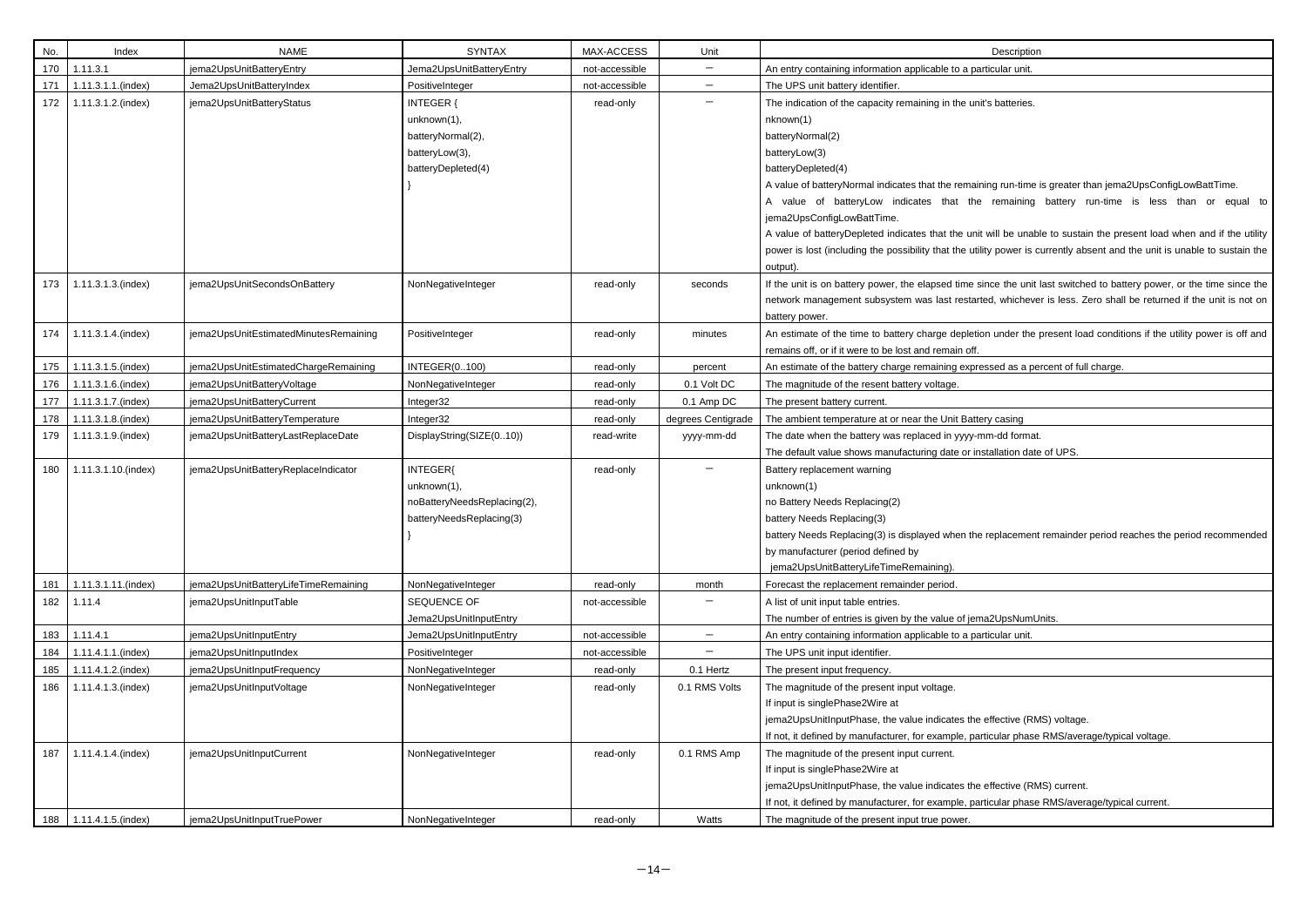| No. | Index                    | <b>NAME</b>               | <b>SYNTAX</b>           | MAX-ACCESS     | Unit              | Description                                                                                           |
|-----|--------------------------|---------------------------|-------------------------|----------------|-------------------|-------------------------------------------------------------------------------------------------------|
| 189 | 1.11.4.1.6.(index)       | jema2UpsUnitInputPhase    | <b>INTEGER {</b>        | read-only      | $\qquad \qquad -$ | The number of output phase.                                                                           |
|     |                          |                           | unknown(1),             |                |                   | unknown(1): unknown                                                                                   |
|     |                          |                           | singlePhase2Wire(2),    |                |                   |                                                                                                       |
|     |                          |                           | singlePhase3Wire(3),    |                |                   | singlePhase2Wire(2):                                                                                  |
|     |                          |                           | threePhase3Wire(4),     |                |                   | single phase 2 wire system                                                                            |
|     |                          |                           | threePhase4Wire(5)      |                |                   | jema2UpsUnitInputVoltage1;                                                                            |
|     |                          |                           |                         |                |                   | This value indicates the voltage between L-N.                                                         |
|     |                          |                           |                         |                |                   | jema2UpsUnitInputCurrent1;                                                                            |
|     |                          |                           |                         |                |                   | This value indicate the current of L.                                                                 |
|     |                          |                           |                         |                |                   |                                                                                                       |
|     |                          |                           |                         |                |                   | singlePhase3Wire(3):                                                                                  |
|     |                          |                           |                         |                |                   | single phase 3 wire                                                                                   |
|     |                          |                           |                         |                |                   | jema2UpsUnitInputVoltage1, 2, 3;                                                                      |
|     |                          |                           |                         |                |                   | These value indicates the voltages between L1-N, L2-N, L1-L2.                                         |
|     |                          |                           |                         |                |                   | jema2UpsUnitInputCurrent1, 2;                                                                         |
|     |                          |                           |                         |                |                   | These value indicate the currents of L1, L2.                                                          |
|     |                          |                           |                         |                |                   |                                                                                                       |
|     |                          |                           |                         |                |                   | threePhase3Wire(4):                                                                                   |
|     |                          |                           |                         |                |                   | three phase 3 wire system                                                                             |
|     |                          |                           |                         |                |                   | jema2UpsUnitInputVoltage1, 2, 3;                                                                      |
|     |                          |                           |                         |                |                   | These value indicates the voltages between L1-L2, L2-L3, L3-L1.                                       |
|     |                          |                           |                         |                |                   | jema2UpsUnitInputCurrent1, 2, 3;                                                                      |
|     |                          |                           |                         |                |                   | These value indicate the currents of L1, L2, L3.                                                      |
|     |                          |                           |                         |                |                   | threePhase4Wire(5)                                                                                    |
|     |                          |                           |                         |                |                   | three phase 4 wire system                                                                             |
|     |                          |                           |                         |                |                   | jema2UpsUnitInputVoltage1, 2, 3, 4, 5, 6;                                                             |
|     |                          |                           |                         |                |                   | These value indicate the voltages between L1-L2, L2-L3, L3-L1, L1-N, L2-N, L3-N.                      |
|     |                          |                           |                         |                |                   | jema2UpsUnitInputCurrent1, 2, 3, 4;                                                                   |
|     |                          |                           |                         |                |                   | These value indicate the currents of L1, L2, L3, N.                                                   |
| 190 | 1.11.4.1.7.(index)       | jema2UpsUnitInputVoltage1 | INTEGER32               | read-only      | 0.1 RMS Volts     | This value indicates the input voltage defined by jema2UpsUnitInputPhase. The value -1 means unknown. |
| 191 | 1.11.4.1.8.(index)       | jema2UpsUnitInputVoltage2 | INTEGER32               | read-only      | 0.1 RMS Volts     | This value indicates the input voltage defined by jema2UpsUnitInputPhase. The value -1 means unknown. |
| 192 | 1.11.4.1.9.(index)       | jema2UpsUnitInputVoltage3 | INTEGER32               | read-only      | 0.1 RMS Volts     | This value indicates the input voltage defined by jema2UpsUnitInputPhase. The value -1 means unknown. |
| 193 | 1.11.4.1.10.(index)      | jema2UpsUnitInputVoltage4 | INTEGER32               | read-only      | 0.1 RMS Volts     | This value indicates the input voltage defined by jema2UpsUnitInputPhase. The value -1 means unknown. |
| 194 | 1.11.4.1.11.(index)      | jema2UpsUnitInputVoltage5 | INTEGER32               | read-only      | 0.1 RMS Volts     | This value indicates the input voltage defined by jema2UpsUnitInputPhase. The value -1 means unknown. |
| 195 | 1.11.4.1.12.(index)      | jema2UpsUnitInputVoltage6 | INTEGER32               | read-only      | 0.1 RMS Volts     | This value indicates the input voltage defined by jema2UpsUnitInputPhase. The value -1 means unknown. |
| 196 | 1.11.4.1.13.(index)      | jema2UpsUnitInputCurrent1 | INTEGER32               | read-only      | 0.1 RMS Amp       | This value indicates the input current defined by jema2UpsUnitInputPhase. The value -1 means unknown. |
| 197 | 1.11.4.1.14.(index)      | jema2UpsUnitInputCurrent2 | INTEGER32               | read-only      | 0.1 RMS Amp       | This value indicates the input current defined by jema2UpsUnitInputPhase. The value -1 means unknown. |
| 198 | 1.11.4.1.15.(index)      | jema2UpsUnitInputCurrent3 | INTEGER32               | read-only      | 0.1 RMS Amp       | This value indicates the input current defined by jema2UpsUnitInputPhase. The value -1 means unknown. |
| 199 | 1.11.4.1.16.(index)      | jema2UpsUnitInputCurrent4 | INTEGER32               | read-only      | 0.1 RMS Amp       | This value indicates the input current defined by jema2UpsUnitInputPhase. The value -1 means unknown. |
| 200 | 1.11.5                   | jema2UpsUnitOutputTable   | SEQUENCE OF             | not-accessible | $\qquad \qquad -$ | A list of unit output table entries.                                                                  |
|     |                          |                           | Jema2UpsUnitOutputEntry |                |                   | The number of entries is given by the value of jema2UpsNumUnits.                                      |
| 201 | 1.11.5.1                 | jema2UpsUnitOutputEntry   | Jema2UpsUnitOutputEntry | not-accessible | $\qquad \qquad -$ | An entry containing information applicable to a particular unit.                                      |
|     | 202   1.11.5.1.1.(index) | jema2UpsUnitOutputIndex   | PositiveInteger         | not-accessible | $\qquad \qquad -$ | The UPS unit output identifier.                                                                       |

| ma2UpsUnitInputPhase. The value -1 means unknown. |
|---------------------------------------------------|
| ma2UpsUnitInputPhase. The value -1 means unknown. |
| ma2UpsUnitInputPhase. The value -1 means unknown. |
| ma2UpsUnitInputPhase. The value -1 means unknown. |
| ma2UpsUnitInputPhase. The value -1 means unknown. |
| ma2UpsUnitInputPhase. The value -1 means unknown. |
| ma2UpsUnitInputPhase. The value -1 means unknown. |
| ma2UpsUnitInputPhase. The value -1 means unknown. |
| ma2UpsUnitInputPhase. The value -1 means unknown. |
| ma2UpsUnitInputPhase. The value -1 means unknown. |
|                                                   |
| 2UpsNumUnits.                                     |
| icular unit.                                      |
|                                                   |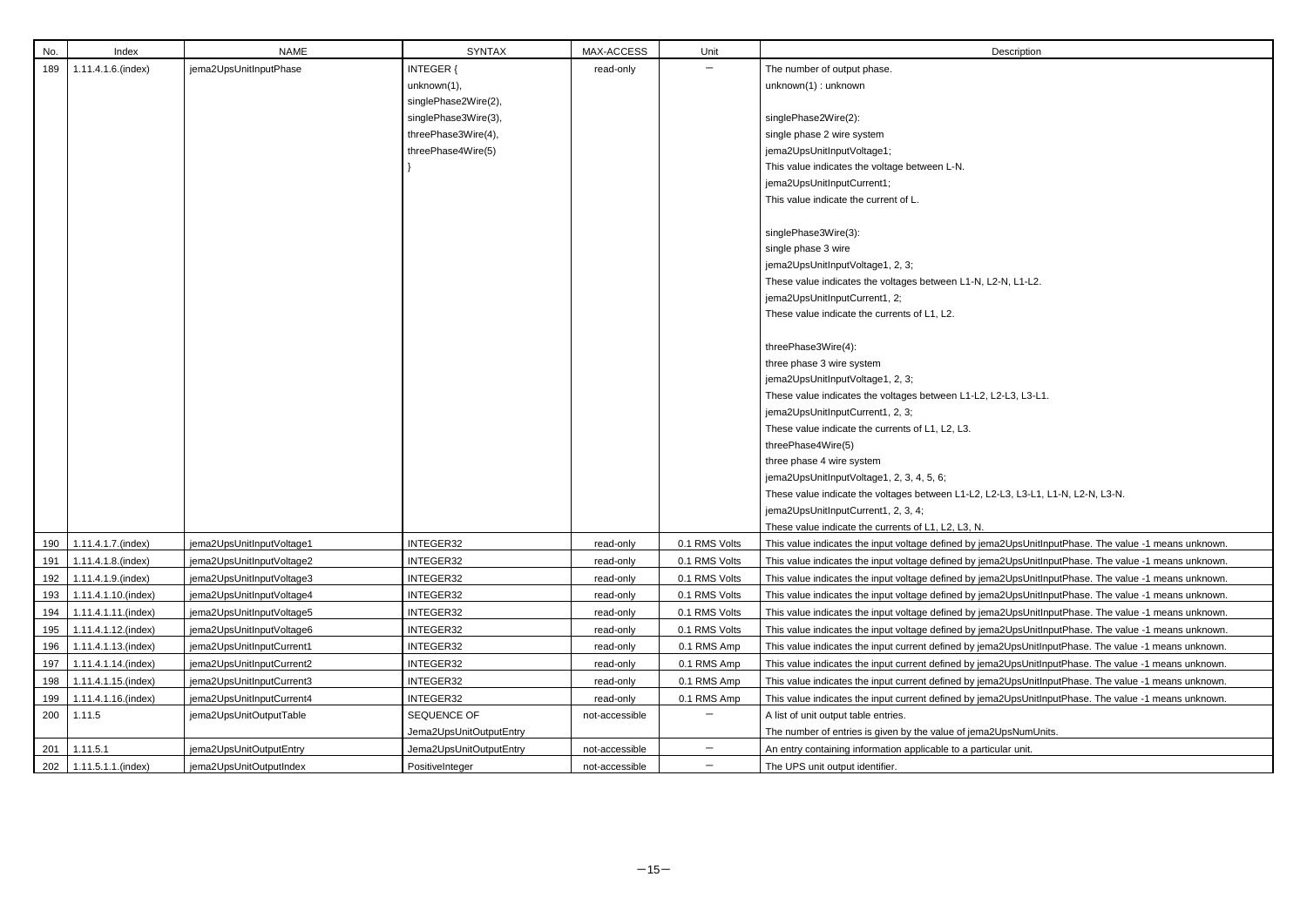| No. | Index              | <b>NAME</b>                   | <b>SYNTAX</b>        | MAX-ACCESS | Unit          |                                                                   |
|-----|--------------------|-------------------------------|----------------------|------------|---------------|-------------------------------------------------------------------|
|     |                    |                               |                      |            |               | Description                                                       |
| 203 | 1.11.5.1.2.(index) | jema2UpsUnitOutputSource      | INTEGER {            | read-only  |               | Status of power supply for output                                 |
|     |                    |                               | other(1),            |            |               | Source of output power                                            |
|     |                    |                               | none(2),             |            |               | other(1): except below items                                      |
|     |                    |                               | normal(3),           |            |               | none(2) : no output                                               |
|     |                    |                               | bypass(4),           |            |               | There is no source of output power (and therefore no output pot   |
|     |                    |                               | battery(5),          |            |               | breaker.                                                          |
|     |                    |                               | booster(6),          |            |               | normal(3) : normal running                                        |
|     |                    |                               | reducer(7)           |            |               | There is normal output when input is normal.                      |
|     |                    |                               | on-line $(8)$        |            |               | In standby UPS, during this normal status,<br>power is supplied   |
|     |                    |                               |                      |            |               | bypass(4): output with bypass                                     |
|     |                    |                               |                      |            |               | There is bypass output when input is normal.                      |
|     |                    |                               |                      |            |               | battery(5): running on battery                                    |
|     |                    |                               |                      |            |               | There is on-battery operation.                                    |
|     |                    |                               |                      |            |               | booster(6): running on booster                                    |
|     |                    |                               |                      |            |               | here is boosted output voltage when input voltage is low.         |
|     |                    |                               |                      |            |               | reducer(7): running on reducer                                    |
|     |                    |                               |                      |            |               | There is reduced output voltage when input voltage is high.       |
|     |                    |                               |                      |            |               | $on-line(8)$ :                                                    |
|     |                    |                               |                      |            |               | In online UPS, the inverter is operating using power from the gr  |
| 204 | 1.11.5.1.3.(index) | jema2UpsUnitOutputFrequency   | NonNegativeInteger   | read-only  | 0.1 Hertz     | The present output frequency.                                     |
| 205 | 1.11.5.1.4.(index) | jema2UpsUnitOutputVoltage     | NonNegativeInteger   | read-only  | 0.1 RMS Volts | The magnitude of the present output voltage.                      |
|     |                    |                               |                      |            |               | If output is singlePhase2Wire at                                  |
|     |                    |                               |                      |            |               | jema2UpsUnitOutputPhase, the voltage indicates the effective      |
|     |                    |                               |                      |            |               | If not, it defined by manufacturer, for example, particular phase |
| 206 | 1.11.5.1.5.(index) | jema2UpsUnitOutputCurrent     | NonNegativeInteger   | read-only  | 0.1 RMS Amp   | The magnitude of the present output current.                      |
|     |                    |                               |                      |            |               | If output is singlePhase2Wire at                                  |
|     |                    |                               |                      |            |               | jema2UpsUnitOutputPhase, the value                                |
|     |                    |                               |                      |            |               | indicates the effective (RMS) current.                            |
|     |                    |                               |                      |            |               | If not, it defined by manufacturer, for example, particular phase |
| 207 | 1.11.5.1.6.(index) | jema2UpsUnitOutputPower       | NonNegativeInteger   | read-only  | Watts         | The magnitude of the present output true power.                   |
| 208 | 1.11.5.1.7.(index) | jema2UpsUnitOutputPercentLoad | <b>INTEGER(0200)</b> | read-only  | percent       | The output load factor (the percentage of the unit power capaci   |
| 209 | 1.11.5.1.8.(index) | jema2UpsUnitOutputStatus      | <b>INTEGER {</b>     | read-only  |               | The state of output lines utilized in this device.                |
|     |                    |                               | unknown(1),          |            |               | unknown(1): unknown state                                         |
|     |                    |                               | none(2),             |            |               | none(2): no output                                                |
|     |                    |                               | normal(3),           |            |               | There is no output power in the line.                             |
|     |                    |                               |                      |            |               | normal(3): during feeding                                         |
|     |                    |                               |                      |            |               | There is normal output in the line.                               |

no output power), for example, the system has opened the output

ver is supplied from the grid and AVR function is not operating.

er from the grid.

the effective (RMS) voltage. rticular phase RMS/average/typical voltage.

rticular phase RMS/average/typical current.

power capacity presently being used on this output line)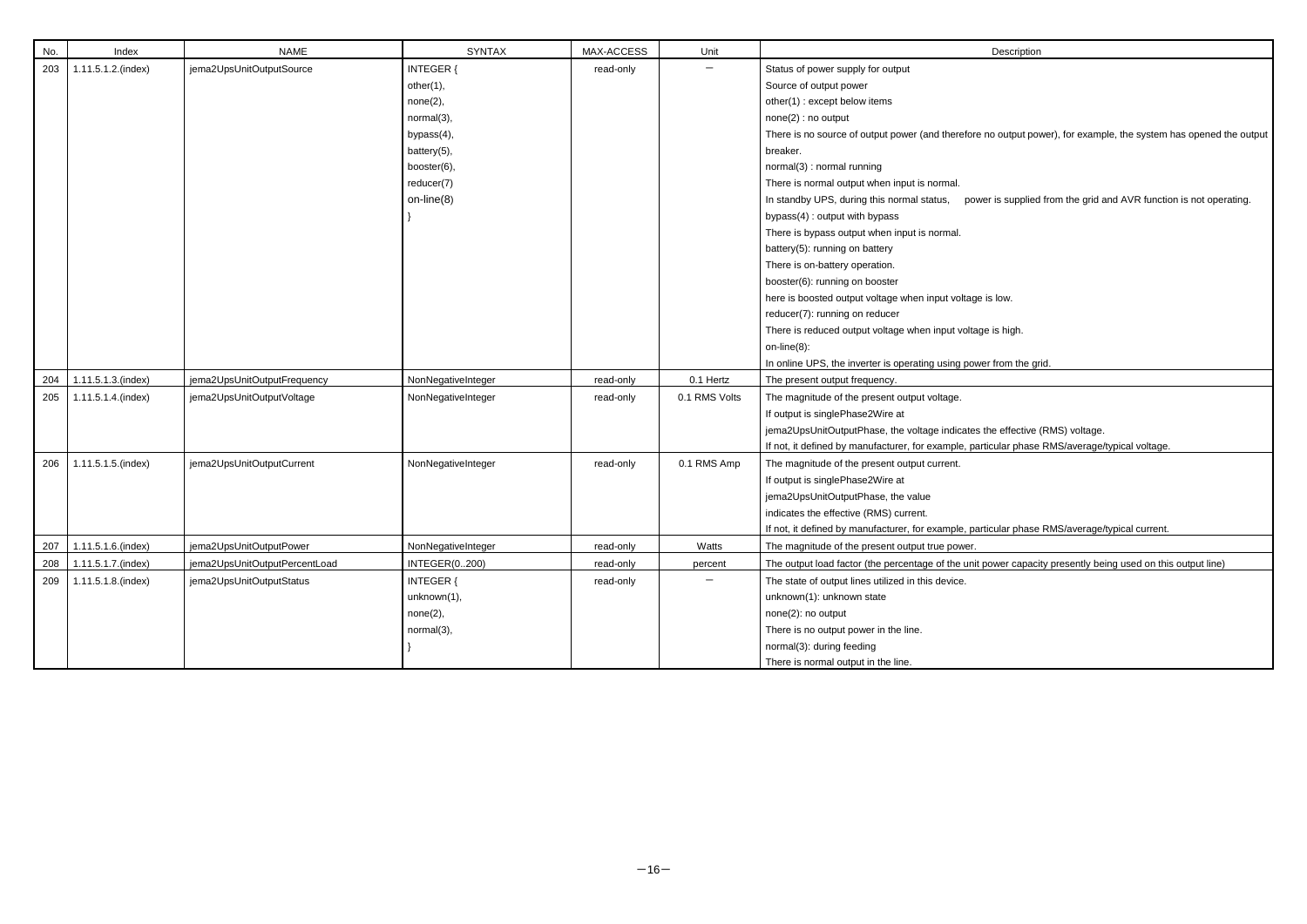| No. | Index                     | <b>NAME</b>                | <b>SYNTAX</b>        | MAX-ACCESS | Unit          | Description                                                   |
|-----|---------------------------|----------------------------|----------------------|------------|---------------|---------------------------------------------------------------|
| 210 | 1.11.5.1.9.(index)        | jema2UpsUnitOutputPhase    | <b>INTEGER {</b>     | read-only  |               | The number of output phase.                                   |
|     |                           |                            | unknown(1),          |            |               | unknown(1): unknown                                           |
|     |                           |                            | singlePhase2Wire(2), |            |               |                                                               |
|     |                           |                            | singlePhase3Wire(3), |            |               | singlePhase2Wire(2):                                          |
|     |                           |                            | threePhase3Wire(4),  |            |               | single phase 2 wire system                                    |
|     |                           |                            | threePhase4Wire(5)   |            |               | jema2UpsUnitOutputVoltage1;                                   |
|     |                           |                            |                      |            |               | This value indicates the voltage between L-N.                 |
|     |                           |                            |                      |            |               | jema2UpsUnitOutputCurrent1;                                   |
|     |                           |                            |                      |            |               | This value indicate the current of L.                         |
|     |                           |                            |                      |            |               | jema2UpsUnitOutputPercentLoad1;                               |
|     |                           |                            |                      |            |               | This value indicate the percent load.                         |
|     |                           |                            |                      |            |               | singlePhase3Wire(3):                                          |
|     |                           |                            |                      |            |               | single phase 3 wire                                           |
|     |                           |                            |                      |            |               | jema2UpsUnitOutputVoltage1, 2, 3;                             |
|     |                           |                            |                      |            |               | These value indicates the voltages between L1-N, L2-N, L1-L2. |
|     |                           |                            |                      |            |               | jema2UpsUnitOutputCurrent1, 2;                                |
|     |                           |                            |                      |            |               | These value indicate the currents of L1, L2.                  |
|     |                           |                            |                      |            |               | jema2UpsUnitOutputPercentLoad1, 2, 3;                         |
|     |                           |                            |                      |            |               | These value indicates the percent load of L1-N, L2-N, L1-L2.  |
|     |                           |                            |                      |            |               | threePhase3Wire(4):                                           |
|     |                           |                            |                      |            |               | three phase 3 wire system                                     |
|     |                           |                            |                      |            |               | jema2UpsUnitBypassVoltage1, 2, 3;                             |
|     |                           |                            |                      |            |               | These values indicate the voltages between L1-L2, L2-L3, L3-L |
|     |                           |                            |                      |            |               | jema2UpsUnitBypassCurrent1, 2, 3;                             |
|     |                           |                            |                      |            |               | These values indicate the currents of L1, L2, L3.             |
|     |                           |                            |                      |            |               | jema2UpsUnitBypassPercentLoad1, 2, 3;                         |
|     |                           |                            |                      |            |               | These values indicate the percent load of L1, L2, L3.         |
|     |                           |                            |                      |            |               |                                                               |
|     |                           |                            |                      |            |               | threePhase4Wire(5)                                            |
|     |                           |                            |                      |            |               | three phase 4 wire system                                     |
|     |                           |                            |                      |            |               | jema2UpsUnitBypassVoltage1, 2, 3, 4, 5, 6;                    |
|     |                           |                            |                      |            |               | These values indicate the voltages between L1-L2, L2-L3, L3-L |
|     |                           |                            |                      |            |               | jema2UpsUnitBypassCurrent1, 2, 3, 4;                          |
|     |                           |                            |                      |            |               | These values indicate the currents of L1, L2, L3, N.          |
|     |                           |                            |                      |            |               | jema2UpsUnitBypassPercentLoad1, 2, 3;                         |
|     |                           |                            |                      |            |               | These values indicate the percent load of L1, L2, L3.         |
|     |                           |                            |                      |            |               |                                                               |
|     |                           |                            |                      |            |               | noBypass(6)                                                   |
| 211 | 1.11.5.1.10.(index)       | jema2UpsUnitOutputVoltage1 | INTEGER32            | read-only  | 0.1 RMS Volts | This value indicates the output voltage defined by jema2UpsUn |
| 212 | 1.11.5.1.11.(index)       | jema2UpsUnitOutputVoltage2 | INTEGER32            | read-only  | 0.1 RMS Volts | This value indicates the output voltage defined by jema2UpsUn |
| 213 | 1.11.5.1.12.(index)       | jema2UpsUnitOutputVoltage3 | INTEGER32            | read-only  | 0.1 RMS Volts | This value indicates the output voltage defined by jema2UpsUn |
| 214 | 1.11.5.1.13.(index)       | jema2UpsUnitOutputVoltage4 | INTEGER32            | read-only  | 0.1 RMS Volts | This value indicates the output voltage defined by jema2UpsUn |
| 215 | 1.11.5.1.14.(index)       | jema2UpsUnitOutputVoltage5 | INTEGER32            | read-only  | 0.1 RMS Volts | This value indicates the output voltage defined by jema2UpsUr |
| 216 | 1.11.5.1.15.(index)       | jema2UpsUnitOutputVoltage6 | INTEGER32            | read-only  | 0.1 RMS Volts | This value indicates the output voltage defined by jema2UpsUn |
| 217 | 1.11.5.1.16.(index)       | jema2UpsUnitOutputCurrent1 | INTEGER32            | read-only  | 0.1 RMS Amp   | This value indicates the output current defined by jema2UpsUn |
| 218 | 1.11.5.1.17.(index)       | jema2UpsUnitOutputCurrent2 | INTEGER32            | read-only  | 0.1 RMS Amp   | This value indicates the output current defined by jema2UpsUn |
|     | 219   1.11.5.1.18.(index) | jema2UpsUnitOutputCurrent3 | INTEGER32            | read-only  | 0.1 RMS Amp   | This value indicates the output current defined by jema2UpsUn |

 $H$ , L2-L3, L3-L1.

, L2-L3, L3-L1, L1-N, L2-N, L3-N.

jema2UpsUnitOutputPhase. The value -1 means unknown. jema2UpsUnitOutputPhase. The value -1 means unknown. jema2UpsUnitOutputPhase. The value -1 means unknown. jema2UpsUnitOutputPhase. The value -1 means unknown. jema2UpsUnitOutputPhase. The value -1 means unknown. jema2UpsUnitOutputPhase. The value -1 means unknown. jema2UpsUnitOutputPhase. The value -1 means unknown. jema2UpsUnitOutputPhase. The value -1 means unknown. jema2UpsUnitOutputPhase. The value -1 means unknown.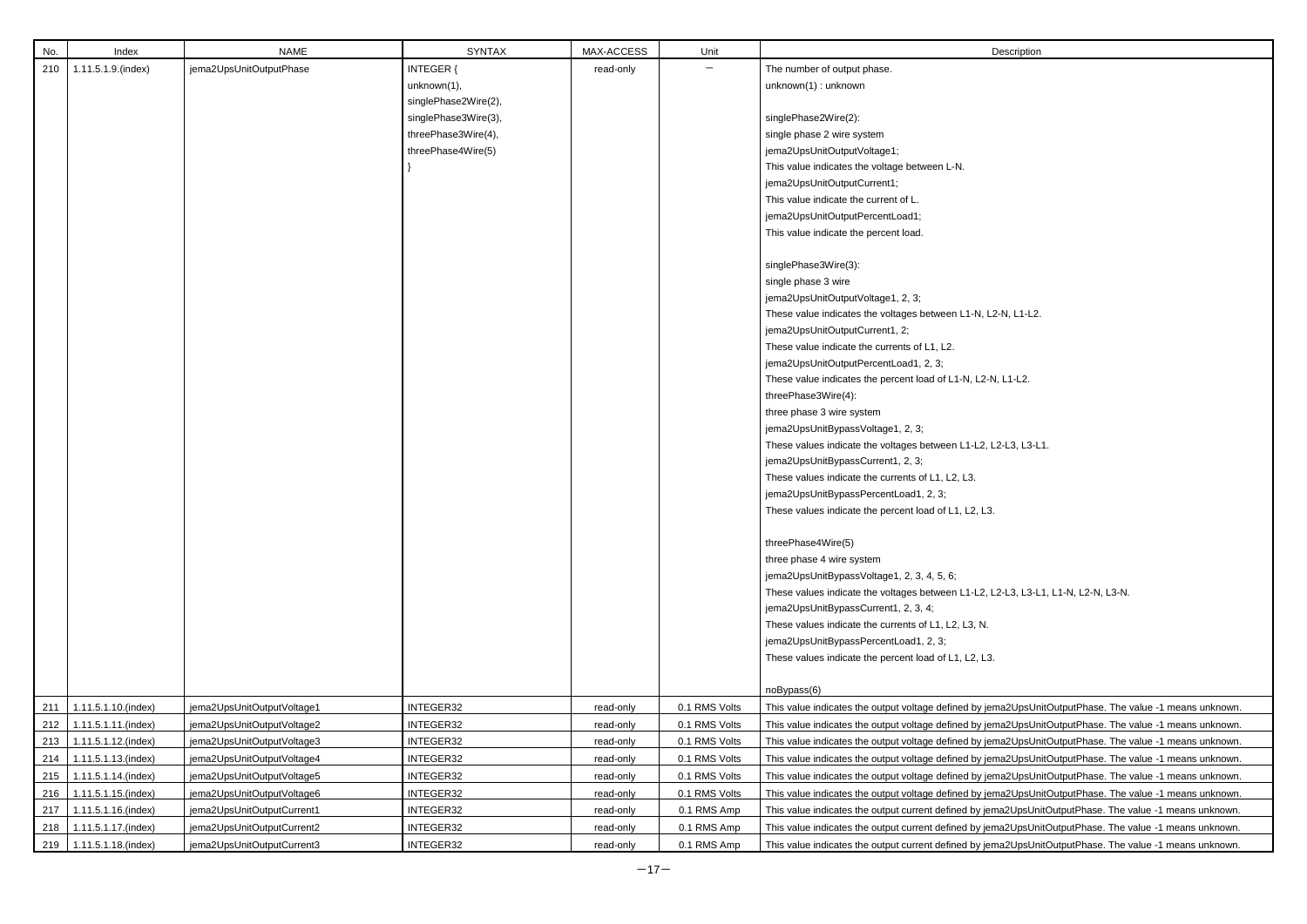| No.   | Index               | <b>NAME</b>                    | <b>SYNTAX</b>                          | MAX-ACCESS     | Unit                     | Description                                                                                                                                                                                                                             |
|-------|---------------------|--------------------------------|----------------------------------------|----------------|--------------------------|-----------------------------------------------------------------------------------------------------------------------------------------------------------------------------------------------------------------------------------------|
| 220   | 1.11.5.1.19.(index) | jema2UpsUnitOutputCurrent4     | INTEGER32                              | read-only      | 0.1 RMS Amp              | This value indicates the output current defined by jema2UpsUn                                                                                                                                                                           |
| 221   | 1.11.5.1.20.(index) | jema2UpsUnitOutputPercentLoad1 | <b>INTEGER(-1200)</b>                  | read-only      | percent                  | This value indicates the present load defined by jema2UpsUnit<br>The value -1 means unknown.                                                                                                                                            |
| 222   | 1.11.5.1.21.(index) | jema2UpsUnitOutputPercentLoad2 | <b>INTEGER(-1200)</b>                  | read-only      | percent                  | This value indicates the present load defined by jema2UpsUnit<br>The value -1 means unknown.                                                                                                                                            |
| 223   | 1.11.5.1.22.(index) | jema2UpsUnitOutputPercentLoad3 | <b>INTEGER(-1200)</b>                  | read-only      | percent                  | This value indicates the present load defined by jema2UpsUnit<br>The value -1 means unknown.                                                                                                                                            |
| 224   | 1.11.6              | jema2UpsUnitBypassTable        | SEQUENCE OF<br>Jema2UpsUnitBypassEntry | not-accessible | $\qquad \qquad -$        | A list of unit's output table entries.<br>The number of entries is given by the value of jema2UpsNumU                                                                                                                                   |
| 225   | 1.11.6.1            | jema2UpsUnitBypassEntry        | Jema2UpsUnitBypassEntry                | not-accessible | $\overline{\phantom{m}}$ | An entry containing information applicable to a particular unit.                                                                                                                                                                        |
| 226   | 1.11.6.1.1.(index)  | jema2UpsUnitBypassIndex        | PositiveInteger                        | not-accessible |                          | The UPS unit bypass identifier.                                                                                                                                                                                                         |
| 227   | 1.11.6.1.2.(index)  | jema2UpsUnitBypassFrequency    | NonNegativeInteger                     | read-only      | 0.1 Hertz                | <b>Bypass frequency</b>                                                                                                                                                                                                                 |
| 228   | 1.11.6.1.3.(index)  | jema2UpsUnitBypassVoltage      | NonNegativeInteger                     | read-only      | 0.1 RMS Volts            | The magnitude of the present bypass voltage.<br>If bypass is singlePhase2Wire at<br>jema2UpsUnitBypassPhase, the voltage<br>indicates the effective (RMS) voltage.<br>If not, it defined by manufacturer, for example, particular phase |
| 229   | 1.11.6.1.4.(index)  | jema2UpsUnitBypassCurrent      | NonNegativeInteger                     | read-only      | 0.1 RMS Amp              | The magnitude of the present bypass current.<br>If bypass is singlePhase2Wire at<br>jema2UpsUnitBypassPhase, the value<br>indicates the effective (RMS) current.<br>If not, it defined by manufacturer, for example, particular phase   |
| 230 l | 1.11.6.1.5.(index)  | jema2UpsUnitBypassPower        | NonNegativeInteger                     | read-only      | Watts                    | The magnitude of the present bypass true power.                                                                                                                                                                                         |

# jema2UpsUnitOutputPhase. The value -1 means unknown.

ema2UpsUnitOutputPhase.

ema2UpsUnitOutputPhase.

ema2UpsUnitOutputPhase.

na 2UpsNumUnits.

rticular phase RMS/average/typical voltage.

rticular phase RMS/average/typical current.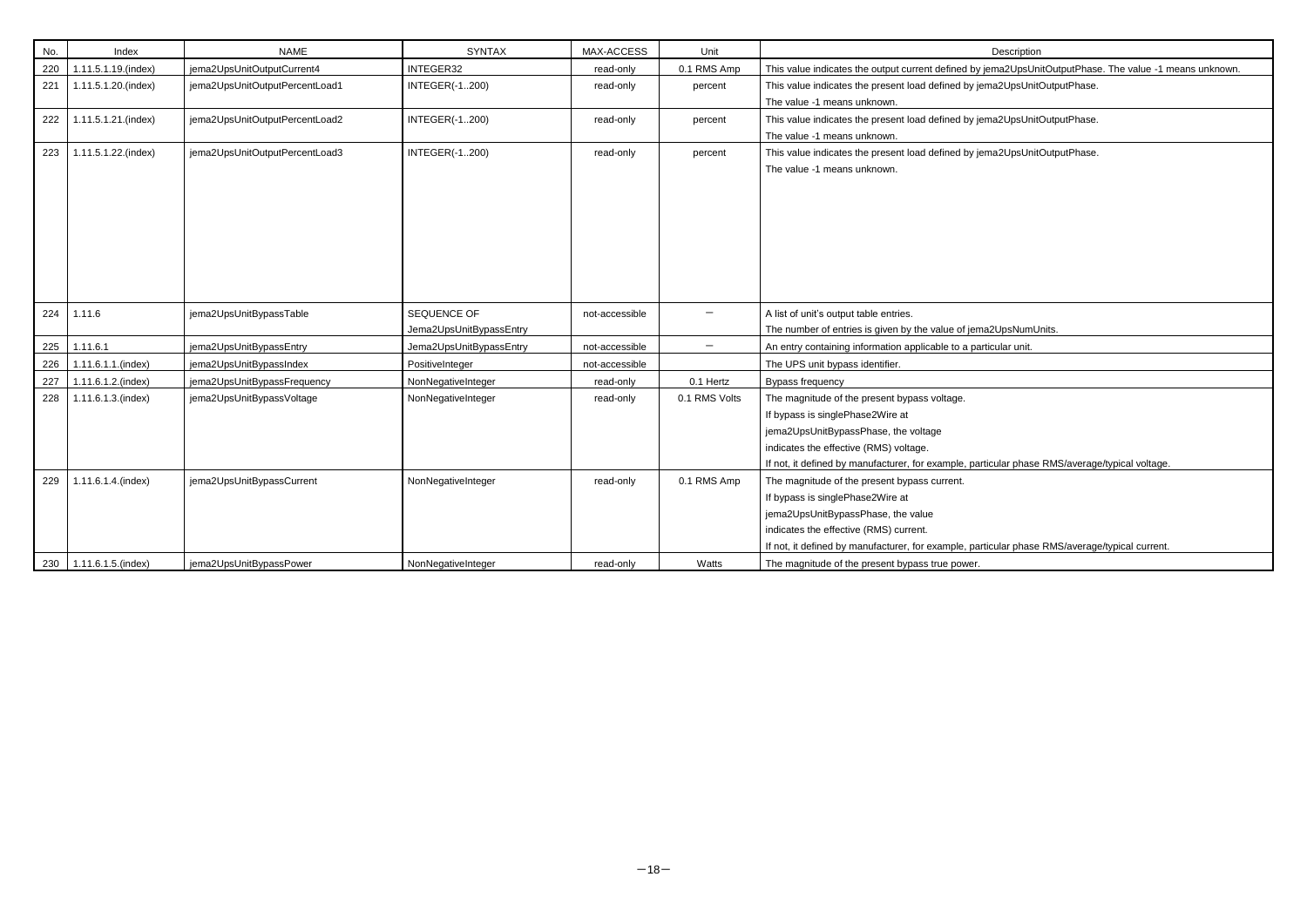| No. | Index               | <b>NAME</b>                | <b>SYNTAX</b>        | MAX-ACCESS | Unit          | Description                                                   |
|-----|---------------------|----------------------------|----------------------|------------|---------------|---------------------------------------------------------------|
| 231 | 1.11.6.1.6.(index)  | jema2UpsUnitBypassPhase    | <b>INTEGER {</b>     | read-only  |               | The number of bypass phase.                                   |
|     |                     |                            | unknown(1),          |            |               | unknown(1): unknown                                           |
|     |                     |                            | singlePhase2Wire(2), |            |               |                                                               |
|     |                     |                            | singlePhase3Wire(3), |            |               | singlePhase2Wire(2):                                          |
|     |                     |                            | threePhase3Wire(4),  |            |               | single phase 2 wire system                                    |
|     |                     |                            | threePhase4Wire(5),  |            |               | jema2UpsUnitBypassVoltage1;                                   |
|     |                     |                            | noBypass(6)          |            |               | This value indicates the voltage between L-N.                 |
|     |                     |                            |                      |            |               | jema2UpsUnitBypassCurrent1;                                   |
|     |                     |                            |                      |            |               | This value indicates the current of L.                        |
|     |                     |                            |                      |            |               | jema2UpsUnitBypassPercentLoad1;                               |
|     |                     |                            |                      |            |               | This value indicates the percent load1.                       |
|     |                     |                            |                      |            |               | singlePhase3Wire(3):                                          |
|     |                     |                            |                      |            |               | single phase 3 wire                                           |
|     |                     |                            |                      |            |               | jema2UpsUnitBypassVoltage1, 2, 3;                             |
|     |                     |                            |                      |            |               | These values indicate the voltages between L1-N, L2-N, L1-L2. |
|     |                     |                            |                      |            |               | jema2UpsUnitBypassCurrent1, 2;                                |
|     |                     |                            |                      |            |               | These value indicate the currents of L1, L2.                  |
|     |                     |                            |                      |            |               | jema2UpsUnitBypassPercentLoad1, 2, 3;                         |
|     |                     |                            |                      |            |               | These values indicate the percent load of L1-N, L2-N, L1-L2.  |
|     |                     |                            |                      |            |               | threePhase3Wire(4):                                           |
|     |                     |                            |                      |            |               | three phase 3 wire system                                     |
|     |                     |                            |                      |            |               | jema2UpsUnitBypassVoltage1, 2, 3;                             |
|     |                     |                            |                      |            |               | These values indicate the voltages between L1-L2, L2-L3, L3-L |
|     |                     |                            |                      |            |               | jema2UpsUnitBypassCurrent1, 2, 3;                             |
|     |                     |                            |                      |            |               | These values indicate the currents of L1, L2, L3.             |
|     |                     |                            |                      |            |               | jema2UpsUnitBypassPercentLoad1, 2, 3;                         |
|     |                     |                            |                      |            |               | These values indicate the percent load of L1, L2, L3.         |
|     |                     |                            |                      |            |               | threePhase4Wire(5)                                            |
|     |                     |                            |                      |            |               | three phase 4 wire system                                     |
|     |                     |                            |                      |            |               | jema2UpsUnitBypassVoltage1, 2, 3, 4, 5, 6;                    |
|     |                     |                            |                      |            |               | These values indicate the voltages between L1-L2, L2-L3, L3-L |
|     |                     |                            |                      |            |               | jema2UpsUnitBypassCurrent1, 2, 3, 4;                          |
|     |                     |                            |                      |            |               | These values indicate the currents of L1, L2, L3, N.          |
|     |                     |                            |                      |            |               | jema2UpsUnitBypassPercentLoad1, 2, 3;                         |
|     |                     |                            |                      |            |               | These values indicate the percent load of L1, L2, L3.         |
|     |                     |                            |                      |            |               | noBypass(6)                                                   |
| 232 | 1.11.6.1.7.(index)  | jema2UpsUnitBypassVoltage1 | INTEGER32            | read-only  | 0.1 RMS Volts | This value indicates the bypass voltage defined by jema2UpsU  |
| 233 | 1.11.6.1.8.(index)  | jema2UpsUnitBypassVoltage2 | INTEGER32            | read-only  | 0.1 RMS Volts | This value indicates the bypass voltage defined by jema2UpsU  |
| 234 | 1.11.6.1.9.(index)  | jema2UpsUnitBypassVoltage3 | INTEGER32            | read-only  | 0.1 RMS Volts | This value indicates the bypass voltage defined by jema2UpsU  |
| 235 | 1.11.6.1.10.(index) | jema2UpsUnitBypassVoltage4 | INTEGER32            | read-only  | 0.1 RMS Volts | This value indicates the bypass voltage defined by jema2UpsU  |
| 236 | 1.11.6.1.11.(index) | jema2UpsUnitBypassVoltage5 | INTEGER32            | read-only  | 0.1 RMS Volts | This value indicates the bypass voltage defined by jema2UpsU  |
| 237 | 1.11.6.1.12.(index) | jema2UpsUnitBypassVoltage6 | INTEGER32            | read-only  | 0.1 RMS Volts | This value indicates the bypass voltage defined by jema2UpsU  |
| 238 | 1.11.6.1.13.(index) | jema2UpsUnitBypassCurrent1 | INTEGER32            | read-only  | 0.1 RMS Amp   | This value indicates the bypass current defined by jema2UpsU  |
| 239 | 1.11.6.1.14.(index) | jema2UpsUnitBypassCurrent2 | INTEGER32            | read-only  | 0.1 RMS Amp   | This value indicates the bypass current defined by jema2UpsU  |
| 240 | 1.11.6.1.15.(index) | jema2UpsUnitBypassCurrent3 | INTEGER32            | read-only  | 0.1 RMS Amp   | This value indicates the bypass current defined by jema2UpsU  |

2, L2-L3, L3-L1.

2, L2-L3, L3-L1, L1-N, L2-N, L3-N.

<sup>2</sup> jema2UpsUnitBypassPhase. The value -1 means unknown. y jema2UpsUnitBypassPhase. The value -1 means unknown. y jema2UpsUnitBypassPhase. The value -1 means unknown. y jema2UpsUnitBypassPhase. The value -1 means unknown. y jema2UpsUnitBypassPhase. The value -1 means unknown. y jema2UpsUnitBypassPhase. The value -1 means unknown. iema2UpsUnitBypassPhase. The value -1 means unknown. <sup>2</sup> jema2UpsUnitBypassPhase. The value -1 means unknown. buret index) yemazupsunit index integer in the samazupsUnitBypassPhase. The value -1 means unknown.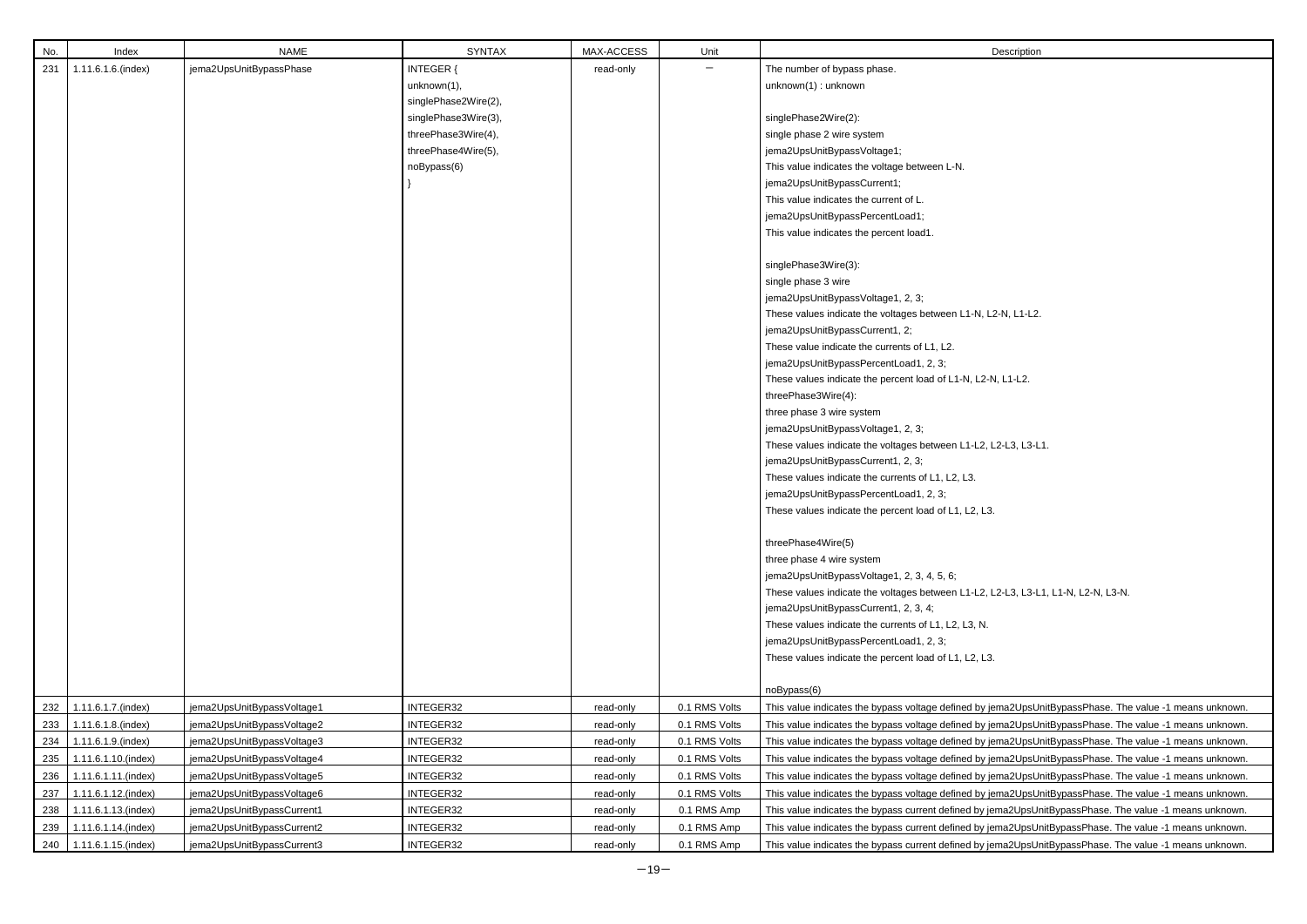| No. | Index               | <b>NAME</b>                       | <b>SYNTAX</b>                                  | MAX-ACCESS     | Unit                     | Description                                                                                                                                                                                                                                                                                                                                                                                                                     |
|-----|---------------------|-----------------------------------|------------------------------------------------|----------------|--------------------------|---------------------------------------------------------------------------------------------------------------------------------------------------------------------------------------------------------------------------------------------------------------------------------------------------------------------------------------------------------------------------------------------------------------------------------|
| 241 | 1.11.6.1.16.(index) | jema2UpsUnitBypassCurrent4        | INTEGER32                                      | read-only      | 0.1 RMS Amp              | This value indicates the bypass current defined by jema2UpsU                                                                                                                                                                                                                                                                                                                                                                    |
| 242 | 1.11.7              | jema2UpsUnitAlarmTable            | SEQUENCE OF                                    | not-accessible |                          | A list of unit's alarm table entries.                                                                                                                                                                                                                                                                                                                                                                                           |
|     |                     |                                   | Jema2UpsUnitAlarmEntry                         |                |                          | The number of entries is given by the value of jema2UpsNumU                                                                                                                                                                                                                                                                                                                                                                     |
| 243 | 1.11.7.1            | jema2UpsUnitAlarmEntry            | Jema2UpsUnitAlarmEntry                         | not-accessible | $\overline{\phantom{m}}$ | An entry containing information applicable to a particular unit.                                                                                                                                                                                                                                                                                                                                                                |
| 244 | 1.11.7.1.1.(index)  | jema2UpsUnitAlarmIndex            | PositiveInteger                                | not-accessible | $\overline{\phantom{m}}$ | The Alarm identifier.                                                                                                                                                                                                                                                                                                                                                                                                           |
| 245 | 1.11.7.1.2.(index)  | jema2UpsUnitAlarmFatalFaultStatus | INTEGER(-12147483648)                          | read-only      |                          | The fatal fault in the unit has been detected.<br>Under this status, backup operation is not possible. When a<br>urgent action is required.<br>Detailed information is obtained by referring to jema2 Ups Unit<br>-1: Fatal fault none<br>1: Abnormal output                                                                                                                                                                    |
|     |                     |                                   |                                                |                |                          | 2: Main circuit failure<br>3: Fuse blown<br>4: Fan fault<br>5: Abnormal control<br>6: Abnormal battery<br>7-999: Reservation<br>1000-: Others (The content is defined by manufacturers.)                                                                                                                                                                                                                                        |
| 246 | 1.11.7.1.3.(index)  | jema2UpsUnitAlarmFatalFaultDetail | DisplayString(SIZE(0511))                      | read-only      |                          | Detailed information of fatal fault<br>Detailed information on<br>jema2UpsUnitAlarmFatalFaultStatus is given<br>by the character string. The content of detailed information is do<br>e.g. An example when abnormal output and main circuit failure<br>[Abnormal Output]Output voltage was over 115V for more<br>circuit failure]Failure suh as short circuit exists in a DC cui<br>*Multiple items can be described in Detail. |
| 247 | 1.11.7.1.4.(index)  | jema2UpsUnitAlarmFaultStatus      | INTEGER(-12147483648)                          | read-only      |                          | The fault in the unit has been detected.<br>A fault status where backup is possible is shown in the unit. Si<br>to deal with to some extent. The degree of urgency is low.<br>Detailed information is obtained by referring to jema2UpsAlarm<br>-1: Fault none<br>1: Abnormal input<br>2: Abnormal bypass<br>3: Abnormal battery<br>4-999: Reservation<br>1000 -: Others (The content is defined by manufacturers.)             |
| 248 | 1.11.7.1.5.(index)  | jema2UpsUnitAlarmFaultDetail      | DisplayString(SIZE(0511))                      | read-only      |                          | Detailed information on<br>jema2UpsUnitAlarmFaultStatus is given by the character strin<br>manufacturers.<br>e.g. [Abnormal bypass]Bypass fuse was opened.<br>*Multiple fault status can also be displayed in the same way as                                                                                                                                                                                                   |
| 249 | 1.11.7.1.6.(index)  | jema2UpsUnitAlarmWarningStatus    | <b>INTEGER {</b><br>$none(-1),$<br>occurred(1) | read-only      |                          | The warning in the unit has been detected.<br>This is notified when an error other than fault occurs. This is n<br>including power outage.<br>Detailed information is obtained by referring to jema2UpsUnitAl<br>$none(-1),$<br>occurred(1)                                                                                                                                                                                     |

iema2UpsUnitBypassPhase. The value -1 means unknown.

na 2UpsNumUnits.

ble. When a power outage occurs, output is disconnected, thus

na2 Ups Unit Alarm Fatal Fault Detail.

ormation is defined by manufacturers.

circuit failure occur is shown below.

15V for more than 5 seconds or under 85V instantaneously. [Main ts in a DC current

in the unit. Since the output can be maintained, there is a margin y is low.

na2UpsAlarmFaultDetail.

haracter string. The content of detailed information is defined by

same way as fatal fault.

urs. This is not an issue of unit itself, but an environmental issue

na2UpsUnitAlarmWarningDetail.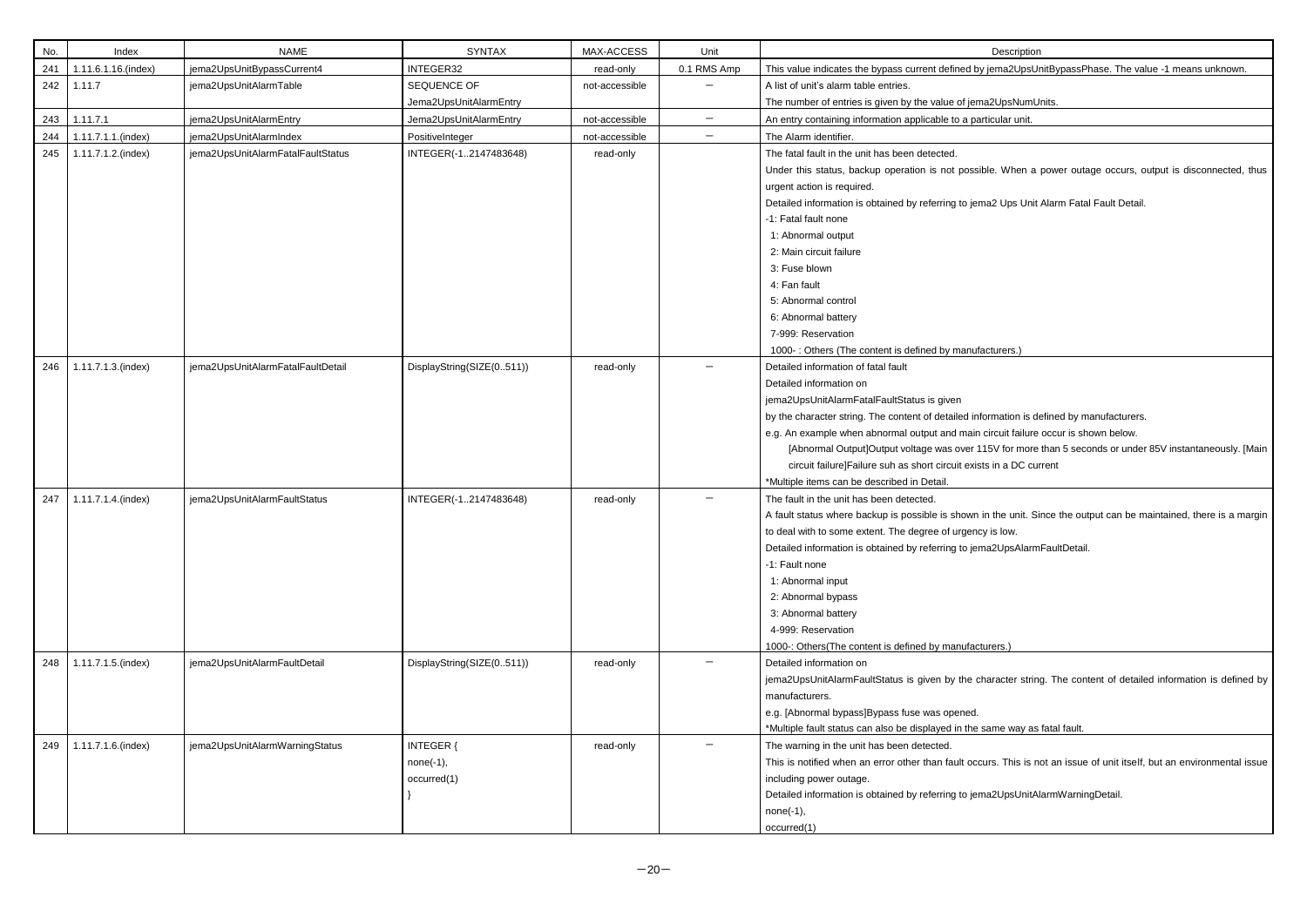| No. | Index               | <b>NAME</b>                           | <b>SYNTAX</b>                                  | MAX-ACCESS | Unit | Description                                                                                                                                                                                                                                                                                                                                                                                                                          |
|-----|---------------------|---------------------------------------|------------------------------------------------|------------|------|--------------------------------------------------------------------------------------------------------------------------------------------------------------------------------------------------------------------------------------------------------------------------------------------------------------------------------------------------------------------------------------------------------------------------------------|
| 250 | 1.11.7.1.7.(index)  | jema2UpsUnitAlarmWarningDetail        | DisplayString(SIZE(0511))                      | read-only  |      | Detailed information of warning<br>Detailed information on<br>jema2UpsUnitAlarmWarningStatus is given by the character string. Th<br>manufacturers.<br>e.g. [Overload]Load current exceeded 110%.                                                                                                                                                                                                                                    |
| 251 | 1.11.7.1.8.(index)  | jema2UpsUnitAlarmCautionDetail        | DisplayString(SIZE(0511))                      | read-only  |      | Caution detailed information from unit is given by the character string.<br>Information that the manufacturer decided to need to notify such as o<br>output is notified.<br>The content of detailed information is defined by manufacturers.<br>e.g. [Battery low]Battery backup time was under 2 minutes                                                                                                                            |
| 252 | 1.11.7.1.9.(index)  | jema2UpsUnitAlarmInputBadStatus       | <b>INTEGER {</b><br>$none(-1),$<br>occurred(1) | read-only  |      | An abnormal condition of input in the unit has been detected.<br>Detailed information is obtained by referring to jema2UpsUnitAlarmInp<br>$none(-1),$<br>occurred(1)                                                                                                                                                                                                                                                                 |
| 253 | 1.11.7.1.10.(index) | jema2UpsUnitAlarmInputBadDetail       | DisplayString(SIZE(0511))                      | read-only  |      | Detailed information of abnormal input<br>Detailed information on<br>jema2UpsUnitAlarmInputBadStatus is given by the character string. 1<br>by manufacturers.<br>e.g. [Input Frequency Abnormal]Input frequency was under 47.5Hz or                                                                                                                                                                                                  |
| 254 | 1.11.7.1.11.(index) | jema2UpsUnitAlarmOutputOverloadStatus | <b>INTEGER {</b><br>$none(-1),$<br>occurred(1) | read-only  |      | The output overload in the unit has been detected.<br>$none(-1),$<br>occurred(1)                                                                                                                                                                                                                                                                                                                                                     |
| 255 | 1.11.7.1.12.(index) | jema2UpsUnitAlarmBatteryBadStatus     | <b>INTEGER {</b><br>$none(-1),$<br>occurred(1) | read-only  |      | An abnormal condition of the battery in the unit has been detected.<br>An error that battery replacement is required.<br>In the following cases, it is considered as abnormal battery:<br>1. When<br>jema2UpsUnitBatteryReplaceIndicator is 3.<br>2. When the other unit's self-diagnosis function judges that it is necess<br>Detailed information is obtained by referring to jema2 Ups Unit Alarm I<br>$none(-1),$<br>occurred(1) |
| 256 | 1.11.7.1.13.(index) | jema2UpsUnitAlarmBatteryBadDetail     | DisplayString(SIZE(0511))                      | read-only  |      | Detailed information of abnormal battery<br>Detailed information on<br>jema2UpsUnitAlarmBatteryBadStatus is given by the character string.<br>by manufacturers.<br>e.g. [Battery life end]Battery run time exceeded 5 years.                                                                                                                                                                                                         |
| 257 | 1.11.7.1.14.(index) | jema2UpsUnitAlarmTempBadStatus        | <b>INTEGER {</b><br>$none(-1),$<br>occurred(1) | read-only  |      | An abnormal temperature of the unit has been detected.<br>This indicates the status of temperature inside the unit or of related po<br>Detailed information is obtained by referring to jema2 Ups Unit Alarm<br>$none(-1),$<br>occurred(1)                                                                                                                                                                                           |
| 258 | 1.11.7.1.15.(index) | jema2UpsUnitAlarmTempBadDetail        | DisplayString(SIZE(0511))                      | read_only  |      | Detailed information of abnormal temperature<br>Detailed information on<br>jema2UpsUnitAlarmTempBadStatus is given by the character string.<br>by manufacturers.<br>e.g. [Over-heated]Tmeparature is Fin temperature exceeded 100°C                                                                                                                                                                                                  |

| Description |  |
|-------------|--|
|             |  |

character string. The content of detailed information is defined by

d to notify such as change of unit setting, ON / OFF operation of

na2UpsUnitAlarmInputBadDetail.

le character string. The content of detailed information is defined

as under 47.5Hz or over 63Hz.

dges that it is necessary to replace the battery. na2 Ups Unit Alarm Battery Bad Detail.

the character string. The content of detailed information is defined

unit or of related position.

na2 Ups Unit Alarm Temp Bad Detail.

he character string. The content of detailed information is defined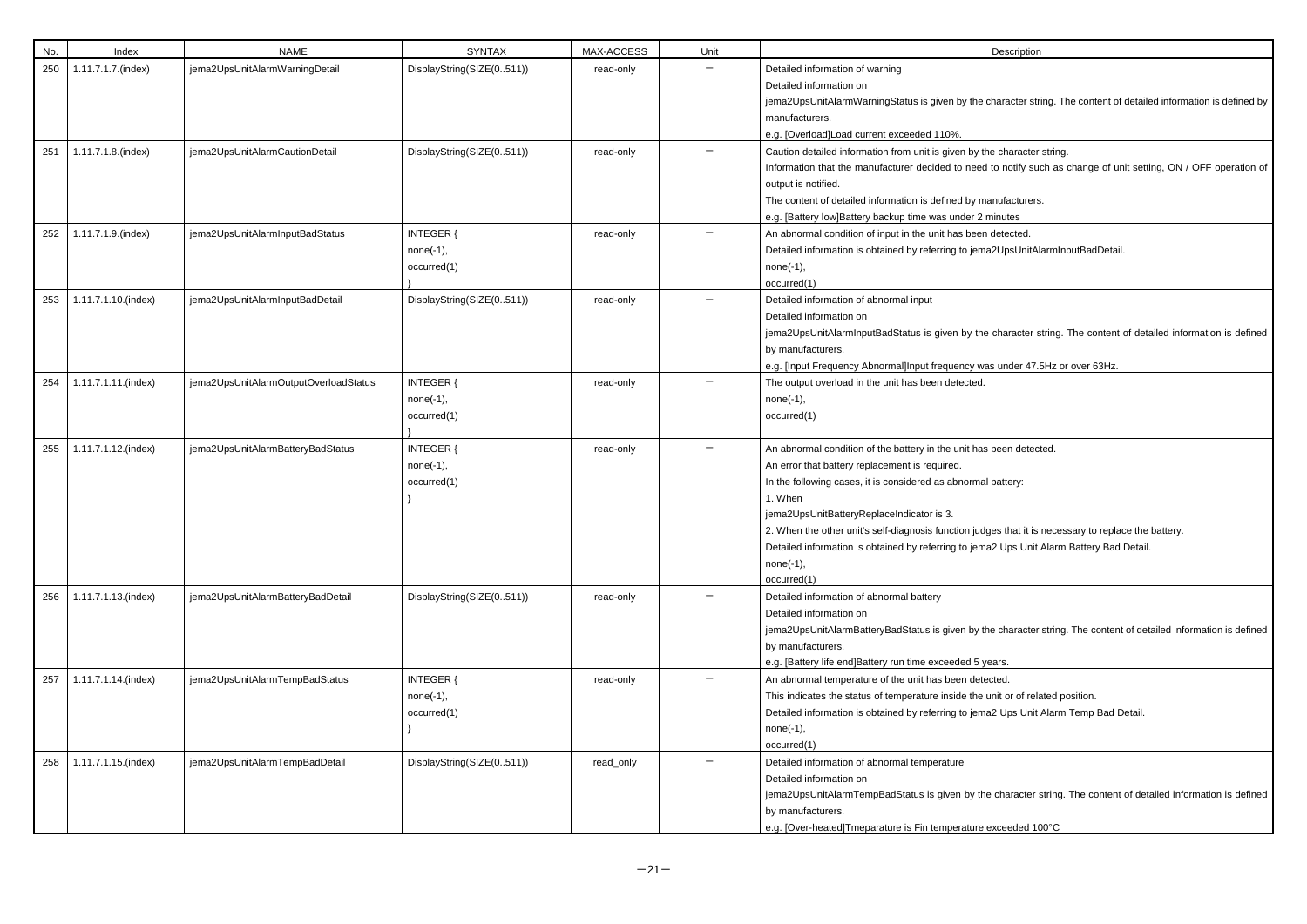| No. | Index              | <b>NAME</b>                     | <b>SYNTAX</b>             | MAX-ACCESS     | Unit                     | Description                                                               |
|-----|--------------------|---------------------------------|---------------------------|----------------|--------------------------|---------------------------------------------------------------------------|
| 259 | 1.11.8             | jema2UpsUnitBitTable            | SEQUENCE OF               | not-accessible |                          | A list of unit alarm table entries.                                       |
|     |                    |                                 | jema2UpsUnitBitEntry      |                |                          | The number of entries is indicated by jema2UpsNumUnits                    |
| 260 | 1.11.8.1           | jema2UpsUnitBitEntry            | jema2UpsUnitBitEntry      | not-accessible | $\qquad \qquad -$        | A entry containing information applicable to a particular UPS unit        |
|     |                    |                                 |                           |                |                          | AUGMENTS(jema2UpsUnitIdentEntry)                                          |
| 261 | 1.11.8.1.1.(index) | jema2UpsUnitBitIndex            | PositiveInteger           | not-accessible | $\overline{\phantom{m}}$ | The UPS unit Bit identifier.                                              |
| 262 | 1.11.8.1.2.(index) | jema2UpsUnitBitFatalFaultBit    | OCTSTR(256)               | read-only      |                          | Detailed unit fatal fault which occurs as bit strings.                    |
|     |                    |                                 |                           |                |                          | Each bit means will be determined by manufacturer.                        |
|     |                    |                                 |                           |                |                          | e.g. In case of No.1 and No.3 is occurred is occurred,                    |
|     |                    |                                 |                           |                |                          | 000000000000005                                                           |
| 263 | 1.11.8.1.3.(index) | jema2UpsUnitBitFatalFaultDetail | DisplayString(SIZE(0511)) | read-only      |                          | Detailed information unit fatal fault which occurs as character strings.  |
|     |                    |                                 |                           |                |                          | In case of multiple faults occurred at the same time, write them in b     |
|     |                    |                                 |                           |                |                          | separate them with comma.                                                 |
|     |                    |                                 |                           |                |                          | If character strings is more than 512 bytes, omit the following.          |
|     |                    |                                 |                           |                |                          | e.g. In case of No.1 fatal fault (fan abnormal),                          |
|     |                    |                                 |                           |                |                          | No.3 fatal fault(DC overvoltage) is occured,                              |
|     |                    |                                 |                           |                |                          | {Cooling fan abnormal, DC overvoltage}                                    |
| 264 | 1.11.8.1.4.(index) | jema2UpsUnitBitFault            | OCTSTR(256)               | read-only      |                          | Detailed unit fault which occurs as bits strings.                         |
|     |                    |                                 |                           |                |                          | Meaning of each bit is determined by manufacurer                          |
|     |                    |                                 |                           |                |                          | e.g. In case of No.1 and No.3 fault is occurred,                          |
|     |                    |                                 |                           |                |                          | 000000000000005                                                           |
| 265 | 1.11.8.1.5.(index) | jema2UpsUnitBitFaultDetail      | DisplayString(SIZE(0511)) | read-only      | $\qquad \qquad -$        | Detailed information unit fault which occurs as character strings.        |
|     |                    |                                 |                           |                |                          | In case of multiple faults occurred, write them in bit sequence of jema2l |
|     |                    |                                 |                           |                |                          | If charactor strings is more than 512 bytes, omit the following.          |
|     |                    |                                 |                           |                |                          | e.g. In case of No.1 fault(battery defect), No.3 Fatal fault(Backup Power |
|     |                    |                                 |                           |                |                          | {Cooling fan abnormal, DC overvoltage}                                    |
| 266 | 1.11.8.1.6.(index) | jema2UpsUnitBitWarning          | OCTSTR(256)               | read-only      |                          | Detaild unit warning which occers as bit strings.                         |
|     |                    |                                 |                           |                |                          | Each bit means will be determined by manufacurer                          |
|     |                    |                                 |                           |                |                          | e.g. If No.1 and No.3 is occurred on warning,                             |
|     |                    |                                 |                           |                |                          | 000000000000005                                                           |
| 267 | 1.11.8.1.7.(index) | jema2UpsUnitBitWarningDetail    | DisplayString(SIZE(0511)) | read-only      |                          | Detaild information unit warning which occurs as character strings.       |
|     |                    |                                 |                           |                |                          | In case of multiple warning occurred at the same time, write them in bit  |
|     |                    |                                 |                           |                |                          | separate them with comma.                                                 |
|     |                    |                                 |                           |                |                          | If character strings is more than 512 bytes, it will omitt the following. |
|     |                    |                                 |                           |                |                          | Detail information of contents and format is determined by manufacture    |
|     |                    |                                 |                           |                |                          | e.g. In case of No.1 warning (convertor overload), No.3 warning (comm     |
|     |                    |                                 |                           |                |                          | {Converter Overload, Input power failure}                                 |
| 268 | 1.11.8.1.8.(index) | jema2UpsUnitBitStatus           | OCTSTR(256)               | read-only      |                          | Detailed condition of UPS for each unit as bit strings.                   |
|     |                    |                                 |                           |                |                          | Each bit means will be determined by manufacurer                          |
|     |                    |                                 |                           |                |                          | e.g. Condition 1 ON, Condition 2 ON, Condition 3 ON, Condition 4 OFF      |
|     |                    |                                 |                           |                |                          | 000000000000027                                                           |
| 269 | 1.11.8.1.9.(index) | jema2UpsUnitBitStatusDetail     | DisplayString(SIZE(0511)) | read-only      |                          | Detailed information condition of UPS for each unit as character strings. |
|     |                    |                                 |                           |                |                          | In case of multiple warning occurred at the same time, write them in bit  |
|     |                    |                                 |                           |                |                          | separate them with comma.                                                 |
|     |                    |                                 |                           |                |                          | e.g. Condition 1(Inverter Opration:ON)                                    |
|     |                    |                                 |                           |                |                          | Condition 2(Load on Convertor:ON)                                         |
|     |                    |                                 |                           |                |                          | Condition 3(Load on Invertor:ON)                                          |
|     |                    |                                 |                           |                |                          | {Inverter Operation, ON, Converter Operation, ON,                         |
|     |                    |                                 |                           |                |                          | Load On inverter, ON, Load on bypass, OFF}                                |

## **mUnits**

time, write them in bit sequence of jema2UpsBitFatalFault and

In sequence of jema2UpsBilFault and separate them with comma. **If** charactor strings is not

al fault(Backup Power supply defection) is occured,

time, write them in bit sequence of jema2UpsUnitBitWarning and

No.3 warning (commercial power supply abnormaln) is occured,

ON, Condition 4 OFF, Condition 5 OFF, Condition 6 ON,

time, write them in bit sequence of jema2UpsUnitBitWarning and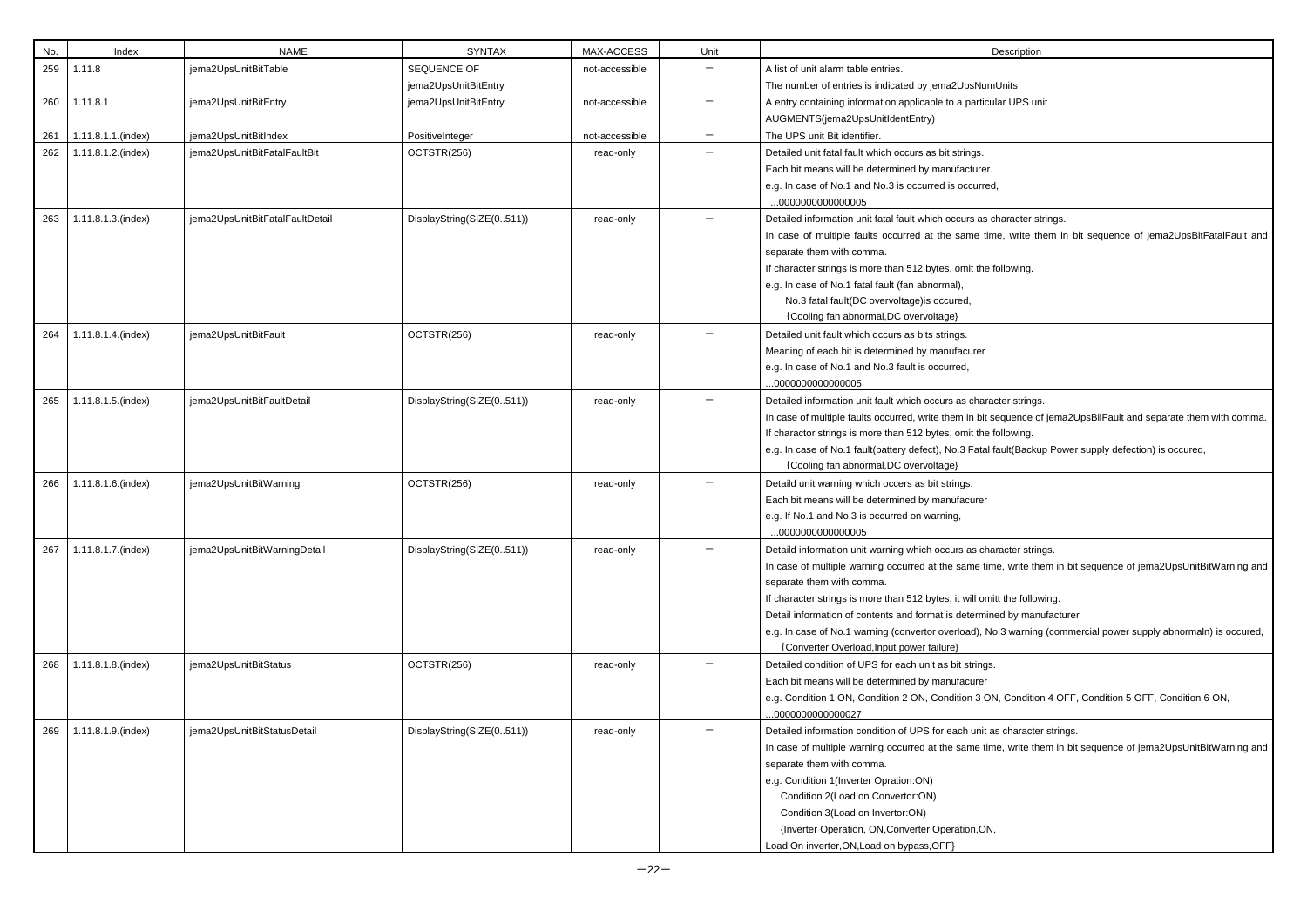| Each bit means will be determined by manufacturer.                                                              |
|-----------------------------------------------------------------------------------------------------------------|
| e.g. In case of Condition1(BMS status) ON, Condition2 (BMS trouble) OFF, Condition3(SOC status nomal) ON,       |
| Condition4(SOH status normal) ON, Condition 5(Temperature up detecting) ON                                      |
| $000000000000001$ D                                                                                             |
| Detailed information condition of BMS as charactor strings.                                                     |
| In case of multiple faults occurred at the same time, write them in bit sequence of Jema2UpsBmsBitStatus and    |
| separate them with comma.                                                                                       |
| Detail infortmation of contents and format is determined by manufacturer.                                       |
| e.g. In case of Condition1(BMS status) ON, Condition2(BMS trouble) OFF, Condition3(SOC status nomal) ON,        |
| Condition4(SOH status normal) ON, Condition 5(Temperature up detecting) ON                                      |
| {BMS status: ON, C BMS trouble: OFF,                                                                            |
| SOC status normal: ON, SOH status normal: OFF, Temp up detecting: ON }                                          |
| The date when the BMS was replaced in yyyy-mm-dd format. The initial value shows the date of manufacture of the |
| BMS, date of installation, etc.                                                                                 |
| This value indicates the present of total SOC in BMS.                                                           |
| The value -1 means unknown.                                                                                     |
| This value indicates the present of total SOH in BMS.                                                           |
| The value -1 means unknown.                                                                                     |
| The mganitude of the present total voltage in BMS                                                               |
| The representative value of current in BMS                                                                      |
| The representative value of charge current in BMS                                                               |
| The representative value of discharge current in BMS                                                            |
| The representative value of temperature in BMS.                                                                 |
|                                                                                                                 |
| The number of management groups utilized in the BMS.                                                            |
| This variable indicates the entry number in the group table (jema2UpsBmsGroupTable).                            |
| A list of management group table entries.                                                                       |
| The number of entries is given by the value of jema2UpsBmsNumGroups.                                            |
| An entry containing information applicable to a management group.                                               |
| No.(Index) of management group identifier                                                                       |
|                                                                                                                 |
| The manufacturer name of No.(Index) of group set in BMS                                                         |
| The model name of No.(Index) of group set in BMS                                                                |
| The firmware/software version(s) of No.(Index) of group set in BMS                                              |
| The date when the No.(Index) of group set in BMS was manufactured in yyyy-mm-dd format.                         |
| The manufactured number of No.(Index) of goup set in BMS                                                        |
| Number of sub-group set in No. (Index) of group set in the BMS                                                  |

| No. | Index                       | <b>NAME</b>                            | <b>SYNTAX</b>             | MAX-ACCESS               | Unit                     | Description                                                                                                     |
|-----|-----------------------------|----------------------------------------|---------------------------|--------------------------|--------------------------|-----------------------------------------------------------------------------------------------------------------|
| 270 | 1.12                        | jema2UpsBms                            |                           |                          | $\qquad \qquad -$        |                                                                                                                 |
| 271 | 1.12.1.0                    | jema2UpsBmsIdent                       |                           | $\overline{\phantom{0}}$ |                          |                                                                                                                 |
|     | 272 1.12.1.1.0              | jema2UpsBmsIdentManufacturer           | DisplayString(SIZE(031))  | read-only                | $\qquad \qquad -$        | The manufacturer's name of Battery Management System("BMS")                                                     |
|     | 273 1.12.1.2.0              | jema2UpsBmsIdentModel                  | DisplayString(SIZE(063))  | read-only                | $\overline{\phantom{0}}$ | The BMS model name.                                                                                             |
|     | 274 1.12.1.3.0              | jema2UpsBmsIdentSoftwareVersion        | DisplayString(SIZE(063))  | read-only                | —                        | The firmware/software version(s) in BMS.                                                                        |
|     | 275 1.12.1.4.0              | jema2UpsBmsIdentManufacturedDate       | DisplayString(SIZE(010))  | read-only                | yyyy-mm-dd               | The date when the BMS was manufactured in yyyy-mm-dd format.                                                    |
|     | 276 1.12.1.5.0              | jema2UpsBmsIdentManufacturedNumber     | DisplayString(SIZE(063))  | read-only                |                          | The manufactured number of the BMS                                                                              |
| 277 | 1.12.2.0                    | jema2UpsBmsBit                         |                           |                          | $\qquad \qquad -$        |                                                                                                                 |
| 278 | 1.12.2.1.0                  | jema2UpsBmsBitCurrentStatus            | OCTSTR(256)               | read-only                |                          | Current condition of BMS as bit strings.                                                                        |
|     |                             |                                        |                           |                          |                          | Each bit means will be determined by manufacturer.                                                              |
|     |                             |                                        |                           |                          |                          | e.g. In case of Condition1(BMS status) ON, Condition2 (BMS trouble) OFF, Condition3(SOC status nomal) ON,       |
|     |                             |                                        |                           |                          |                          | Condition4(SOH status normal) ON, Condition 5(Temperature up detecting) ON                                      |
|     |                             |                                        |                           |                          |                          | 000000000000001D                                                                                                |
| 279 | 1.12.2.2.0                  | jema2UpsBmsBitStatusDetail             | DisplayString(SIZE(0511)) | read-only                |                          | Detailed information condition of BMS as charactor strings.                                                     |
|     |                             |                                        |                           |                          |                          | In case of multiple faults occurred at the same time, write them in bit sequence of Jema2UpsBmsBitStatus and    |
|     |                             |                                        |                           |                          |                          | separate them with comma.                                                                                       |
|     |                             |                                        |                           |                          |                          | Detail infortmation of contents and format is determined by manufacturer.                                       |
|     |                             |                                        |                           |                          |                          | e.g. In case of Condition1(BMS status) ON, Condition2(BMS trouble) OFF, Condition3(SOC status nomal) ON,        |
|     |                             |                                        |                           |                          |                          | Condition4(SOH status normal) ON, Condition 5(Temperature up detecting) ON                                      |
|     |                             |                                        |                           |                          |                          | {BMS status: ON, C BMS trouble: OFF,                                                                            |
|     |                             |                                        |                           |                          |                          | SOC status normal: ON, SOH status normal: OFF, Temp up detecting: ON }                                          |
| 280 | 1.12.3.0                    | jema2UpsBmsLastReplaceDate             | DisplayString(SIZE(010))  | read-write               | yyyy-mm-dd               | The date when the BMS was replaced in yyyy-mm-dd format. The initial value shows the date of manufacture of the |
|     |                             |                                        |                           |                          |                          | BMS, date of installation, etc.                                                                                 |
| 281 | 1.12.4.0                    | jema2UpsBmsSoc                         | <b>INTEGER(-1100)</b>     | read-only                | percent                  | This value indicates the present of total SOC in BMS.                                                           |
|     |                             |                                        |                           |                          |                          | The value -1 means unknown.                                                                                     |
| 282 | 1.12.5.0                    | jema2UpsBmsSoh                         | <b>INTEGER(-1100)</b>     | read-only                | percent                  | This value indicates the present of total SOH in BMS.                                                           |
|     |                             |                                        |                           |                          |                          | The value -1 means unknown.                                                                                     |
| 283 | 1.12.6.0                    | jema2UpsBmsVoltage                     | NonNegativeInteger        | read-only                | 0.1 Volt DC              | The mganitude of the present total voltage in BMS                                                               |
| 284 | 1.12.7.0                    | jema2UpsBmsCurrent                     | Integer32                 | read-only                | 0.1 Amp DC               | The representative value of current in BMS                                                                      |
| 285 | 1.12.8.0                    | jema2UpsBmsChargeCurrent               | Integer32                 | read-only                | 0.1 Amp DC               | The representative value of charge current in BMS                                                               |
| 286 | 1.12.9.0                    | jema2UpsBmsDischargeCurrent            | Integer32                 | read-only                | 0.1 Amp DC               | The representative value of discharge current in BMS                                                            |
| 287 | 1.12.10.0                   | jema2UpsBmsTemperature                 | Integer32                 | read-only                | degrees Centigrade       | The representative value of temperature in BMS.                                                                 |
| 288 | 1.12.11                     | jema2UpsBmsGroup                       |                           |                          |                          |                                                                                                                 |
| 289 | 1.12.11.1.0                 | jema2UpsBmsNumGroups                   | NonNegativeInteger        | read-only                | $\qquad \qquad -$        | The number of management groups utilized in the BMS.                                                            |
|     |                             |                                        |                           |                          |                          | This variable indicates the entry number in the group table (jema2UpsBmsGroupTable).                            |
| 290 | 1.12.11.2                   | jema2UpsBmsGroupTable                  | SEQUENCE OF               | not-accessible           | $\qquad \qquad -$        | A list of management group table entries.                                                                       |
|     |                             |                                        | Jema2UpsBmsGroupEntry     |                          |                          | The number of entries is given by the value of jema2UpsBmsNumGroups.                                            |
| 291 | 1.12.11.2.1                 | jema2UpsBmsGroupEntry                  | Jema2UpsBmsGroupEntry     | not-accessible           | $\qquad \qquad -$        | An entry containing information applicable to a management group.                                               |
| 292 | 1.12.11.2.1.1.(Index)       | jema2UpsBmsGroupIndex                  | PositiveInteger           | not-accessible           | $-$                      | No.(Index) of management group identifier                                                                       |
| 293 | 1.12.11.2.1.2               | jema2UpsBmsGroupIdent                  |                           |                          | $\qquad \qquad -$        |                                                                                                                 |
| 294 | 1.12.11.2.1.2.1.(Index)     | jema2UpsBmsGroupIdentManufacturer      | DisplayString(SIZE(031))  | read-only                | $\qquad \qquad -$        | The manufacturer name of No.(Index) of group set in BMS                                                         |
| 295 | 1.12.11.2.1.2.2.(Index)     | jema2UpsBmsGroupIdentModel             | DisplayString(SIZE(063))  | read-only                | $\overline{\phantom{0}}$ | The model name of No.(Index) of group set in BMS                                                                |
| 296 | 1.12.11.2.1.2.3.(Index)     | jema2UpsBmsGroupIdentSoftwareVersion   | DisplayString(SIZE(063))  | read-only                | $\qquad \qquad -$        | The firmware/software version(s) of No.(Index) of group set in BMS                                              |
| 297 | 1.12.11.2.1.2.4.(Index)     | jema2UpsBmsGroupIdentManufacturedDate  | DisplayString(SIZE(010))  | read-only                | yyyy-mm-dd               | The date when the No.(Index) of group set in BMS was manufactured in yyyy-mm-dd format.                         |
| 298 | 1.12.11.2.1.2.5.(Index)     | jema2UpsBmsGroupIdentManufacturedNumbe | DisplayString(SIZE(063))  | read-only                |                          | The manufactured number of No.(Index) of goup set in BMS                                                        |
|     |                             |                                        |                           |                          |                          |                                                                                                                 |
|     | 299 1.12.11.2.1.2.6.(Index) | jema2UpsBmsGroupIdentNumSubgroups      | NonNegativeInteger        | read-only                |                          | Number of sub-group set in No.(Index) of group set in the BMS                                                   |
|     |                             |                                        |                           |                          |                          |                                                                                                                 |

| Description |
|-------------|
|-------------|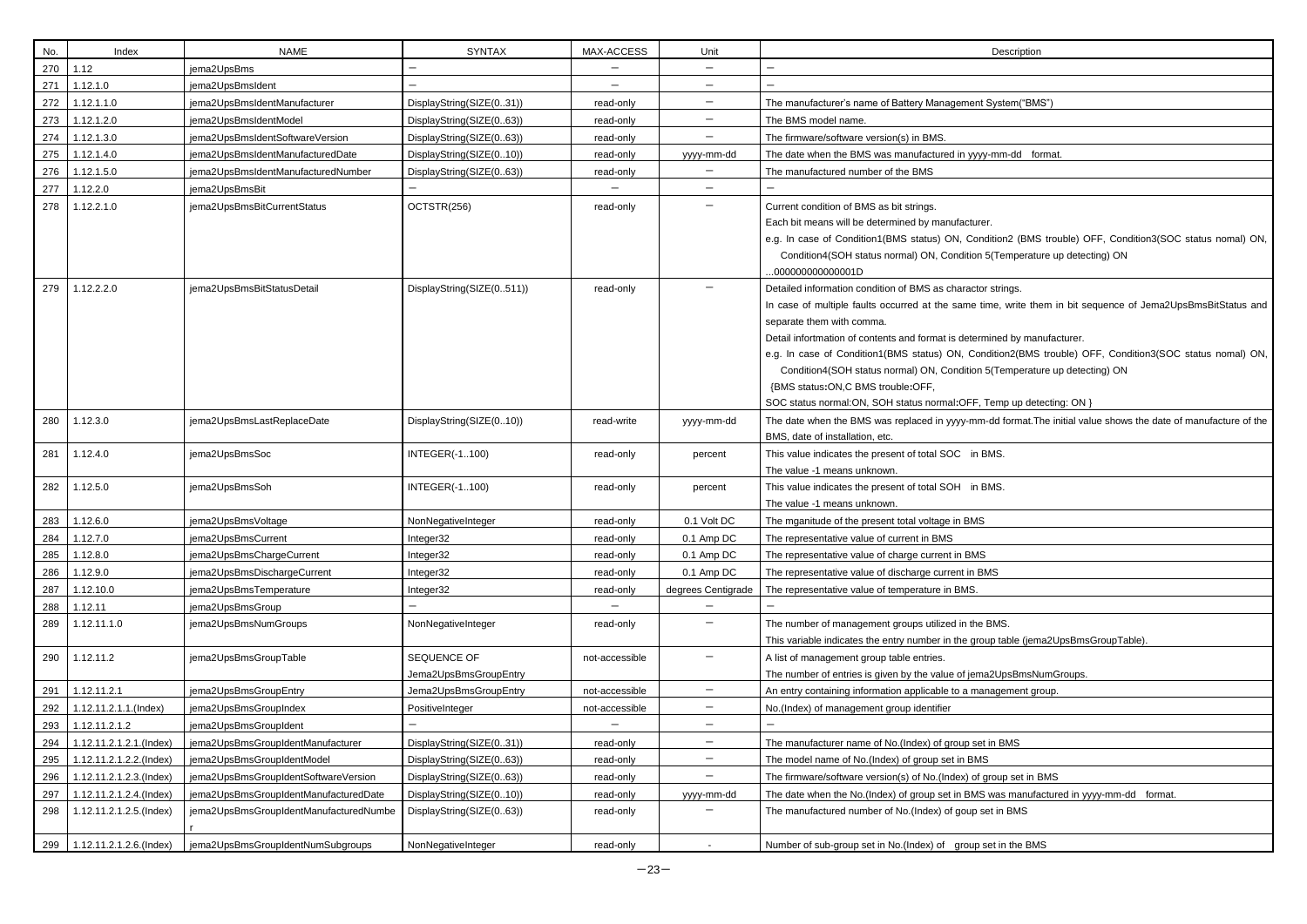| No. | Index                         | <b>NAME</b>                                  | <b>SYNTAX</b>                           | MAX-ACCESS     | Unit                     | Description                                                                                                                                                                                                                                                                                                                                                                                                                                                                                                                                            |
|-----|-------------------------------|----------------------------------------------|-----------------------------------------|----------------|--------------------------|--------------------------------------------------------------------------------------------------------------------------------------------------------------------------------------------------------------------------------------------------------------------------------------------------------------------------------------------------------------------------------------------------------------------------------------------------------------------------------------------------------------------------------------------------------|
| 300 | 1.12.11.2.1.3                 | jema2UpsBmsGroupBit                          |                                         |                |                          |                                                                                                                                                                                                                                                                                                                                                                                                                                                                                                                                                        |
| 301 | 1.12.11.2.1.3.1. (Index)      | jema2UpsBmsGroupBitCurrentStatus             | OCTSTR(256)                             | read-only      |                          | Current condition of No.(Index) of group set as bit strings.<br>Each bit means will be determined by manufacturer.<br>e.g. In case of Condition1(Group set status) ON, Condition2(Group se<br>ON, Condition4(SOH status normal) ON,<br>Condition5(Temperature up detecting) ON<br>00000000000001D                                                                                                                                                                                                                                                      |
| 302 | 1.12.11.2.1.3. 2.(Index)      | jema2UpsBmsGroupBitStatusDetail              | DisplayString(SIZE(0511))               | read-only      |                          | Detailed information condition of No.(Index) of group set in BMS as cl<br>In case of multiple faults occurred at the same time, write them in b<br>and separate them with comma.<br>Detail infortmation of contents and format is determined by manufactu<br>e.g. In case of Condition1(Group set status) ON, Condition2(Group se<br>ON, Condition4(SOH status normal) ON,<br>Condition5(Temperature up detecting) ON<br>{Group set status:ON,<br>Group set trouble:OFF,<br>SOC status normal:ON,<br>SOH status normal:OFF,<br>Temp up detecting: ON } |
| 303 | 1.12.11.2.1.4. (Index)        | jema2UpsBmsGroupLastReplaceDate              | DisplayString(SIZE(010))                | read-write     | yyyy-mm-dd               | The date when No.(Index) of group set in BMS was replaced in yyyy-<br>of manufacture of the group set, date of installation, etc.                                                                                                                                                                                                                                                                                                                                                                                                                      |
| 304 | 1.12.11.2.1.5. (Index)        | jema2UpsBmsGroupSoc                          | <b>INTEGER(-1100)</b>                   | read-only      | percent                  | This value indicates the present of total SOC in No.(Index) of group<br>The value -1 means unknown.                                                                                                                                                                                                                                                                                                                                                                                                                                                    |
| 305 | 1.12.11.2.1.6. (Index)        | jema2UpsBmsGroupSoh                          | <b>INTEGER(-1100)</b>                   | read-only      | percent                  | This value indicates the present of total SOH in No.(Index) of group<br>The value -1 means unknown.                                                                                                                                                                                                                                                                                                                                                                                                                                                    |
| 306 | 1.12.11.2.1.7. (Index)        | jema2UpsBmsGroupVoltage                      | NonNegativeInteger                      | read-only      | 0.1 Volt DC              | The mganitude of the present total voltage in No.(Index) of group set                                                                                                                                                                                                                                                                                                                                                                                                                                                                                  |
| 307 | 1.12.11.2.1.8. (Index)        | jema2UpsBmsGroupCurrent                      | Integer32                               | read-only      | 0.1 Amp DC               | The representative value of current in No.(Index) of group set in BMS                                                                                                                                                                                                                                                                                                                                                                                                                                                                                  |
| 308 | 1.12.11.2.1.9. (Index)        | jema2UpsBmsGroupChargeCurrent                | Integer32                               | read-only      | 0.1 Amp DC               | The representative value of charge current in No.(Index) of group set                                                                                                                                                                                                                                                                                                                                                                                                                                                                                  |
| 309 | 1.12.11.2.1.10. (Index)       | jema2UpsBmsGroupDischargeCurrent             | Integer32                               | read-only      | 0.1 Amp DC               | The representative value of discharge current in No.(Index) of group s                                                                                                                                                                                                                                                                                                                                                                                                                                                                                 |
| 310 | 1.12.11.2.1.11. (Index)       | jema2UpsBmsGroupTemperature                  | Integer32                               | read-only      | degrees Centigrade       | The representative value of temperature in No.(Index) of group set in                                                                                                                                                                                                                                                                                                                                                                                                                                                                                  |
| 311 | 1.12.11.3                     | jema2UpsBmsGroupSub                          |                                         |                |                          |                                                                                                                                                                                                                                                                                                                                                                                                                                                                                                                                                        |
| 312 | 1.12.11.3.1.0                 | jema2UpsBmsNumGroupSubs                      | NonNegativeInteger                      | read-only      | $\qquad \qquad -$        | The number of management sub-groups utilized in the gourp of BMS.<br>This variable indicates the entry number in the sub-group table (jema                                                                                                                                                                                                                                                                                                                                                                                                             |
| 313 | 1.12.11.3.2                   | jema2UpsBmsGroupSubTable                     | SEQUENCE OF<br>Jema2UpsBmsGroupSubEntry | not-accessible |                          | A list of management sub-group in BMS table entries.<br>The number of entries is given by the value of jema2UpsBmsNumGrd                                                                                                                                                                                                                                                                                                                                                                                                                               |
| 314 | 1.12.11.3.2.1                 | jema2UpsBmsGroupSubEntry                     | Jema2UpsBmsGroupSubEntry                | not-accessible | —                        | An entry containing information applicable to a management sub grou<br>AUGMENTS {jema2UpsBmsGroupEntry}                                                                                                                                                                                                                                                                                                                                                                                                                                                |
| 315 | 1.12.11.3.2.1.1.(Index)       | jema2UpsBmsGroupSubIndex                     | PositiveInteger                         | not-accessible | $\overline{\phantom{0}}$ | No.(Index) of management sub-group in the group in BMS identifier                                                                                                                                                                                                                                                                                                                                                                                                                                                                                      |
| 316 | 1.12.11.3.2.1.2.(Index)       | jema2UpsBmsGroupSubldent                     |                                         |                |                          |                                                                                                                                                                                                                                                                                                                                                                                                                                                                                                                                                        |
| 317 | 1.12.11.3.2.1.2.1.(Index      | jema2UpsBmsGroupSubIdentManufacturer         | DisplayString(SIZE(031))                | read-only      |                          | The manufacturer's name of No.(Index) of sub-group set in BMS                                                                                                                                                                                                                                                                                                                                                                                                                                                                                          |
| 318 | 1.12.11.3.2.1.2.2.<br>(Index) | jema2UpsBmsGroupSubIdentModel                | DisplayString(SIZE(063))                | read-only      |                          | The model name of No.(Index) of sub-group set in BMS                                                                                                                                                                                                                                                                                                                                                                                                                                                                                                   |
| 319 | 1.12.11.3.2.1.2.3.<br>(Index) | jema2UpsBmsGroupSubIdentSoftwareVersion      | DisplayString(SIZE(063))                | read-only      |                          | The firmware/software version(s) of No.(Index) of sub-group set in BN                                                                                                                                                                                                                                                                                                                                                                                                                                                                                  |
| 320 | 1.12.11.3.2.1.2.4.<br>(Index) | jema2UpsBmsGroupSubIdentManufacturedDat<br>е | DisplayString(SIZE(010))                | read-only      | yyyy-mm-dd               | The date when the No.(Index) of sub-group set in BMS was manufact                                                                                                                                                                                                                                                                                                                                                                                                                                                                                      |

Condition2(Group set trouble) OFF, Condition3(SOC status nomal)

up set in BMS as charactor strings.

me, write them in bit sequence of Jema2UpsBmsGroupBitStatus

mined by manufacturer. Condition2(Group set trouble) OFF, Condition3(SOC status nomal)

as replaced in yyyy-mm-dd format.The initial value shows the date n, etc.

No.(Index) of group set in BMS.

No.(Index) of group set in BMS.

Index) of group set in BMS

(Index) of group set in BMS **Jo.** (Index) of group set in BMS

dex) of group set in BMS

b-group table (jema2UpsBmsGroupSubTable)

na 2Ups BmsNum Group Subs

anagement sub group in BMS.

sub-group set in BMS

BMS was manufactured in yyyy-mm-dd format.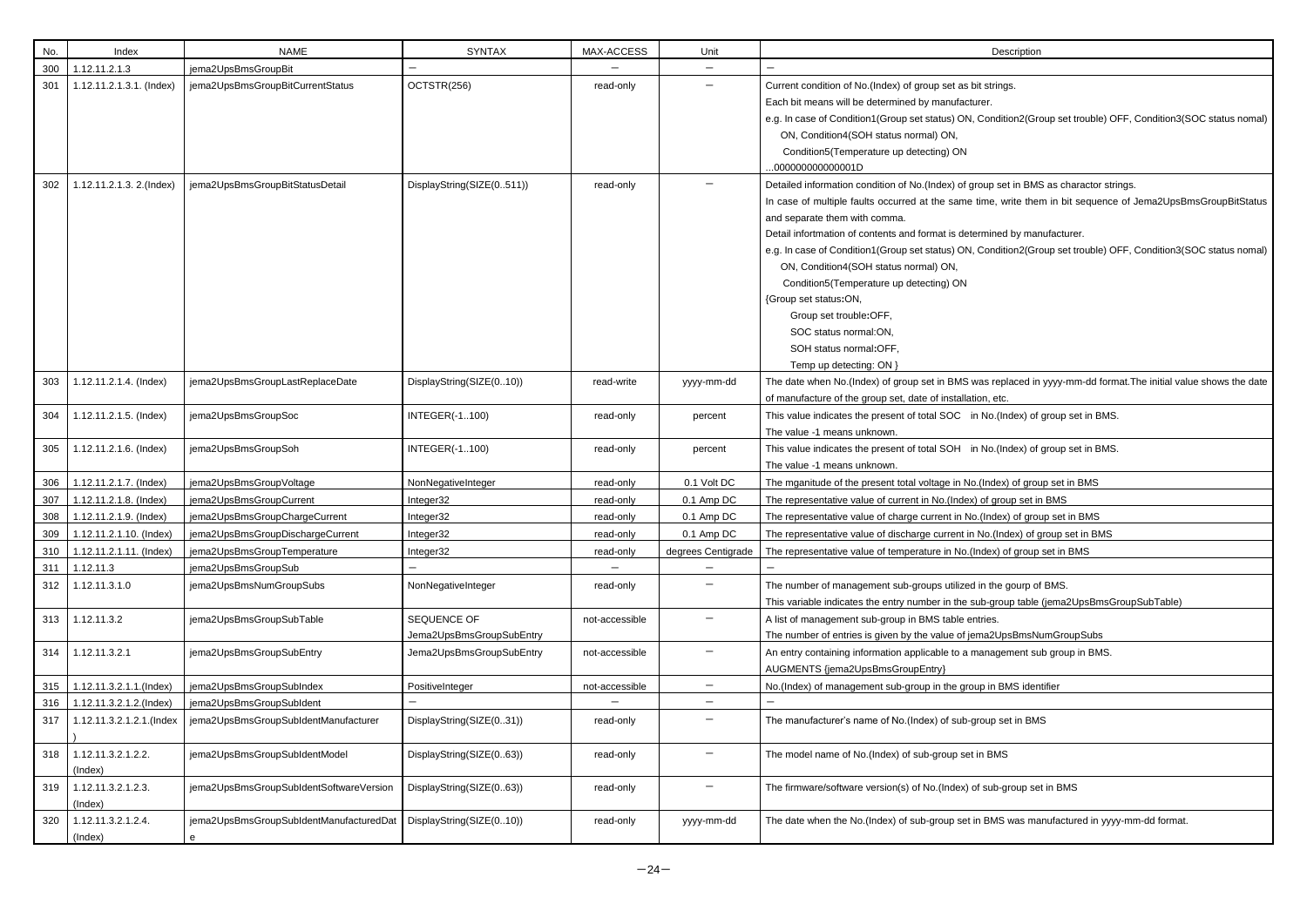| No. | Index                         | <b>NAME</b>                               | <b>SYNTAX</b>             | MAX-ACCESS        | Unit               | Description                                                                                                                                                                                                                                                                                                                                                                                                                                                                                                                                                                |
|-----|-------------------------------|-------------------------------------------|---------------------------|-------------------|--------------------|----------------------------------------------------------------------------------------------------------------------------------------------------------------------------------------------------------------------------------------------------------------------------------------------------------------------------------------------------------------------------------------------------------------------------------------------------------------------------------------------------------------------------------------------------------------------------|
| 321 | 1.12.11.3.2.1.2.5.            | jema2UpsBmsGroupSubIdentManufacturedNu    | DisplayString(SIZE(063))  | read-only         |                    | The manufactured number of No.(Index) of sub-goup set in BMS                                                                                                                                                                                                                                                                                                                                                                                                                                                                                                               |
|     | (Index)                       | mber                                      |                           |                   |                    |                                                                                                                                                                                                                                                                                                                                                                                                                                                                                                                                                                            |
| 322 | 1.12.11.3.2.1.2.6.<br>(Index) | jema2UpsBmsGroupSubIdentNumCells          | NonNegativeInteger        | read-only         |                    | Number of cell in No.(Index) of sub-group set in the BMS                                                                                                                                                                                                                                                                                                                                                                                                                                                                                                                   |
| 323 | 1.12.11.3.2.1.3               | jema2UpsBmsGroupSubBit                    | $\overline{\phantom{0}}$  | $\qquad \qquad -$ | $\qquad \qquad -$  | $\qquad \qquad -$                                                                                                                                                                                                                                                                                                                                                                                                                                                                                                                                                          |
| 324 | 1.12.11.3.2.1.3.1.<br>(Index) | jema2UpsBmsGroupSubBitCurrentStatus       | OCTSTR(256)               | read-only         |                    | Current condition of No.(Index) of sub-group set as bit strings.<br>Each bit means will be determined by manufacturer.<br>e.g. In case of Condition1(Sub-group set status) ON, Condition2 (S<br>status nomal) ON, Condition4(SOH status normal) ON,<br>Condition5(Temperature up detecting) ON<br>.00000000000001D                                                                                                                                                                                                                                                         |
| 325 | 1.12.11.3.2.1.3.2.<br>(Index) | jema2UpsBmsGroupSubBitCurrentStatusDetail | DisplayString(SIZE(0511)) | read-only         |                    | Detailed information condition of No.(Index) of sub-group set in BMS a<br>In case of multiple fault occurred at the same time, write them in bit se<br>and separate them with comma.<br>Detail infortmation of contents and format is determined by manufactu<br>e.g. In case of Condition1(Sub-group set status) ON, Condition2(Sub-g<br>nomal) ON, Condition4(SOH status normal) ON,<br>Condition5(Temperature up detecting) ON<br>{Sub-group set status:ON,<br>Sub-group set trouble:OFF,<br>SOC status normal:ON,<br>SOH status normal:OFF,<br>Temp up detecting: ON } |
| 326 | 1.12.11.3.2.1.4. (Index)      | jema2UpsBmsGroupSubLastReplaceDate        | DisplayString(SIZE(010))  | read-write        | yyyy-mm-dd         | The date when No.(Index) of sub-group set in BMS was replaced in y<br>date of manufacture of the sub-group set, date of installation, etc.                                                                                                                                                                                                                                                                                                                                                                                                                                 |
| 327 | 1.12.11.3.2.1.5. (Index)      | jema2UpsBmsGroupSubSoc                    | <b>INTEGER(-1100)</b>     | read-only         | percent            | This value indicates the present of total SOC in No.(Index) of sub-gro<br>The value -1 means unknown.                                                                                                                                                                                                                                                                                                                                                                                                                                                                      |
| 328 | 1.12.11.3.2.1.6. (Index)      | jema2UpsBmsGroupSubSoh                    | <b>INTEGER(-1100)</b>     | read-only         | percent            | This value indicates the present of total SOH in No.(Index) of sub-gro<br>The value -1 means unknown.                                                                                                                                                                                                                                                                                                                                                                                                                                                                      |
| 329 | 1.12.11.3.2.1.7. (Index)      | jema2UpsBmsGroupSubVoltage                | NonNegativeInteger        | read-only         | 0.1 Volt DC        | The mganitude of the present total voltage in No. (Index) of sub-group                                                                                                                                                                                                                                                                                                                                                                                                                                                                                                     |
| 330 | 1.12.11.3.2.1.8. (Index)      | jema2UpsBmsGroupSubCurrent                | Integer32                 | read-only         | 0.1 Amp DC         | The representative value of current in No.(Index) of group set in BMS                                                                                                                                                                                                                                                                                                                                                                                                                                                                                                      |
| 331 | 1.12.11.3.2.1.9. (Index)      | jema2UpsBmsGroupSubChargeCurrent          | Integer32                 | read-only         | 0.1 Amp DC         | The representative value of charge current in No.(Index) of sub-group                                                                                                                                                                                                                                                                                                                                                                                                                                                                                                      |
| 332 | 1.12.11.3.2.1.10.<br>(Index)  | jema2UpsBmsGroupSubDischargeCurrent       | Integer32                 | read-only         | 0.1 Amp DC         | The representative value of discharge current in No.(Index) of sub-gro                                                                                                                                                                                                                                                                                                                                                                                                                                                                                                     |
| 333 | 1.12.11.3.2.1.11.<br>(Index)  | jema2UpsBmsGroupSubTemperature            | Integer32                 | read-only         | degrees Centigrade | The representative value of temperature in No.(Index) of sub-group so                                                                                                                                                                                                                                                                                                                                                                                                                                                                                                      |
| 334 | $\overline{2}$                | jema2UpsTraps                             |                           |                   |                    | This section defines the general notifications sent by the UPS agents.<br>Care must be taken to insure that no particular notification is sent to<br>every five seconds.                                                                                                                                                                                                                                                                                                                                                                                                   |
| 335 | 2.1                           | jema2UpsTrapOnBattery                     | -                         |                   |                    | The UPS is operating on battery power.  This trap is persistent and i<br>either turns off or is no longer running on battery.                                                                                                                                                                                                                                                                                                                                                                                                                                              |
| 336 | 2.2                           | jema2UpsTrapTestCompleted                 |                           |                   |                    | This trap is sent upon completion of a UPS diagnostic test.<br>jema2UpsTestResultSummary.                                                                                                                                                                                                                                                                                                                                                                                                                                                                                  |
| 337 | 2.3                           | jema2UpsTrapInputBad                      |                           | —                 |                    | An abnormal condition of input in the UPS has been detected.                                                                                                                                                                                                                                                                                                                                                                                                                                                                                                               |
| 338 | 2.4                           | jema2UpsTrapInputBadRemoved               |                           | —                 | $\qquad \qquad -$  | The input in the UPS has returned from the abnormal condition.                                                                                                                                                                                                                                                                                                                                                                                                                                                                                                             |
| 339 | 2.5                           | jema2UpsTrapBatteryLow                    |                           |                   |                    | The battery capacity is low.<br>Refer to jemaUpsBatteryStatus. This trap is resent according to<br>Jema2UpsConfigIntervalTrapTime.                                                                                                                                                                                                                                                                                                                                                                                                                                         |

ON, Condition2 (Sub-group set trouble) OFF, Condition3(SOC mal) ON,

b-group set in BMS as charactor strings. , write them in bit sequence of Jema2UpsBmsGroupSubBitStatus

mined by manufacturer.

N, Condition2(Sub-group set trouble) OFF, Condition3(SOC status

1S was replaced in yyyy-mm-dd format.The initial value shows the installation, etc.

o.(Index) of sub-group set in BMS.

o.(Index) of sub-group set in BMS.

Index) of sub-group set in BMS

(Index) of sub-group set in BMS

lo.(Index) of sub-group set in BMS

dex) of sub-group set in BMS.

otification is sent to a single receiving entity more often than once

p is persistent and is resent at one minute intervals until the UPS

diagnostic test. The test result is obtained by referring to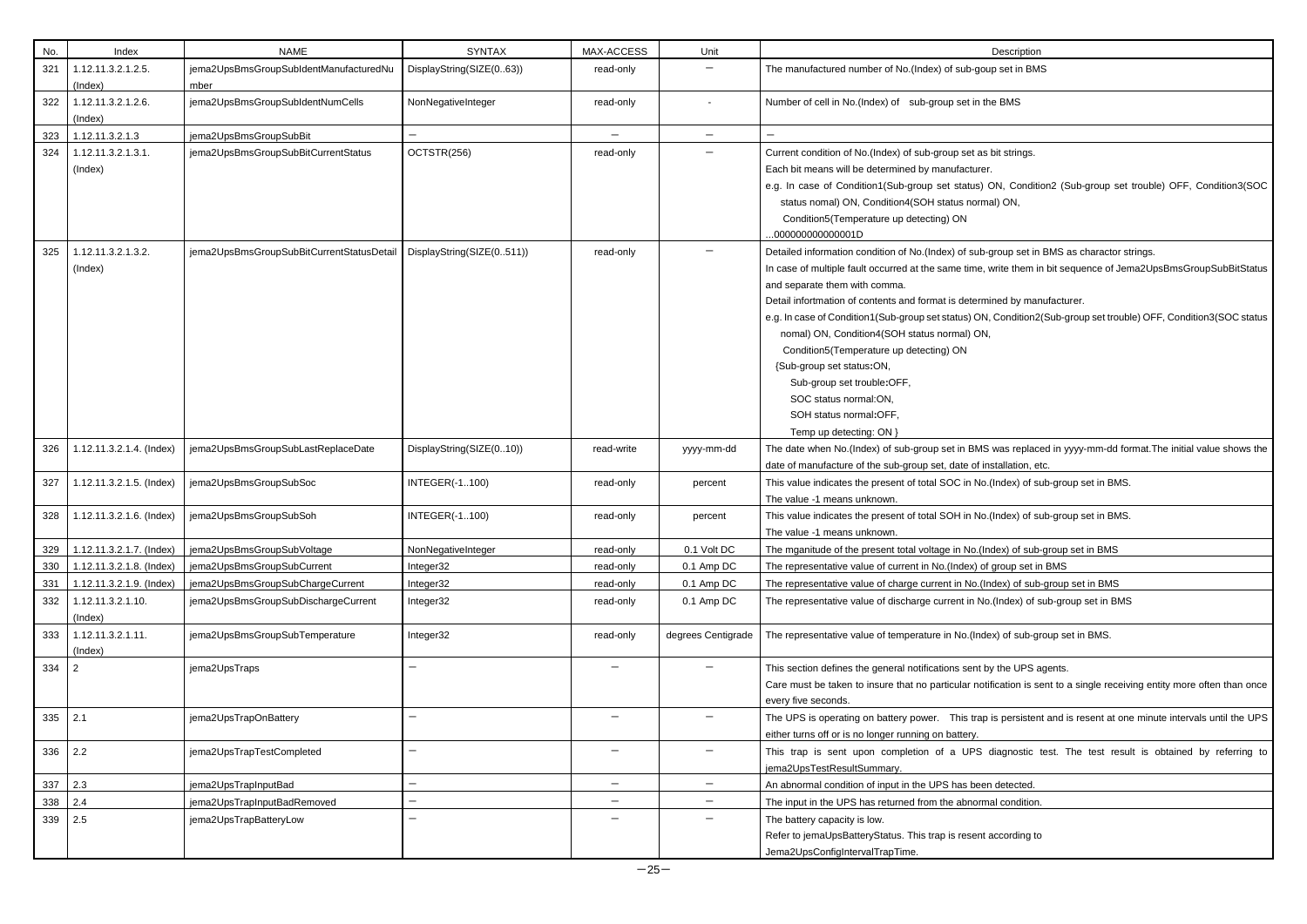| No. | Index | <b>NAME</b>                           | <b>SYNTAX</b>            | MAX-ACCESS               | Unit                     | Description                                                                                                          |
|-----|-------|---------------------------------------|--------------------------|--------------------------|--------------------------|----------------------------------------------------------------------------------------------------------------------|
| 340 | 2.6   | jema2UpsTrapOutputOverload            | $\overline{\phantom{0}}$ | $\overline{\phantom{0}}$ | $\qquad \qquad -$        | An overload has been detected.                                                                                       |
| 341 | 2.7   | jema2UpsTrapOutputOverloadRemoved     | $\overline{\phantom{0}}$ | $\overline{\phantom{m}}$ | $\qquad \qquad -$        | The output in the UPS has returned from the overload.                                                                |
| 342 | 2.8   | jema2UpsTrapBatteryBad                |                          | $\overline{\phantom{m}}$ | $\qquad \qquad -$        | An abnormal condition of the battery in the UPS has been detected.                                                   |
| 343 | 2.9   | jema2UpsTrapTempBad                   |                          | $\overline{\phantom{m}}$ | —                        | An abnormal temperature of the UPS has been detected.                                                                |
| 344 | 2.10  | jema2UpsTrapTempBadRemoved            |                          | $\overline{\phantom{m}}$ | $\qquad \qquad$          | The temperature of the UPS has returned from the abnormal condition.                                                 |
| 345 | 2.11  | jema2UpsTrapCommunicationsLost        | $\qquad \qquad -$        | $\qquad \qquad -$        | $\overline{\phantom{m}}$ | The communication between the UPS and agent has been lost.                                                           |
| 346 | 2.12  | jema2UpsTrapCommunicationsLostRemoved |                          | $\qquad \qquad -$        | $\qquad \qquad$          | The communication between the UPS and agent has been established.                                                    |
| 347 | 2.13  | jema2UpsTrapConfigChange              |                          | $\overline{\phantom{m}}$ | $\overline{\phantom{m}}$ | The UPS configuration has been changed.                                                                              |
| 348 | 2.14  | jema2UpsTrapFatalFault                |                          |                          | $\qquad \qquad$          | The fatal fault in the UPS has been detected.<br>It depends upon manufacturer's judgment whether the Abnormal Batter |
|     |       |                                       |                          |                          |                          | Detailed information is obtained by referring to jemaUpsAlarmFaultDeta<br>1: Abnormal input                          |
|     |       |                                       |                          |                          |                          | 2: Abnormal bypass<br>3: Abnormal battery                                                                            |
|     |       |                                       |                          |                          |                          | 4-999: Reservation                                                                                                   |
|     |       |                                       |                          |                          |                          | 1000-: Others(The content is defined by manufacturers.)                                                              |
|     |       |                                       |                          |                          |                          | A fault in the UPS has been detected. The UPS can backup.                                                            |
|     |       |                                       |                          |                          |                          | The abnormal input means an abnormal input phase rotation or an inpu                                                 |
| 349 | 2.15  | jema2UpsTrapFault                     |                          |                          |                          | A fault in the UPS has been detected. The UPS can backup.                                                            |
|     |       |                                       |                          |                          |                          | The abnormal input means an abnormal input phase rotation or an inpu                                                 |
|     |       |                                       |                          |                          |                          | Detailed information is obtained by referring to jemaUpsAlarmFaultDeta                                               |
|     |       |                                       |                          |                          |                          | 1: Abnormal input                                                                                                    |
|     |       |                                       |                          |                          |                          | 2: Abnormal bypass                                                                                                   |
|     |       |                                       |                          |                          |                          | 3: Abnormal battery                                                                                                  |
|     |       |                                       |                          |                          |                          | 4-999: Reservation                                                                                                   |
|     |       |                                       |                          |                          |                          | 1000-: Others(The content is defined by manufacturers.)                                                              |
|     |       |                                       |                          |                          |                          | A fault in the UPS has been detected. The UPS can backup.                                                            |
|     |       |                                       |                          |                          |                          | The abnormal input means an abnormal input phase rotation or an inpu                                                 |
| 350 | 2.16  | jema2UpsTrapFaultRemoved              |                          |                          |                          | The UPS has returned from a fault.                                                                                   |
| 351 | 2.17  | jema2UpsTrapWarning                   |                          |                          |                          | The warning in the UPS has been detected.                                                                            |
|     |       |                                       |                          |                          |                          | Notify when an abnormality other than failure occurs.                                                                |
|     |       |                                       |                          |                          |                          | The content of the warning is determined by the manufacturer.                                                        |
|     |       |                                       |                          |                          |                          | For detailed information on warning contents,                                                                        |
|     |       |                                       |                          |                          |                          | It is obtained by referring to jema2UpsAlarmWarningDetail.                                                           |
| 352 | 2.18  | jema2UpsTrapWarningRemoved            | $\qquad \qquad -$        | $\qquad \qquad -$        | $\overline{\phantom{m}}$ | The UPS has returned from a warning.                                                                                 |
| 353 | 2.19  | jema2UpsTrapCaution                   |                          |                          |                          | The caution in the UPS has been detected.                                                                            |
|     |       |                                       |                          |                          |                          | Notification of information that the manufacturer has determined to nee                                              |
|     |       |                                       |                          |                          |                          | ON / OFF of output, etc.                                                                                             |
|     |       |                                       |                          |                          |                          | Detailed information contents are obtained by referring to jema2UpsAla                                               |

r the Abnormal Battery Voltage is treated as fatal fault. naUpsAlarmFaultDetail.

turers.) an backup. Ise rotation or an input earth fault. ise rotation or an input earth fault.

naUpsAlarmFaultDetail.

turers.) an backup. ase rotation or an input earth fault.

as determined to need to notify, such as change of state of UPS,

erring to jema2UpsAlarmCautionDetail.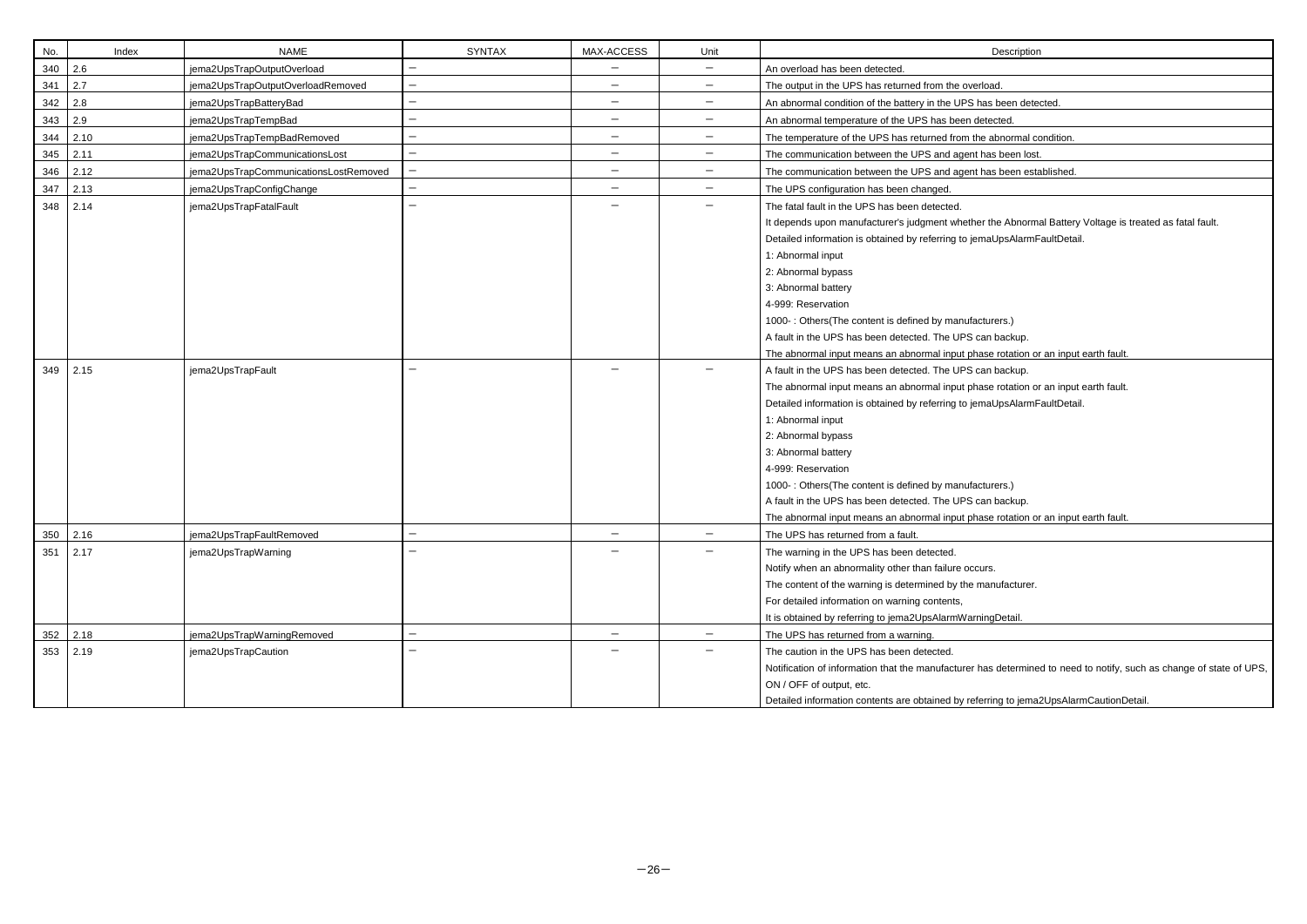| The trap factors exist.<br>While any following Statuses indicate abnormal condition (except -1),the traps are sent according to<br>jema2UpsConfigIntervalTrapControl and |  |  |  |  |
|--------------------------------------------------------------------------------------------------------------------------------------------------------------------------|--|--|--|--|
|                                                                                                                                                                          |  |  |  |  |
|                                                                                                                                                                          |  |  |  |  |
|                                                                                                                                                                          |  |  |  |  |
| jema2UpsConfigIntervalTrapTime.                                                                                                                                          |  |  |  |  |
| jema2UpsAlarmFatalFaultStatus,<br>jema2UpsAlarmFaultStatus                                                                                                               |  |  |  |  |
| jema2UpsAlarmWarningStatus, jema2UpsAlarmInputBadStatus                                                                                                                  |  |  |  |  |
| jema2UpsAlarmOutputOverloadStatus,<br>jema2UpsAlarmBatteryBadStatus                                                                                                      |  |  |  |  |
| jema2UpsAlarmTempBadStatus                                                                                                                                               |  |  |  |  |
| The first jemaUpsTrapAny is sent after jemaUpsConfigInterval TrapTime passed from detection of abnormal                                                                  |  |  |  |  |
| condition.                                                                                                                                                               |  |  |  |  |
|                                                                                                                                                                          |  |  |  |  |
| Number of bank entries in the waveform table(number of usable banks)                                                                                                     |  |  |  |  |
|                                                                                                                                                                          |  |  |  |  |
| A list of bank entries with waveform table.                                                                                                                              |  |  |  |  |
| A entry for provide on Waveform table about UPS data storage as know as "bank"                                                                                           |  |  |  |  |
| Bank identification of waveform table                                                                                                                                    |  |  |  |  |
| Number of banks for waveform data is completed to transfer from UPS.                                                                                                     |  |  |  |  |
| Information of transfer waveform                                                                                                                                         |  |  |  |  |
| Contents and format is determined by manufacurer.                                                                                                                        |  |  |  |  |
| Number of blocks for waveform table about UPS data storage as know as "bank"                                                                                             |  |  |  |  |
|                                                                                                                                                                          |  |  |  |  |
| A list of block entries corresponding to the waveform table "bank".                                                                                                      |  |  |  |  |
| An entry that provides information on the block corresponding to the waveform table bank                                                                                 |  |  |  |  |
|                                                                                                                                                                          |  |  |  |  |
|                                                                                                                                                                          |  |  |  |  |
| Waveform data indicates as UPS data storage as know as "bank"                                                                                                            |  |  |  |  |
|                                                                                                                                                                          |  |  |  |  |
| Storage SNMP agent condition into it.                                                                                                                                    |  |  |  |  |
| Contents and format is determined by manufacurer.                                                                                                                        |  |  |  |  |
| Setting time for UPS with ISO8601 extended format.                                                                                                                       |  |  |  |  |
| A list of waveform acquisition request entries.                                                                                                                          |  |  |  |  |
| The number of entries is given by the value of jema2UpsTraceNumBlock                                                                                                     |  |  |  |  |
| An entry waveform acquisition request.                                                                                                                                   |  |  |  |  |
| Waveform identifier                                                                                                                                                      |  |  |  |  |
| It indicates as progressing percentage for waveform.                                                                                                                     |  |  |  |  |
| Clear the waveform and a state where waveform acquisition is possible is set.                                                                                            |  |  |  |  |
| Requests the UPS to acquire the waveform.                                                                                                                                |  |  |  |  |

| No. | Index                    | <b>NAME</b>                                       | <b>SYNTAX</b>            | MAX-ACCESS     | Unit                     | Description                                                                                           |
|-----|--------------------------|---------------------------------------------------|--------------------------|----------------|--------------------------|-------------------------------------------------------------------------------------------------------|
| 354 | 2.20                     | jema2UpsTrapAny                                   |                          |                | $\qquad \qquad -$        | The trap factors exist.                                                                               |
|     |                          |                                                   |                          |                |                          | While any following Statuses indicate abnormal condition (except -1), the traps are sent according to |
|     |                          |                                                   |                          |                |                          | jema2UpsConfigIntervalTrapControl and                                                                 |
|     |                          |                                                   |                          |                |                          | jema2UpsConfigIntervalTrapTime.                                                                       |
|     |                          |                                                   |                          |                |                          | jema2UpsAlarmFatalFaultStatus,<br>jema2UpsAlarmFaultStatus                                            |
|     |                          |                                                   |                          |                |                          | jema2UpsAlarmWarningStatus, jema2UpsAlarmInputBadStatus                                               |
|     |                          |                                                   |                          |                |                          | jema2UpsAlarmOutputOverloadStatus,<br>jema2UpsAlarmBatteryBadStatus                                   |
|     |                          |                                                   |                          |                |                          | jema2UpsAlarmTempBadStatus                                                                            |
|     |                          |                                                   |                          |                |                          | The first jemaUpsTrapAny is sent after jemaUpsConfigInterval TrapTime passed from detection           |
|     |                          |                                                   |                          |                |                          | condition.                                                                                            |
| 355 | 3                        | jema2UpsTrace                                     |                          | —              | $\qquad \qquad -$        |                                                                                                       |
| 356 | 3.1.0                    | jema2UpsTraceNumBank                              | NonNegativeInteger       | read-only      | —                        | Number of bank entries in the waveform table(number of usable banks)                                  |
| 357 | 3.2                      | jema2UpsTraceBank                                 | $\overline{\phantom{0}}$ |                | $\overline{\phantom{0}}$ | $\overline{\phantom{m}}$                                                                              |
| 358 | 3.2.1                    | jema2UpsTraceBankTable                            | SEQUENCE OF              | not-accessible | -                        | A list of bank entries with waveform table.                                                           |
|     |                          |                                                   | Jema2UpsTraceBankEntry   |                |                          |                                                                                                       |
| 359 | 3.2.1.1                  | jema2UpsTraceBankEntry                            | jema2UpsTraceBankEntry   | not-accessible | $\qquad \qquad -$        | A entry for provide on Waveform table about UPS data storage as know as "bank"                        |
| 360 | 3.2.1.1.1.(Bank_index)   | jema2UpsTraceBankIndex                            | PositiveInteger          | not-accessible | $\qquad \qquad -$        | Bank identification of waveform table                                                                 |
| 361 | 3.2.1.1.2. (Bank_index)  | jema2UpsTraceBankCount                            | NonNegativeInteger       | read-only      |                          | Number of banks for waveform data is completed to transfer from UPS.                                  |
| 362 | 3.2.1.1.3. (Bank_index)  | jema2UpsTraceHeader                               | OCTSTR(256)              | read-only      |                          | Information of transfer waveform                                                                      |
|     |                          |                                                   |                          |                |                          | Contents and format is determined by manufacurer.                                                     |
| 363 | 3.2.1.1.4. (Bank_index)  | jema2UpsTraceNumBlock                             | NonNegativeInteger       | read-only      |                          | Number of blocks for waveform table about UPS data storage as know as "bank"                          |
| 364 | 3.3                      | jema2UpsTraceBlock                                |                          |                | $-$                      |                                                                                                       |
| 365 | 3.3.1                    | jema2UpsTraceBlockTable                           | SEQUENCE OF              | not-accessible | $\overline{\phantom{m}}$ | A list of block entries corresponding to the waveform table "bank".                                   |
|     |                          |                                                   | jema2UpsTraceBlockEntry  |                |                          |                                                                                                       |
| 366 | 3.3.1.1                  | jema2UpsTraceBlockEntry                           | jema2UpsTraceBlockEntry  | not-accessible | $\overline{\phantom{m}}$ | An entry that provides information on the block corresponding to the waveform table bank              |
| 367 | 3.3.1.1.1.(Bank_index).( | jema2UpsTraceBlockIndex                           | PositiveInteger          | not-accessible |                          | $\overline{\phantom{0}}$                                                                              |
|     | Block_index)             |                                                   |                          |                |                          |                                                                                                       |
| 368 |                          | 3.3.1.1.2.(Bank_index).(   jema2UpsTraceBlockData | OCTSTR(1024)             | read-only      |                          | Waveform data indicates as UPS data storage as know as "bank"                                         |
|     | Block_index)             |                                                   |                          |                |                          |                                                                                                       |
| 369 | 3.4                      | jema2UpsSets                                      |                          | —              | $\qquad \qquad -$        |                                                                                                       |
| 370 | 3.4.1.0                  | jema2UpsSetsStatus                                | INTEGER(-12147483648)    | read-only      | $\overline{\phantom{0}}$ | Storage SNMP agent condition into it.                                                                 |
|     |                          |                                                   |                          |                |                          | Contents and format is determined by manufacurer.                                                     |
| 371 | 3.4.2.0                  | jema2UpsSetsTime                                  | <b>OCTSTR</b>            | read-write     | 2017-08-                 | Setting time for UPS with ISO8601 extended format.                                                    |
|     |                          |                                                   |                          |                | 02T14:39:50+09:00        |                                                                                                       |
| 372 | 3.4.3                    | jema2UpsSetsTraceTable                            | SEQUENCE OF              | not-accessible |                          | A list of waveform acquisition request entries.                                                       |
|     |                          |                                                   | Jema2UpsSetsTraceEntry   |                |                          | The number of entries is given by the value of jema2UpsTraceNumBlock                                  |
| 373 | 3.4.3.1                  | jema2UpsSetsTraceEntry                            | Jema2UpsSetsTraceEntry   | not-accessible | $\qquad \qquad -$        | An entry waveform acquisition request.                                                                |
| 374 | 3.4.3.1.1.(Bank_index)   | jema2UpsSetsTraceIndex                            | PositiveInteger          | read-only      | $\qquad \qquad -$        | Waveform identifier                                                                                   |
| 375 | 3.4.3.1.2. (Bank_index)  | jema2UpsSetsTracePercentage                       | NonNegativeInteger       | read-only      | %                        | It indicates as progressing percentage for waveform.                                                  |
| 376 | 3.4.3.1.3. (Bank_index)  | jema2UpsSetsTraceReset                            | NonNegativeInteger       | read-write     | $\qquad \qquad -$        | Clear the waveform and a state where waveform acquisition is possible is set.                         |
| 377 | 3.4.3.1.4. (Bank_index)  | jema2UpsSetsTraceRequest                          | NonNegativeInteger       | read-write     | —                        | Requests the UPS to acquire the waveform.                                                             |
|     |                          |                                                   |                          |                |                          |                                                                                                       |

Remark1. About the use of Interger and Interger32 in SYNTAX, if the value is going to be asined as Constant, it should be used as Interger and if it tobe done as Valiable, it be done as Interger32.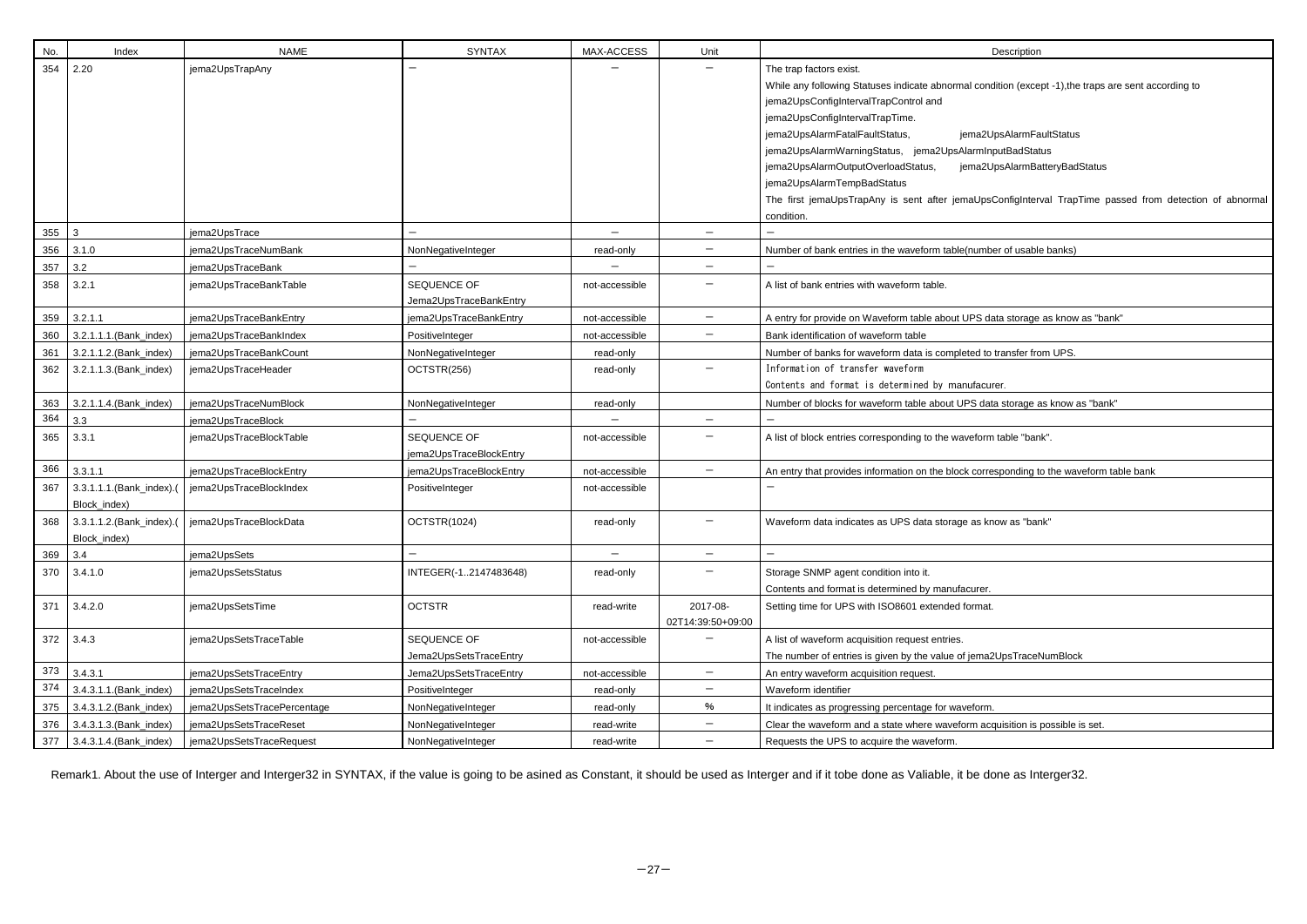Remark2.

About the type of electric power distribution for input, output and baypass in each OID, it will be difined in each as follows.



 $-28-$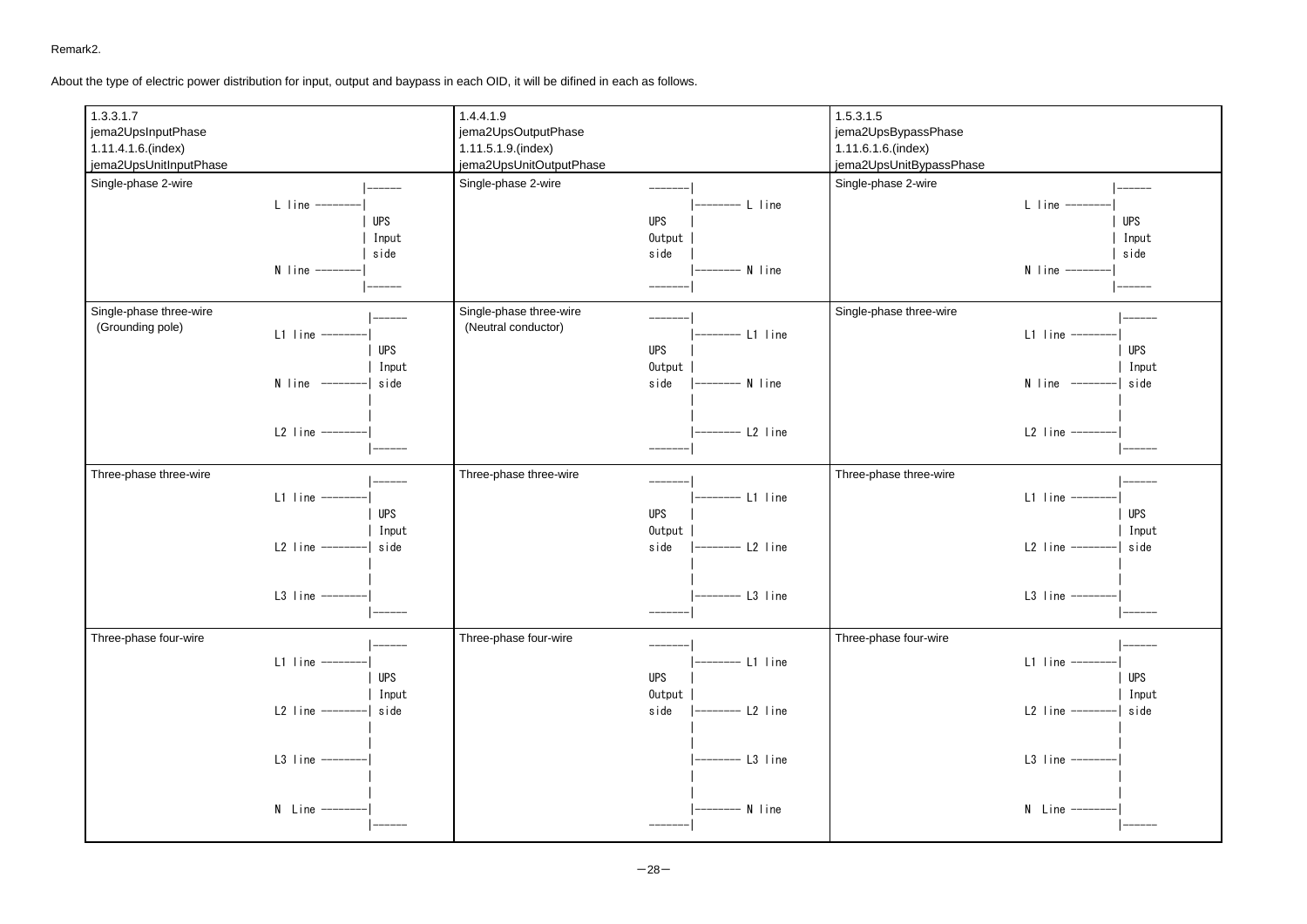# Remark3

The following of Battery Management System types are supported.

|       | BMS構成 Bms chart                                                                                                                     | オブジェクト構成 Object chart                                                                                                              |  |  |
|-------|-------------------------------------------------------------------------------------------------------------------------------------|------------------------------------------------------------------------------------------------------------------------------------|--|--|
| e.g.1 | BMS------------------------Battery Module 1---------Cells<br>------Battery Module 2------Cells<br>------Battery Module n------Cells | jema2UpsBms-------- ----- jema2UpsBmsGroup 1------Cells *1<br>------ jema2UpsBmsGroup n------Cells *1                              |  |  |
| e.g.2 | Cells                                                                                                                               |                                                                                                                                    |  |  |
|       | -------Battery Module 2------<br>Cells                                                                                              | jema2UpsBms -------- ----- jema2UpsBmsGroup 1------ ----- jema2UpsBmsSubGroup 1------Cells *1                                      |  |  |
|       | ---Battery Module n------<br>Cells                                                                                                  | ----- jema2UpsBmsSubGroup 2------Cells *1<br>----- jema2UpsBmsSubGroup n------Cells *1                                             |  |  |
|       | ---Sub BMS 2------ ------Battery Module 1------Cells<br>$----Battery$ Module $2----$                                                | -- jema2UpsBmsGroup 2------ ------ jema2UpsBmsSubGroup 1------Cells *1<br>------ jema2UpsBmsSubGroup 2-----Cells *1                |  |  |
|       | Cells<br>--Battery Module n------<br>Cells                                                                                          | ------ jema2UpsBmsSubGroup n------Cells *1                                                                                         |  |  |
|       |                                                                                                                                     | -- jema2UpsBmsGroup        n------ ------ jema2UpsBmsSubGroup        1------Cells *1<br>------ jema2UpsBmsSubGroup 2------Cells *1 |  |  |
|       | $----Battery Module 2----$<br>Cells                                                                                                 | ------ jema2UpsBmsSubGroup n-----Cells *1                                                                                          |  |  |
|       | ----Battery Module n------<br>Cells                                                                                                 |                                                                                                                                    |  |  |